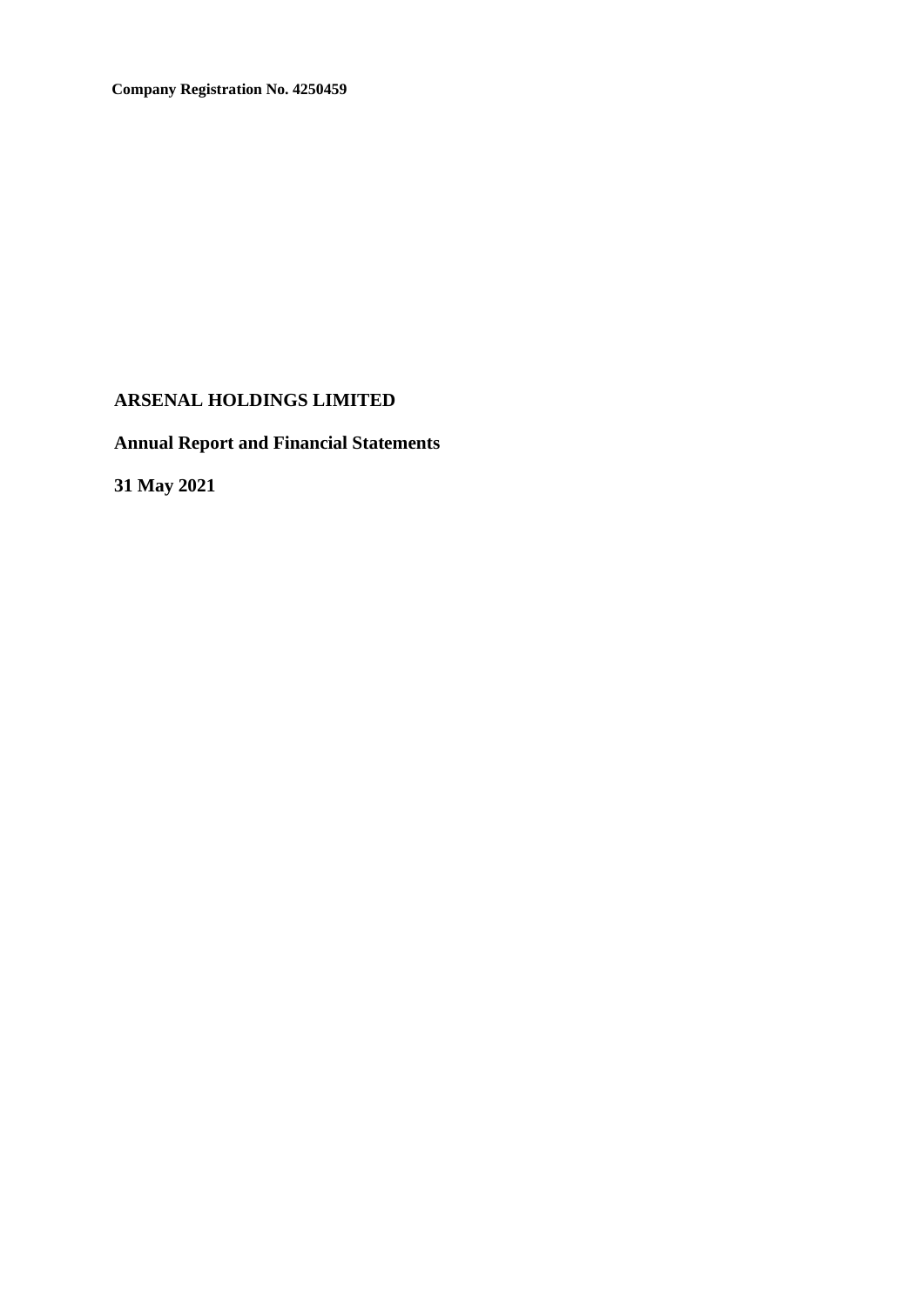## **ANNUAL REPORT AND FINANCIAL STATEMENTS**

## **YEAR ENDED 31 MAY 2021**

| <b>CONTENTS</b>                                                            | <b>PAGE</b> |
|----------------------------------------------------------------------------|-------------|
| Group Strategic Report                                                     | 2           |
| Group Directors' Report                                                    | 10          |
| Directors' Responsibility Statement                                        | 12          |
| Independent Auditor's Report                                               | 13          |
| Consolidated Profit and Loss Account and Statement of Comprehensive Income | 17          |
| <b>Balance Sheets</b>                                                      | 18          |
| Statements of Changes in Equity                                            | 19          |
| <b>Consolidated Cash Flow Statement</b>                                    | 20          |
| Notes to the Accounts                                                      | 21          |

## **OFFICERS AND PROFESSIONAL ADVISERS**

## **DIRECTORS**

E.S. Kroenke J.W. Kroenke T.J. Lewis Lord Harris of Peckham

### **COMPANY SECRETARY**

S. W. Wisely

### **COMPANY NUMBER**

4250459

## **REGISTERED OFFICE**

Highbury House 75 Drayton Park London N5 1BU

## **AUDITOR**

Deloitte LLP Statutory Auditor London<sup>.</sup> United Kingdom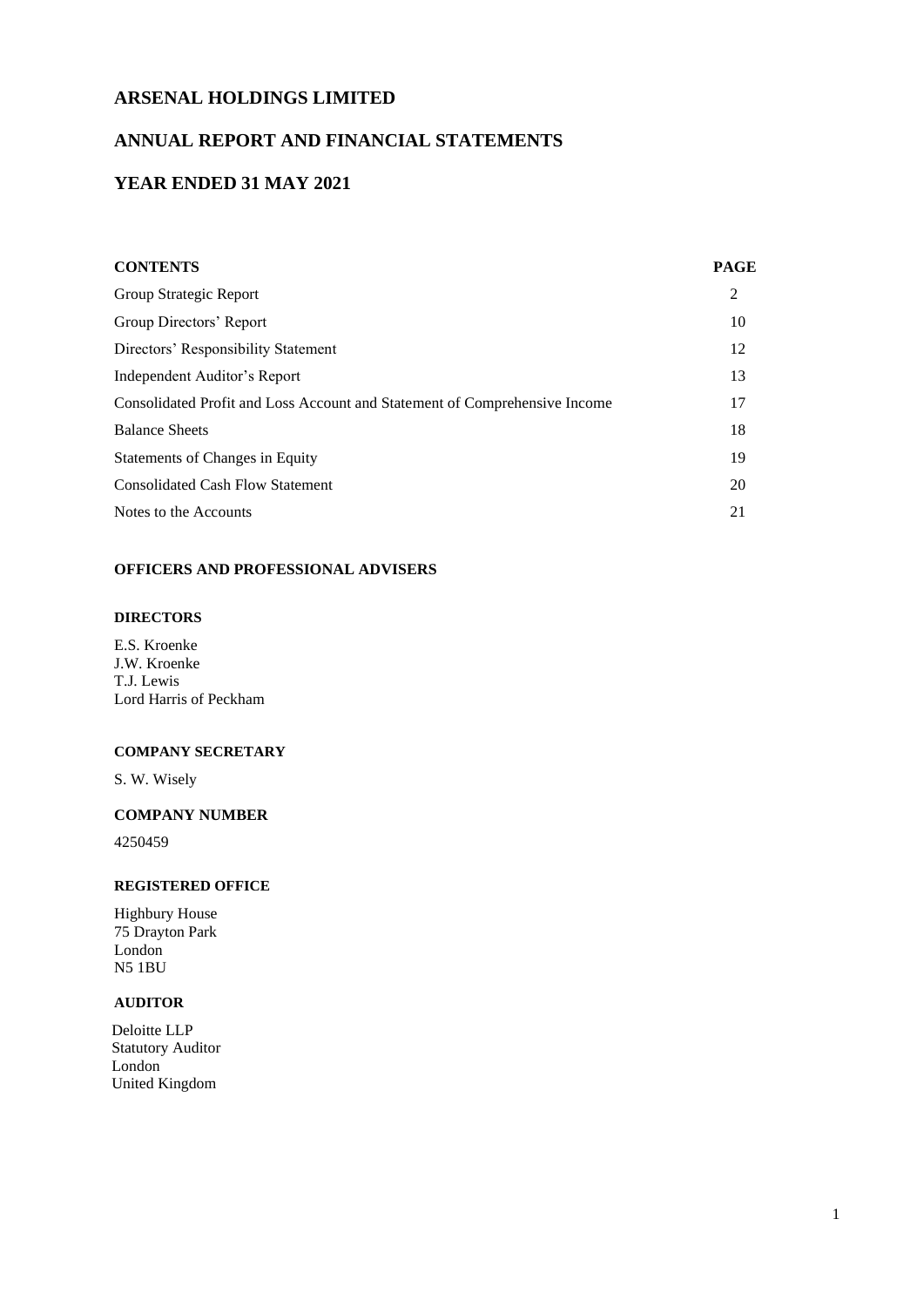**STRATEGIC REPORT** 

The directors present their strategic report for the year ended 31 May 2021.

### **Principal Activity and Strategy**

The principal activity of the Group is that of a professional football club playing in the Premier League. The Group is also engaged in a number of property developments.

The Board's long term strategy is to continue to develop Arsenal Football Club as a leading club on both the domestic and global stages. The Board are committed to a business model which invests the funds generated by the business back into the Club with the aim of achieving an increased level of on-field success with the ultimate goal of winning trophies and using that on-field success to increase the Club's engaged worldwide fan base.

### **Impact of COVID-19**

The results for the financial year have been materially impacted by the Coronavirus pandemic which caused the majority of matches for the 2020/21 season to be played behind closed doors. For matches played behind closed doors there was a complete loss of ticket (and other match day) revenue.

The key components of the Group's P&L, such as broadcasting facility fees and match day revenues, are highly predictable and therefore the impact of the pandemic can be quantified with a reasonable degree of accuracy. For 2020/21 pre-tax losses (unaudited) of £85 million (2020 - £35 million (unaudited)) are considered to be attributable to the impacts of COVID-19. The main components of this impact are lost match day revenues, deferral of broadcasting revenues from the 2019/20 season into financial year 2020/21 net of the applicable broadcaster rebates, reduced commercial revenues and the costs of refinancing the Group's stadium debt together with the costs of introducing additional protocols and safety measures and a staff restructuring exercise. These losses were partially offset by savings of certain attributable direct costs, such as attended match staging costs, and cost reduction measures implemented to mitigate the financial impacts on the Club which included a wage reduction scheme agreed by the majority of the Men's First Team squad.

Throughout the pandemic, the Group has moved rapidly in making the decisions required to proactively manage and mitigate risk across all areas of its operations and, where possible, to provide appropriate support to its community and stakeholders. During the year the Group refinanced its stadium finance bonds and implemented a range of cost cutting measures. The financial challenge remains significant, but the Club continues to have the unwavering support and commitment of its ownership, Kroenke Sports & Entertainment.

### **Results for the year**

The loss for the year after taxation was £107.3 million (2020 – loss of £47.8 million).

### **Review of the business**

The result for the year can be broken down into the following key components:-

|                                                                 | 2021<br>£m | 2020<br>$\mathbf{f}_{\mathbf{m}}$ |
|-----------------------------------------------------------------|------------|-----------------------------------|
| Adjusted operating profit from football (see note 2 on page 26) | 39.5       | 37.1                              |
| Exceptional costs                                               | (39.0)     | (10.4)                            |
| Amortisation and impairment of player registrations             | (117.4)    | (113.3)                           |
| Sale of player registrations / Loan of players                  | 14.8       | 63.6                              |
| Property trading profits                                        |            | 0.3                               |
| Net interest costs (excluding exceptional items)                | (7.6)      | (13.6)                            |
| Other                                                           | (17.5)     | (17.7)                            |
| Loss before tax                                                 | (127.2)    | (54.0)                            |
|                                                                 |            |                                   |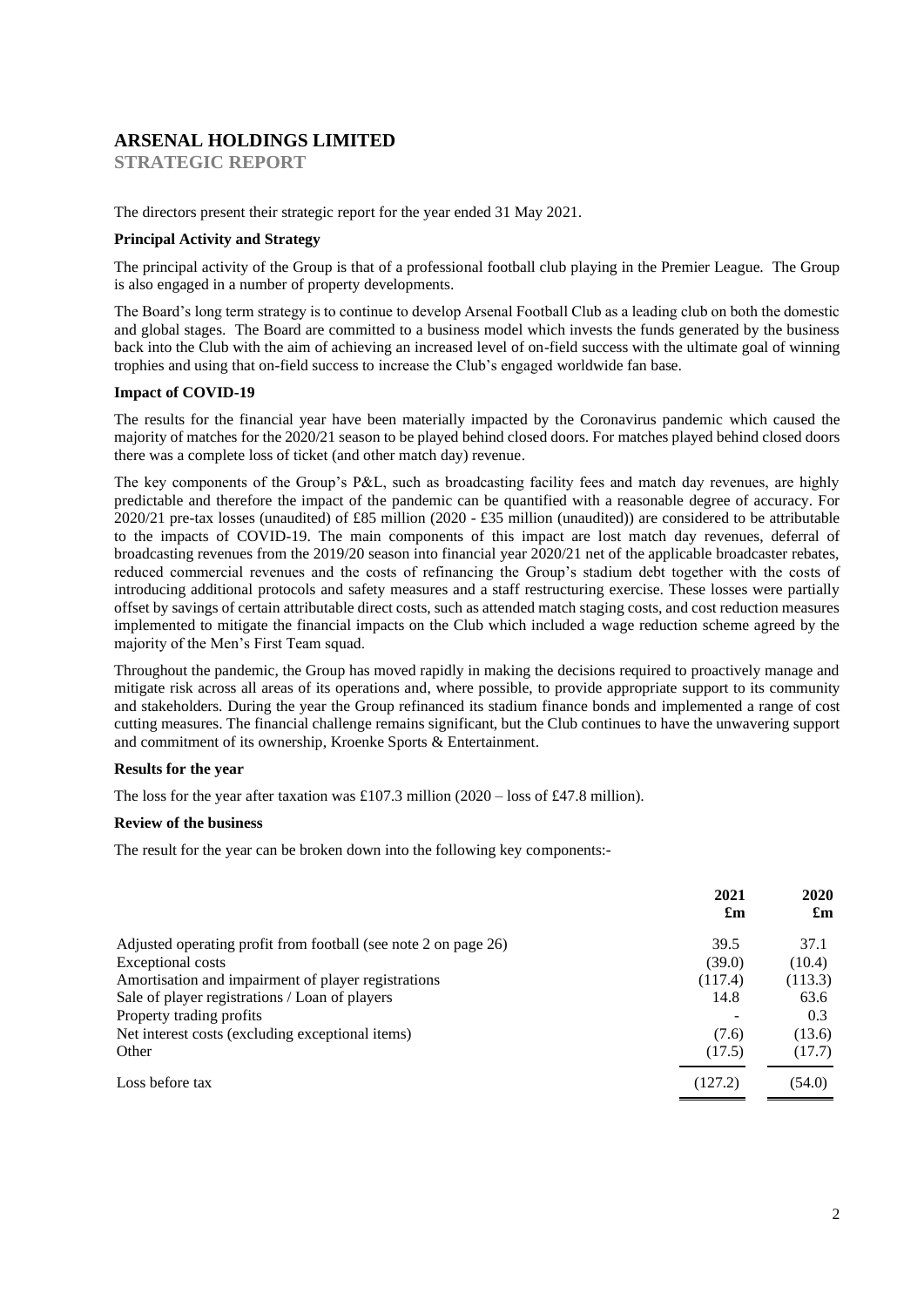**STRATEGIC REPORT** 

Football Revenue for the year was £327.6 million (2020 - £343.5 million). Despite playing 31 home matches (23 Premier League, including 4 fixtures deferred consequent to the 2019/20 season suspension, 6 UEFA Europa League and 2 domestic cup ties) only two of these games were played with any fans present. As a result, match day revenue fell by some £75 million to £3.8 million. However, broadcasting revenues increased to £184.4 million (2020 - £118.9 million) reflecting distributions relating to the completion of the 2019/20 season and the Club's progress to the semifinals of the UEFA Europa League (compared to exiting at Round of 32 in the prior season). Commercial revenues were slightly reduced to £136.4 million (2020 - £142.3 million) mainly as a consequence of pandemic related factors.

Overall wage costs finished at £244.4 million (2020 - £234.5 million) with underlying growth in player wages offset by cost saving measures in response to COVID-19, including a wage reduction scheme agreed by the First Team players. The Club incurred exceptional costs of £6.7 million in connection with staff restructuring measures taken in response to COVID-19 impacts.

The total profit on sale of player registrations was £11.8 million (2020 - £60.1 million) and player loans amounted to £3.1 million (2020 - £3.5 million). Player trading profits continue to have a significant impact on overall profitability and the Club's ability to realise profits during 2020/21 may have been adversely impacted by market conditions with reduced overall liquidity as clubs' acquisition budgets were impacted by the financial pressures of the pandemic. Average annual profits on sale of player registrations over the last five years, including 2020/21, have been £42.2 million.

During the year there was limited activity in the Group's property development business.

Net finance charges of £39.8 million (2020 – £13.6 million) were impacted by one-off exceptional costs of £32.2 million relating to the redemption of the Group's stadium finance bonds and their refinancing via a loan provided by the Group's ultimate parent company, KSE UK Inc. The refinance was a direct consequence of the pandemic as significant elements of the stadium finance bond arrangements were linked to gate revenues.

### **Balance Sheet**

Following additions to player registrations at a cost of £114.8 million and amortisation charges, the book value of intangible fixed assets (player registrations) was reduced to £294.2 million (2020 - £303.5 million).

The year end cash position was significantly impacted by COVID-19 and the delay to the normal season ticket renewals process with closing balances of £18.8 million (2020 - £110.0 million). The levels of debtors and creditors were influenced by pandemic related factors and by the Club's transfer activity, both inbound and outbound, with instalments of the transfer fees being payable and receivable over time and mainly over the next two years.

### **Funding**

The Group has a £70 million working capital facility with Barclays Bank.

In addition, funding is provided by the ultimate parent company, KSE UK Inc., which is wholly owned by the ultimate controlling party, Mr. E. S. Kroenke. During the year KSE UK Inc. provided funds to refinance the stadium finance bonds and for working capital purposes as required.

The Group reviews and updates its forecasts on a regular basis and keeps its parent company and ultimate controlling party fully aware of its financial commitments going forward.

The Club was involved in certain proposals relating to a European Super League and the related costs associated with this project have been fully recharged to KSE UK Inc.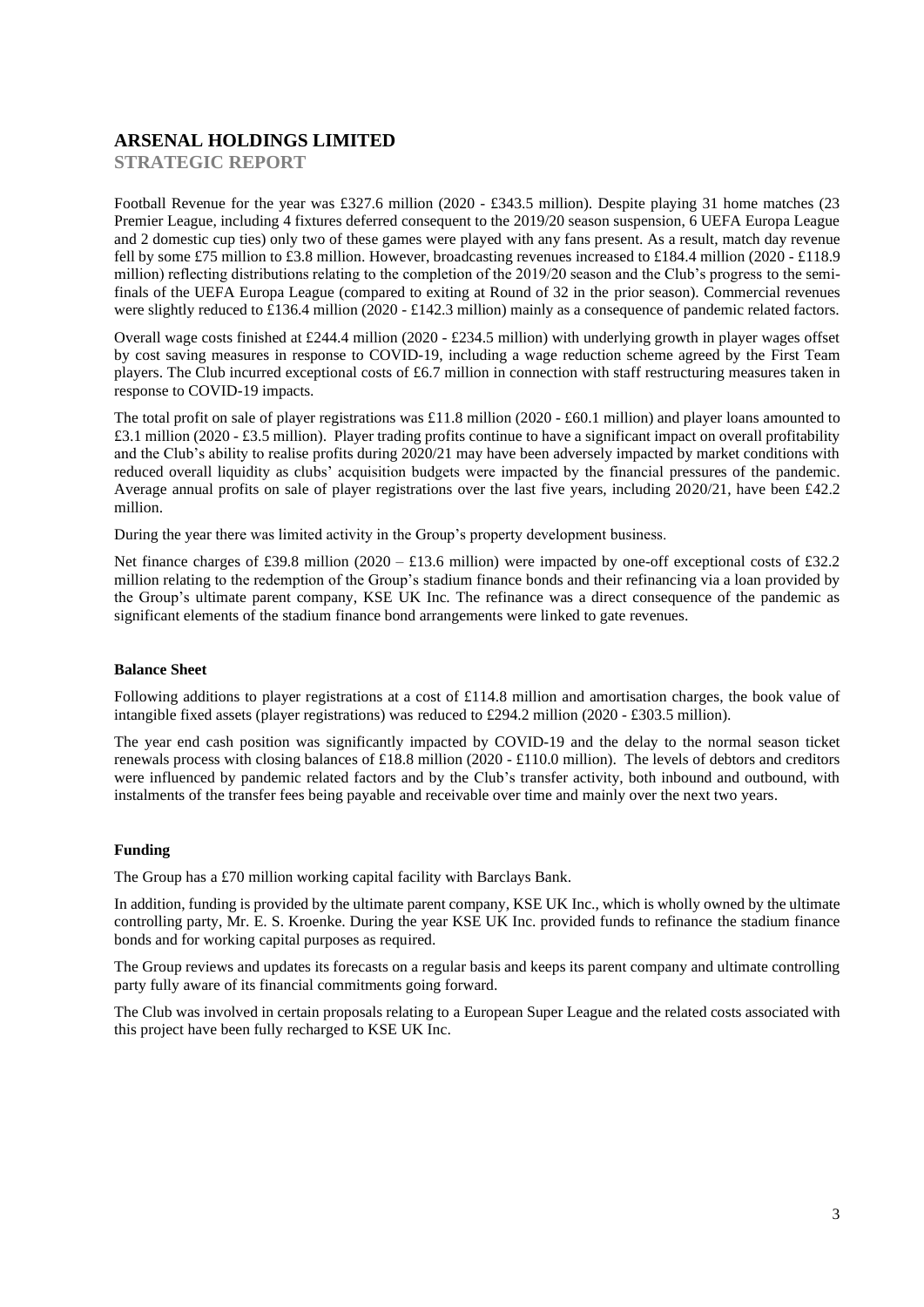**STRATEGIC REPORT** 

## **Key performance indicators**

### **Non- financial:**

- Premier League 8th place;
- Ticket sales versus capacity (whilst this remains a key metric there is no meaningful measurement for the year due to the attendance restrictions in place).

### **Financial**

- Cash flow:
- Revenue;
- Payroll costs;
- Operating profits/EBITDA (before player trading);
- Player trading (acquisitions/sales);
- Property profits;
- Compliance with applicable financial regulations including UEFA Financial Fair Play (FFP).

Quantitative disclosures in respect of financial key performance indicators are included in the financial statements.

### **Risks and uncertainties**

There are a number of potential risks and uncertainties which could have a material impact on the Group's long-term performance. The Board meets regularly during the year and monitors these risks on a continual basis. In addition, the management of day to day operational risk is delegated to the Group Executive management team.

The key business risks and uncertainties affecting the Group are considered to relate to:

- the impacts of COVID-19 on the Club's revenues, operations and cash flows;
- the performance and popularity of the first team;
- the recruitment and retention of key employees;
- the rules and regulations of the applicable football governing bodies;
- the negotiation and pricing of broadcasting contracts;
- the rates of UK taxation applicable to the Group and its key employees; and
- the renewal of key commercial agreements on similar or improved terms.

The Group's income is affected by the performance and popularity of the first team and significant sources of revenue are derived from strong performances in the Premier League and UEFA European competitions. The Group seeks to maintain playing success by continually investing in the development of its playing squad and it enters into employment contracts with each of its key personnel with a view to securing their services for the term of the contract. However, the Group operates in a highly competitive market in both domestic and European competition and retention of personnel cannot be guaranteed. In addition, the activities of the Group's main competitors can determine trends in the market rates for transfers and wages that the Group may be required to follow in order to maintain the strength of its first team squad.

The Club is regulated by the rules of the FA, Premier League, UEFA and FIFA. Any change to FA, Premier League, UEFA and FIFA regulations in the future could have an impact on the Group as the regulations cover areas such as: the format of competitions, FFP, the division of broadcasting income, the eligibility of players and the operation of the transfer market. The Group monitors its compliance with all applicable rules and regulations on a continuous basis and also monitors and considers the impact of any potential changes.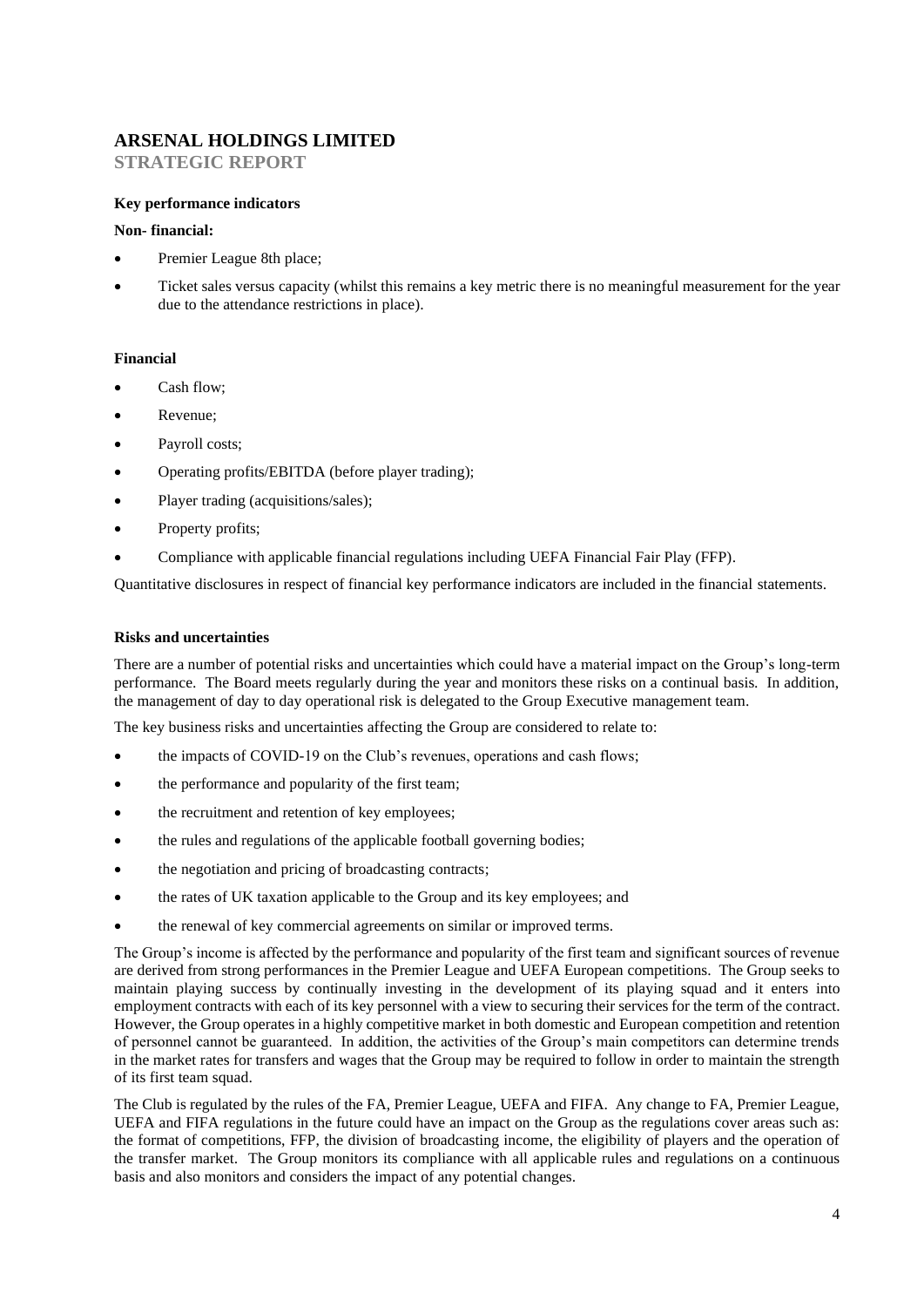**STRATEGIC REPORT** 

### **Risks and uncertainties (continued)**

Broadcasting and certain other revenues are derived from contracts which are currently centrally negotiated by the Premier League and, in respect of European competition, by UEFA; the Group does not have any direct influence, alone, on the outcome of the relevant contract negotiations. The Premier League has already secured the majority of its TV rights sales for the next three year cycle, ending season 2024/25, with certain overseas rights secured for a longer term.

The Group derives a material amount of revenue from sponsorship and other commercial relationships. The underlying commercial agreements have finite terms and, whilst the Group fully expects that the global appeal of its brand will allow its commercial revenues to grow in the medium term, the renewal of existing contracts and / or acquisition of new partnerships cannot be guaranteed.

The Directors do not expect there to be a material impact from the UK's departure from the European Union. The Club's participation in European competition (subject to the usual qualification criteria) is expected to continue and the Club expects to be able to continue to recruit overseas players suitable to the development of the Club's playing squad.

The Group's financial performance has previously remained reasonably immune to recessionary economic conditions.

### **Financial risk management**

The Group manages its capital to ensure that the Group will be able to continue as a going concern. The Directors review financial reports on a regular basis and the Group's finance team monitor working capital and liquidity on a continuous basis. The nature of the Group's activities mean that the most significant areas of financial risk relate to cash flow, credit, currency and interest rates. The Group uses financial derivatives, in line with policies approved by the Board, to manage these risks. The Group does not use financial derivatives for speculative purposes.

The Group addresses cash flow risk by carefully managing its working capital inflows and outflows. Forward looking forecasts are prepared, reviewed on a regular basis and subjected to appropriate stress testing.

The Group enters into a number of transactions, relating mainly to its participation in European competition and player transfers, which create exposure to movements in foreign exchange. The Group monitors this foreign exchange exposure on a continuous basis and will usually hedge any significant exposure in its currency receivables and payables.

The Group monitors its compliance with the applicable terms of its debt finance arrangements on a continuous basis.

Credit checks and other appropriate financial due diligence are performed prior to the Group entering into new material contracts.

The Club continues to be compliant with the Financial Fair Play regulations put in place by UEFA and the Premier League including the amendments to those rules put in place to mitigate the impacts of the pandemic.

### **Section 172 Statement**

Section 172 of the Companies Act 2006 requires the Directors to take into consideration the interests of all stakeholders in promoting the success of the Company and the Group and, in so doing, to have regard to a range of matters, including:

- the long-term consequences;
- the interests of employees;
- the interests of other key stakeholders (including the Club's supporters);
- the impact on the community and the environment; and
- the desirability of maintaining a reputation for high standards of business conduct.

Everyone at Arsenal recognises their responsibility as custodians of the Club, to uphold its traditions and values.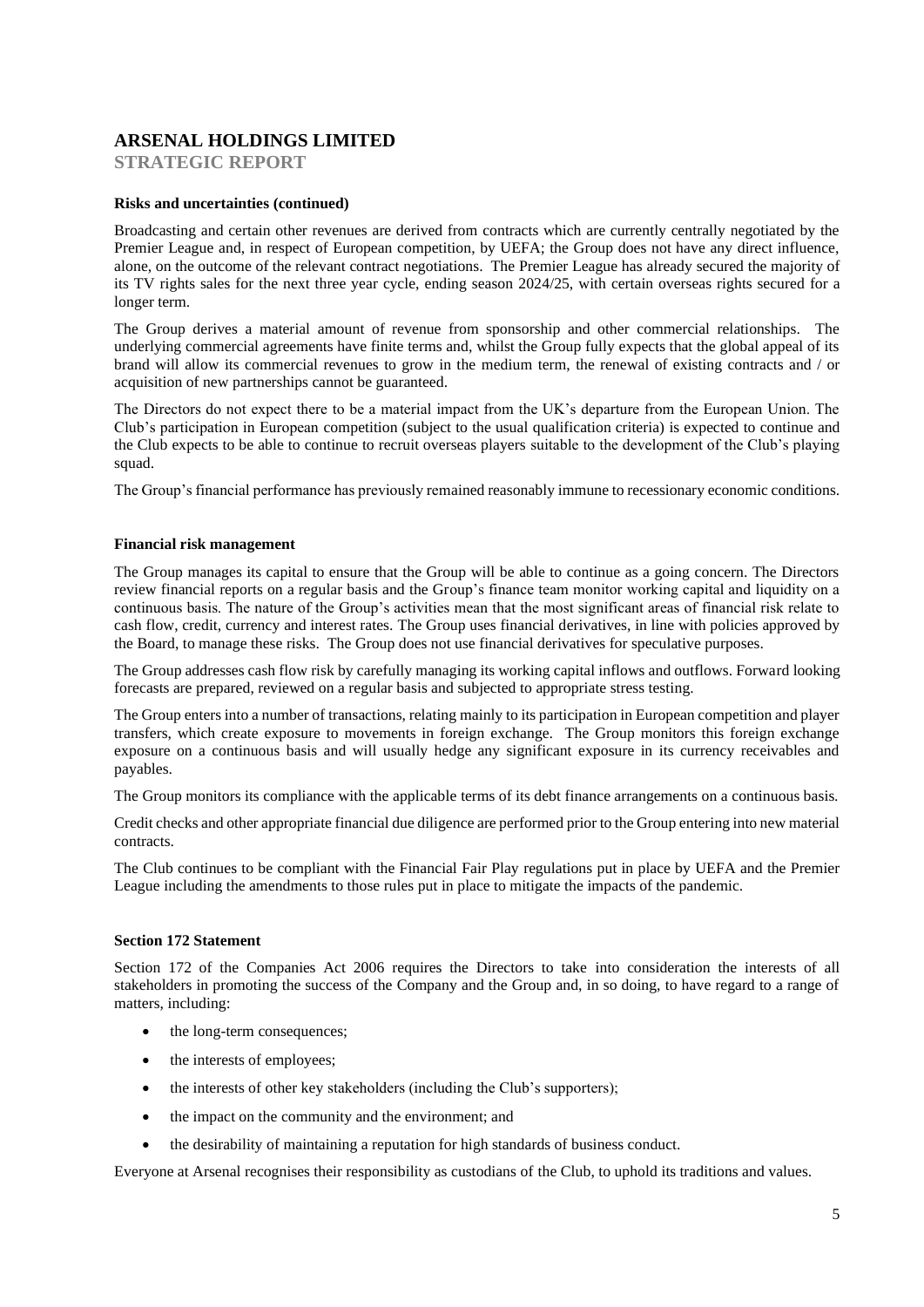**STRATEGIC REPORT** 

### **Supporters**

Our fans are the lifeblood of the Club, and we are grateful for their outstanding support during the pandemic.

To ensure we have more dialogue and transparency with supporters we have formed the Arsenal Advisory Board which includes key fan representatives as well as Josh Kroenke from our owners Kroenke, Sports & Entertainment, Board Director Tim Lewis and our Chief Executive Vinai Venkatesham. It provides a strategic forum for supporters to engage directly with our ownership and board members. The AAB works alongside the long-standing Arsenal Fans' Forum which is held three times a year and gives fan representatives the opportunity to put questions to and discuss key issues with our Chief Executive and other senior Club officials. In addition, we keep in regular contact with our supporters through our membership schemes and our network of 185 supporters' clubs around the world.

## **Employees**

Our staff are critical to the success of the Group which has in place a broad suite of policies and programmes designed to help colleagues maximise their potential, promote their health and safety and their mental health and wellbeing.

- We ensure equality and fairness in opportunity, pay and promotion decisions and publish our Gender Pay Gap report annually.
- We pay at least the London Living Wage hourly rate of pay to all employees and encourage our third-party suppliers to adopt the same approach to ensure we remain an employer of choice.

During the pandemic we have continued to operate in line with Government protocols and guidelines, ensuring we protect the health and safety of our staff, players and community participants.

- We have launched a number of initiatives to support our employees, including: value added healthcare services with access to GPs online, a buddy system, mental health first aiders and access to various wellbeing resources.
- We made discretionary payments to our matchday and non-match-day casual workers during the first two lockdown periods in recognition of their contribution and value to the Club.

### **Equality, Diversity, and Inclusion**

Ensuring equality and diversity is at the heart of Arsenal and is a strategic priority.

We endeavour to ensure that everyone associated with the Club – employees, fans, our local community and the wider Arsenal family - feels an equal sense of belonging and can interact with the Club in a manner which is fair and free from any form of discrimination.

In March 2021 we launched our #StopOnlineAbuse action plan to ensure we are fulfilling our responsibility to protect our players and our diverse, global family by stamping out online abuse. This involves:

- Punishing those responsible for online abuse
- Strengthening our internal procedures with the creation of a taskforce to give emotional and practical support for our players
- Running more workshops with our players at all levels to help them to protect themselves
- Continuing to provide educational sessions and resources both within our academy and through Arsenal in the Community initiatives
- Continuing to work with the Premier League and other clubs, partners such as Kick It Out, The FA, PFA, police and other authorities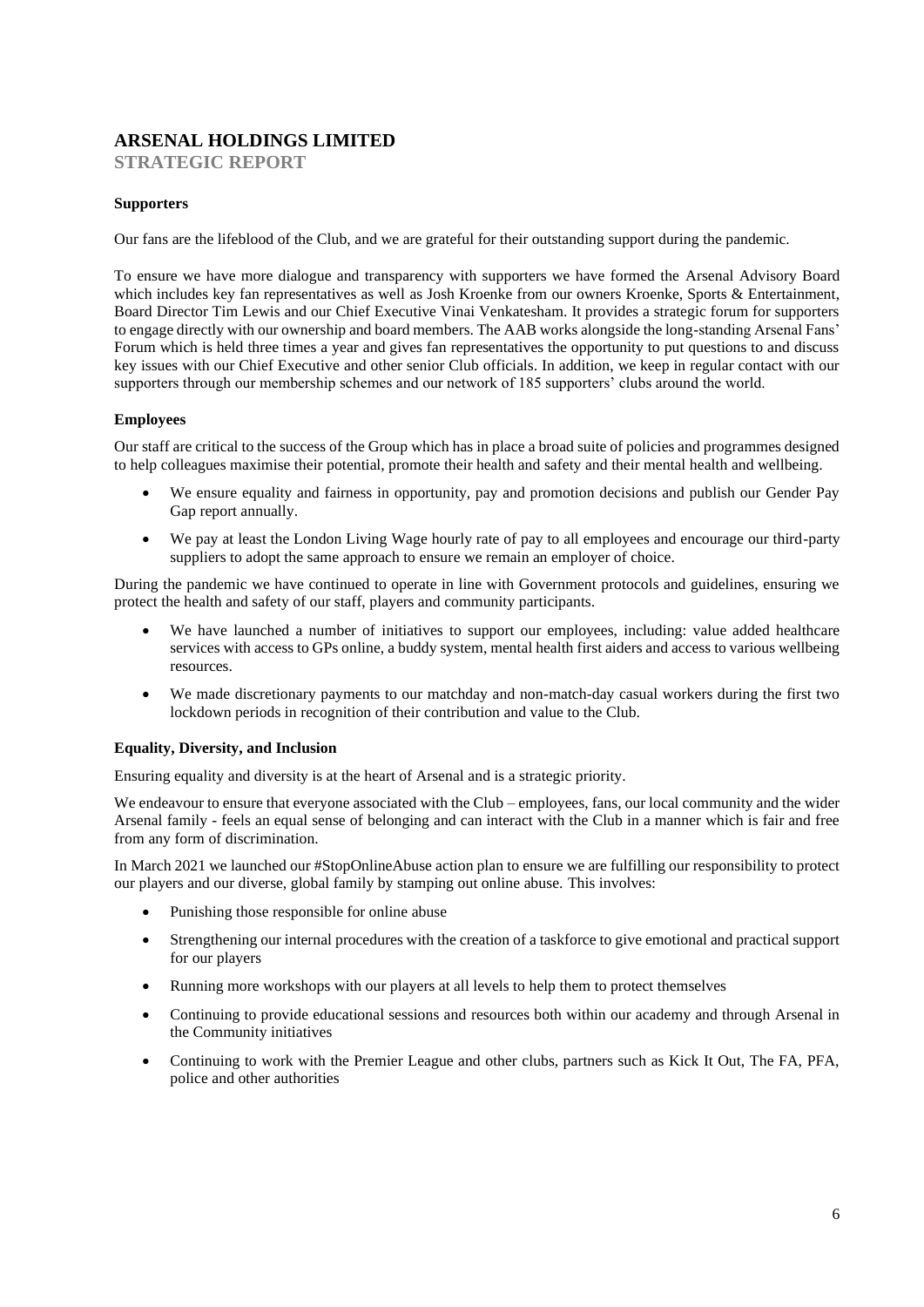**STRATEGIC REPORT** 

### **Arsenal in the Community**

The Club's commitment to its local and global community is channelled through the Arsenal Foundation and Arsenal in the Community.

The Arsenal in the Community team delivers sport, social and education programmes to over 5,000 individuals each week – helping to positively change lives of people in our local and global communities.

The Arsenal Foundation supports a wide range of charitable initiatives both locally and across the world. It has a wellestablished partnership with Save the Children which has delivered large scale infrastructure and support projects through its Coaching for Life scheme.

From June 2020 we delivered our community projects virtually. This included switching sessions from the classroom to online and filming football coaching sessions from our coaches' gardens to have them ready and available online. As well as the need to keep participants literacy levels up, we also filmed family fitness to do at home and other resources related to mental wellbeing.

With some regular sessions not taking place, our staff were still there to support the local community. Club cars were used by Arsenal in the Community staff to drive Islington and Camden NHS Foundation Trust staff daily to and from home and to their appointments. The Arsenal Hub was used as a flu vaccination centre in the winter months before being used as a lateral flow testing centre.

In December 2020, we reached the milestone of half a million meals donated to the local community. In addition, in the very early days of the pandemic we donated 1,000 face shields and 8,000 drinks to the Whittington Hospital and front-line Council staff. Our corporate partners helped to support our response; Intel donated 200 laptops to local children who otherwise would not be able to work from home, Lavazza donated 60,000 coffees to the NHS and Cadbury paid for 500 meal vouchers to support a local café.

The Gunners' Fund small grants scheme for the local area during 2020/21 was focussed on supporting the local charity, community and voluntary sector with a Covid-19 pandemic response. Arsenal in the Community was a member of the Local Authority's Crisis Response Board and through consultation with them and other local grant makers, the decision was taken to focus largely on food provision.

### **Sustaining our game**

We are firmly committed to operating in a green and sustainable manner and we take our responsibility extremely seriously for the benefit of future generations.

The Group employs a Sustainability and Logistics manager who is focused on the identification and implementation of appropriate initiatives in this area.

Recent projects include the Club's match day programme becoming carbon free.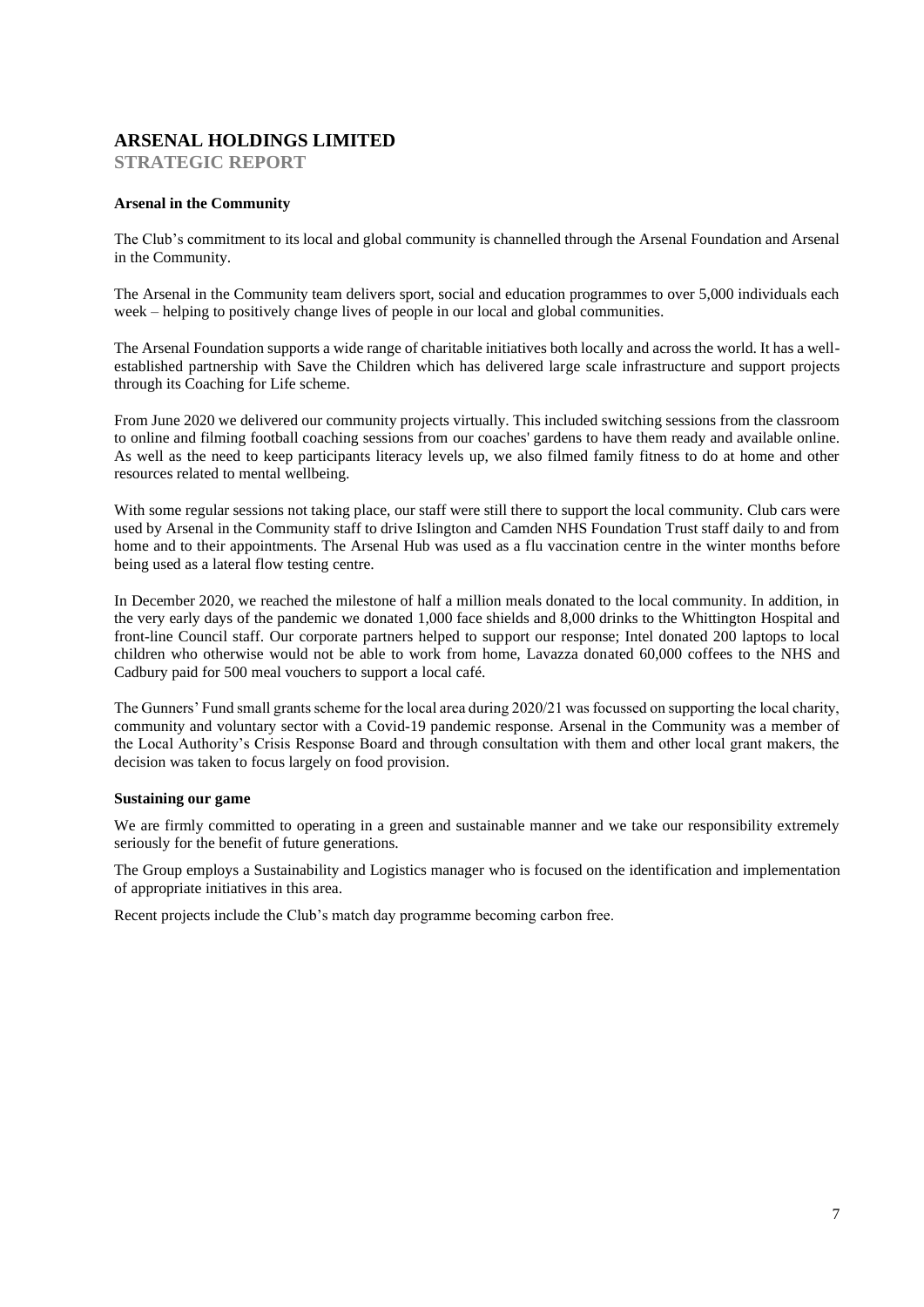**STRATEGIC REPORT** 

### **Streamlined Energy and Carbon Reporting (SECR)**

The SECR disclosure presents the Group's carbon footprint within the United Kingdom and offshore for Scope 1, 2 and 3 emissions based on SECR Legislation, an appropriate intensity metric and the total energy use of electricity, gas and transport. The Group's operations have been impacted by the pandemic across both the years reported and this may impact comparability to future periods.

|                                                                                                  | 2021       | 2020       |
|--------------------------------------------------------------------------------------------------|------------|------------|
| Emissions from combustion of gas tCO <sub>2</sub> e (Scope 1)                                    | 1,356      | 1,601      |
| Emissions from combustion of fuel for transport purposes<br>tCO <sub>2</sub> e (Scope 1)         | 29         |            |
| Emissions from purchased electricity tCO <sub>2</sub> e (Scope 2)                                | 2,014      | 2,807      |
| Emissions from business travel in rental cars or employee-<br>owned vehicles $(tCO2e)$ (Scope 3) | 2          | 19         |
| Total Scope 1, 2 and 3 emissions (tCO <sub>2</sub> e)                                            | 3,401      | 4.427      |
| Intensity ratio (tCO <sub>2</sub> e/£M Turnover)                                                 | 10.36      | 12.85      |
| Energy consumption used to calculate emissions (kWh)                                             | 16,146,583 | 19.773.528 |

The Group continues to achieve direct savings in energy and associated carbon emissions, through operational and technological improvements, including:

- LED lighting upgrades;
- Increasing investment in training staff about energy efficiency;
- Continuous monitoring and central control of heating, ventilation and air conditioning; and
- Replacement of diesel-powered vehicles by electric.

The Group has the Octopus Energy certificate of 100% renewable electricity. Octopus Energy electricity is sourced from Wind and Hydro generation.

### **Commercial Partners**

We have continued to develop our commercial partnerships and we have worked hard throughout the pandemic to ensure that we have continued to deliver on our contractual commitments. This has involved creative use of players from our men's and women's teams and other assets through virtual content creation designed to engage our fans globally and help our partners meet their objectives.

### **Suppliers**

The Club recognises the importance of its suppliers and has many longstanding contractual relationships in place. The Club monitors its payments to suppliers on a continual basis and seeks to ensure it complies with applicable contractual terms.

### **Business Conduct**

The Group has appropriate policies in place to manage its obligations with regard to employment law and employee matters, environmental issues, anti-corruption / anti-bribery and social matters (including modern slavery and human rights), but does not consider that these are areas of significant strategic risk to its operations.

The Group is committed to paying the right amount of taxes, in the right place, at the right time in accordance with applicable tax laws and regulations. The tax contribution paid by the Group and by its players is substantial and transparent.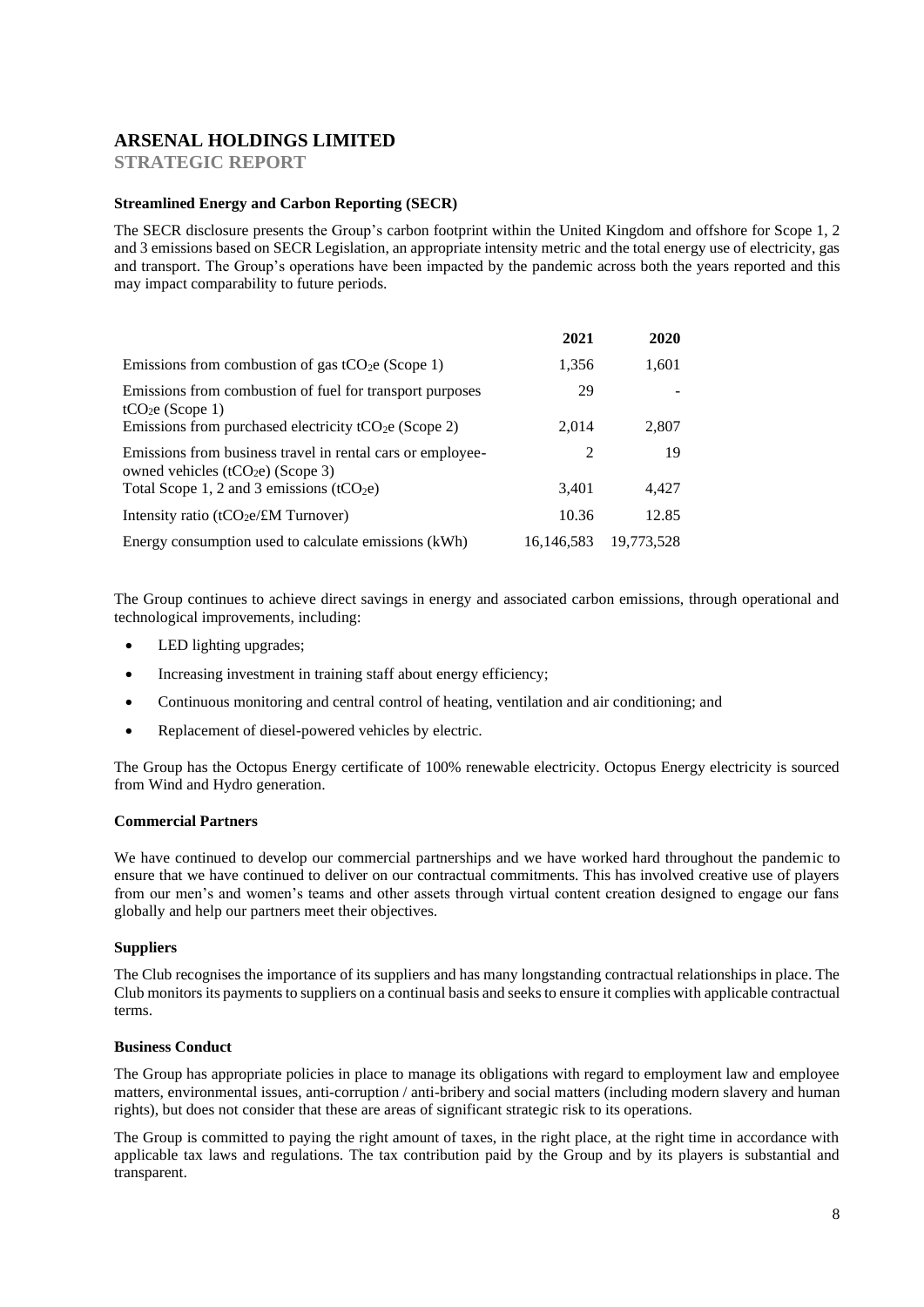**STRATEGIC REPORT** 

### **Future developments**

The 2021/22 season is ongoing and the Club is competing to finish the season as strongly as possible in the Premier League. The Club did not qualify to compete in a UEFA competition for the 2021/22 season.

Approved by the Board of Directors and signed on behalf of the Board.

S. W. Wisely Company Secretary 28 February 2022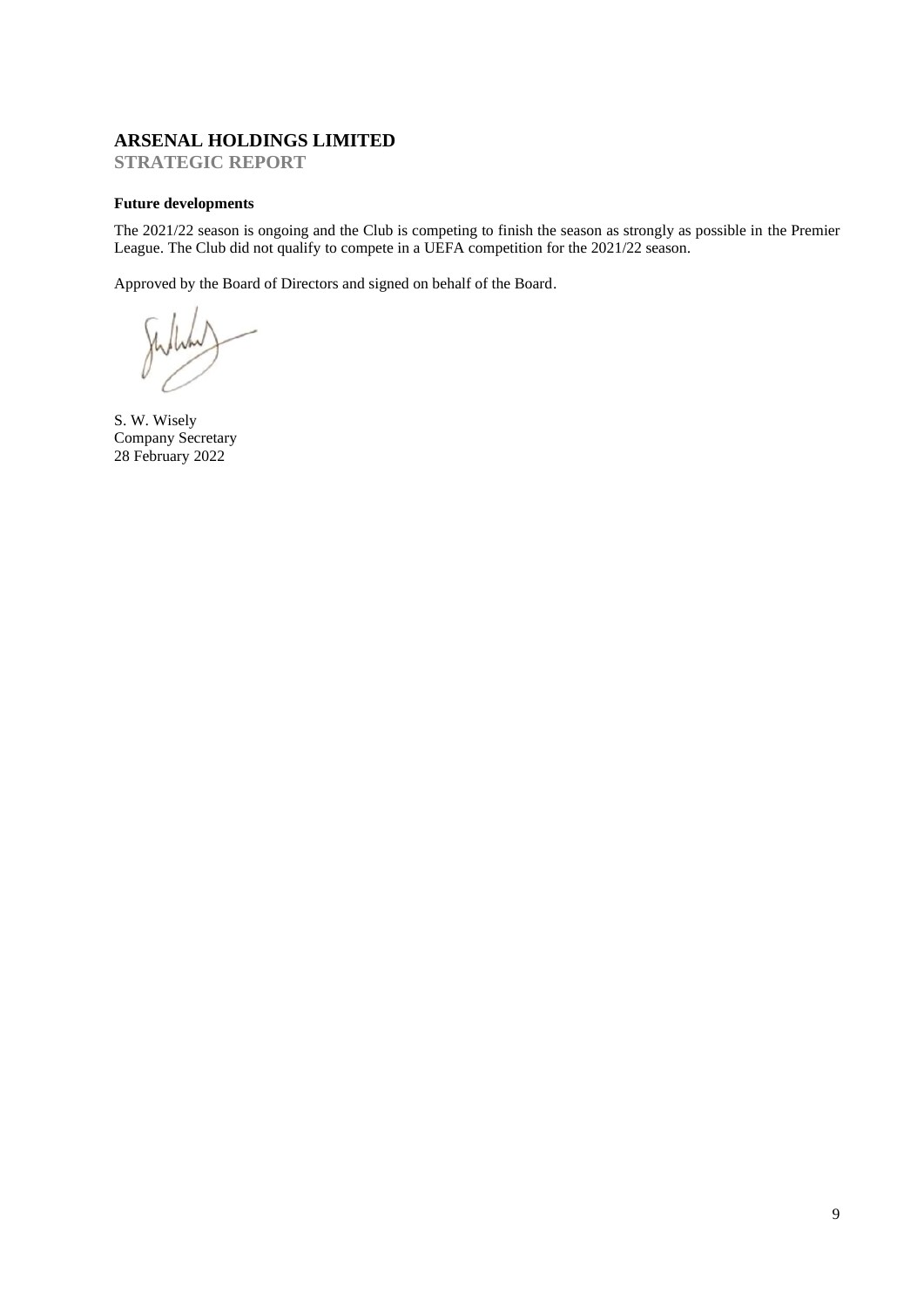DIRECTORS' REPORT

The Directors present their annual report and the audited financial statements for the year ended 31 May 2021.

### **Principal activities**

The principal activity of the Group is that of a professional football club playing in the Premier League. The Group is also engaged in a number of property developments.

## **Profits and dividends**

The results for the year are set out on page 17. The Directors do not recommend the payment of a dividend for the year (2020 - £Nil).

## **Going concern**

The Group is reliant on its ultimate parent undertaking, KSE UK Inc., for its continued financial support (see note (1) (c)). The Group has received confirmation from KSE UK Inc. that sufficient funds will be provided to finance the business for a period of at least 12 months from the date of this report. The Directors have therefore continued to adopt the going concern basis in preparing the annual financial statements.

### **Events after the Balance Sheet Date**

Details of significant events since the balance sheet date are included in note 26 to the financial statements.

## **Future developments**

Details of future developments can be found in the Strategic Report.

## **Directors**

The directors of the company, all of whom served throughout the year unless where stated otherwise, are set out below:

E.S. Kroenke J.W. Kroenke T.J. Lewis (appointed 18 June 2020) Lord Harris of Peckham

In addition, K.J. Friar served as a director until the date of his retirement on 31 August 2020.

### Directors' Indemnities

The Group has made qualifying third party indemnity provisions for the benefit of its directors, which were made during the year and remain in force at the date of this report.

### **Statements on Employee Engagement**

### **Employee Consultation**

Within the bounds of commercial confidentiality, the Group endeavours to keep staff at all levels informed of matters that affect the progress of the Group and are of interest to them as employees. The Group has a Staff Forum, which meets on a regular basis, with representation from across the Club, ensuring that staff are consulted regularly on a wide range of matters which affect their current and future interests.

### **Equality and Diversity**

The Group's aim is to ensure that equality and diversity is at the heart of Arsenal as a priority. This objective is pursued under the banner of Arsenal for Everyone, an initiative launched in 2008 as a celebration of the diversity of the Arsenal family. We endeavour to ensure that everyone associated with the Club – employees, fans, local community and the wider Arsenal family - feels an equal sense of belonging and can interact with the Club in a manner which is fair and free from any form of discrimination.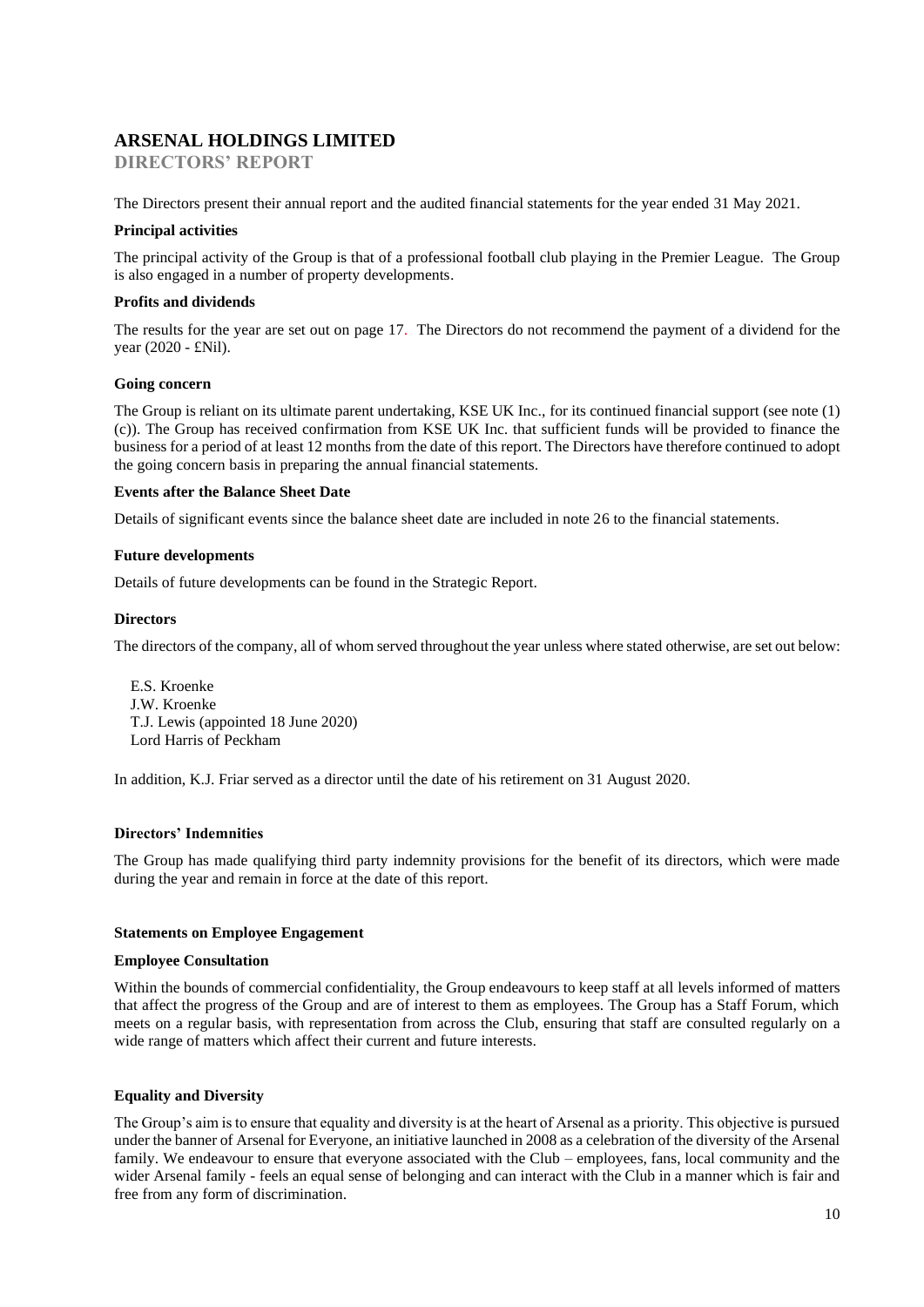DIRECTORS' REPORT

## **Disabled Employees**

Disabled persons are given full and fair consideration for all types of vacancy in as much as the opportunities available are constrained by the practical limitations of the disability. Should, for whatever reason, an employee of the Group become disabled whilst in employment, every step, where appropriate will be taken to assist with rehabilitation and suitable retraining. It is Group policy that the training, career development and promotion of disabled persons should, as far as possible, be identical to that of other employees. The Club has had Disability Confident Leader status since November 2017.

## **Matters included in the Strategic Report**

In accordance with the  $s414(c)(ii)$  of the Companies Act included in the Strategic Report is information relating to carbon emissions, business relationships, financial risk management and future developments which would otherwise be required to be contained in the Directors' Report.

### **Auditor**

In the case of each of the persons who are directors of the Company at the date when this report was approved:

- So far as each of the directors is aware, there is no relevant audit information of which the Company's auditor is unaware; and
- Each of the directors has taken all the steps that he ought to have taken as a director to make himself aware of any relevant audit information and to establish that the Company's auditor is aware of that information.

This confirmation is given and should be interpreted in accordance with the provisions of s418 of the Companies Act 2006.

The auditor, Deloitte LLP, is deemed to be reappointed pursuant to Section 487 of the Companies Act 2006.

Approved by the Board of Directors and signed on behalf of the Board.

S. W. Wisely Company Secretary 28 February 2022

Registered office: Highbury House 75 Drayton Park London N5 1BU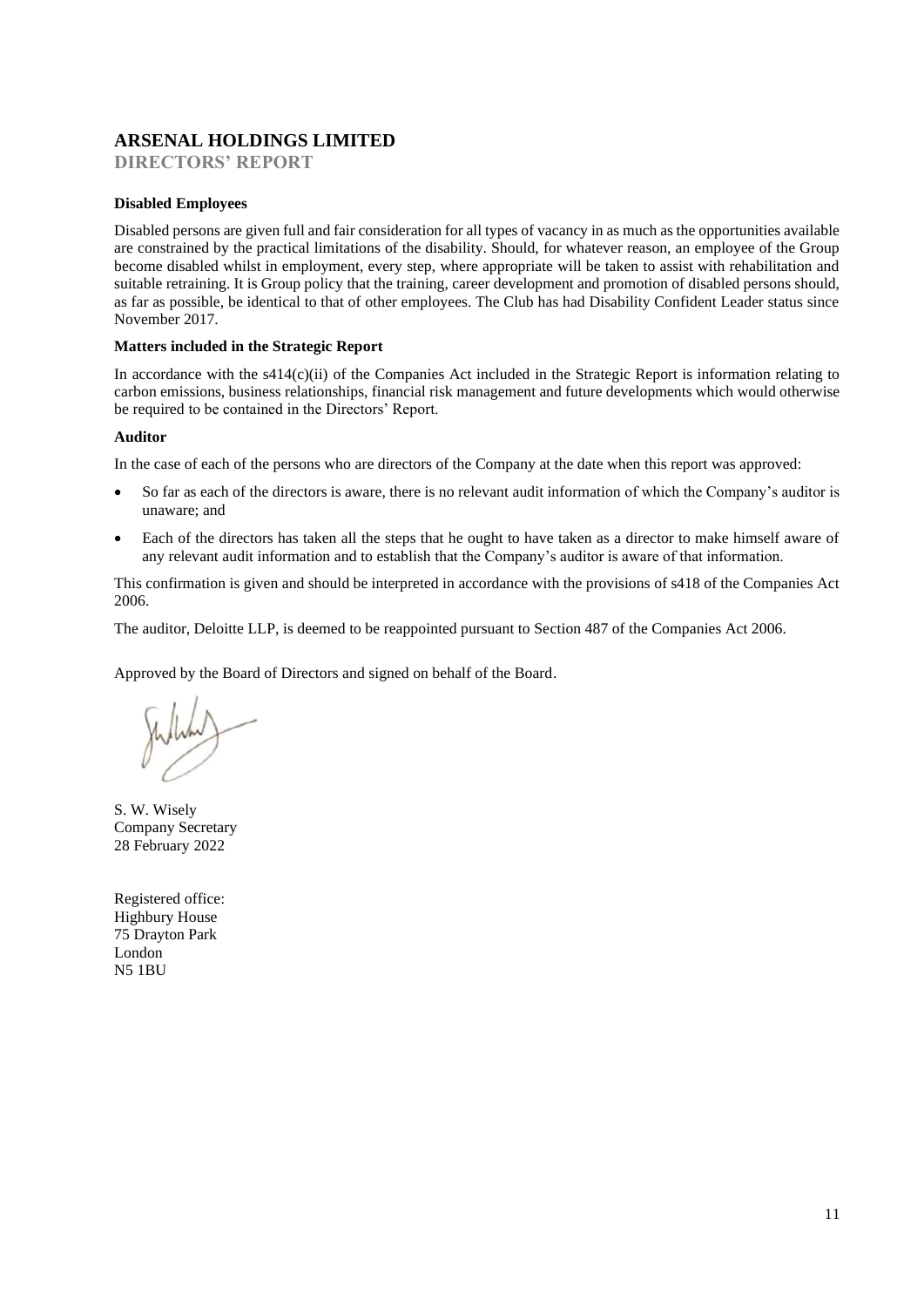## DIRECTORS' RESPONSIBILITY STATEMENT

#### Directors' responsibilities statement

The Directors are responsible for preparing the Annual Report and the financial statements in accordance with applicable law and regulations. Company law requires the Directors to prepare financial statements for each financial year. Under that law the Directors have elected to prepare the financial statements in accordance with United Kingdom Generally Accepted Accounting Practice (United Kingdom Accounting Standards and applicable law), including FRS 102 "The Financial Reporting Standard applicable in the UK and Republic of Ireland". Under company law the Directors must not approve the financial statements unless they are satisfied that they give a true and fair view of the state of affairs of the Company and of the profit or loss of the Company for that period. In preparing these financial statements, the Directors are required to:

- select suitable accounting policies and then apply them consistently;
- make judgements and accounting estimates that are reasonable and prudent;
- state whether applicable UK Accounting Standards have been followed, subject to any material departures disclosed and explained in the financial statements; and
- prepare the financial statements on the going concern basis unless it is inappropriate to presume that the Company will continue in business.

The Directors are responsible for keeping adequate accounting records that are sufficient to show and explain the Company's transactions and disclose with reasonable accuracy at any time the financial position of the Company and the Group and enable them to ensure that the financial statements comply with the Companies Act 2006. They are also responsible for safeguarding the assets of the Company and the Group and hence for taking reasonable steps for the prevention and detection of fraud and other irregularities.

The Directors are responsible for the maintenance and integrity of the corporate and financial information included on the Group's website. Legislation in the UK governing the preparation and the dissemination of financial statements may differ from legislation in other jurisdictions.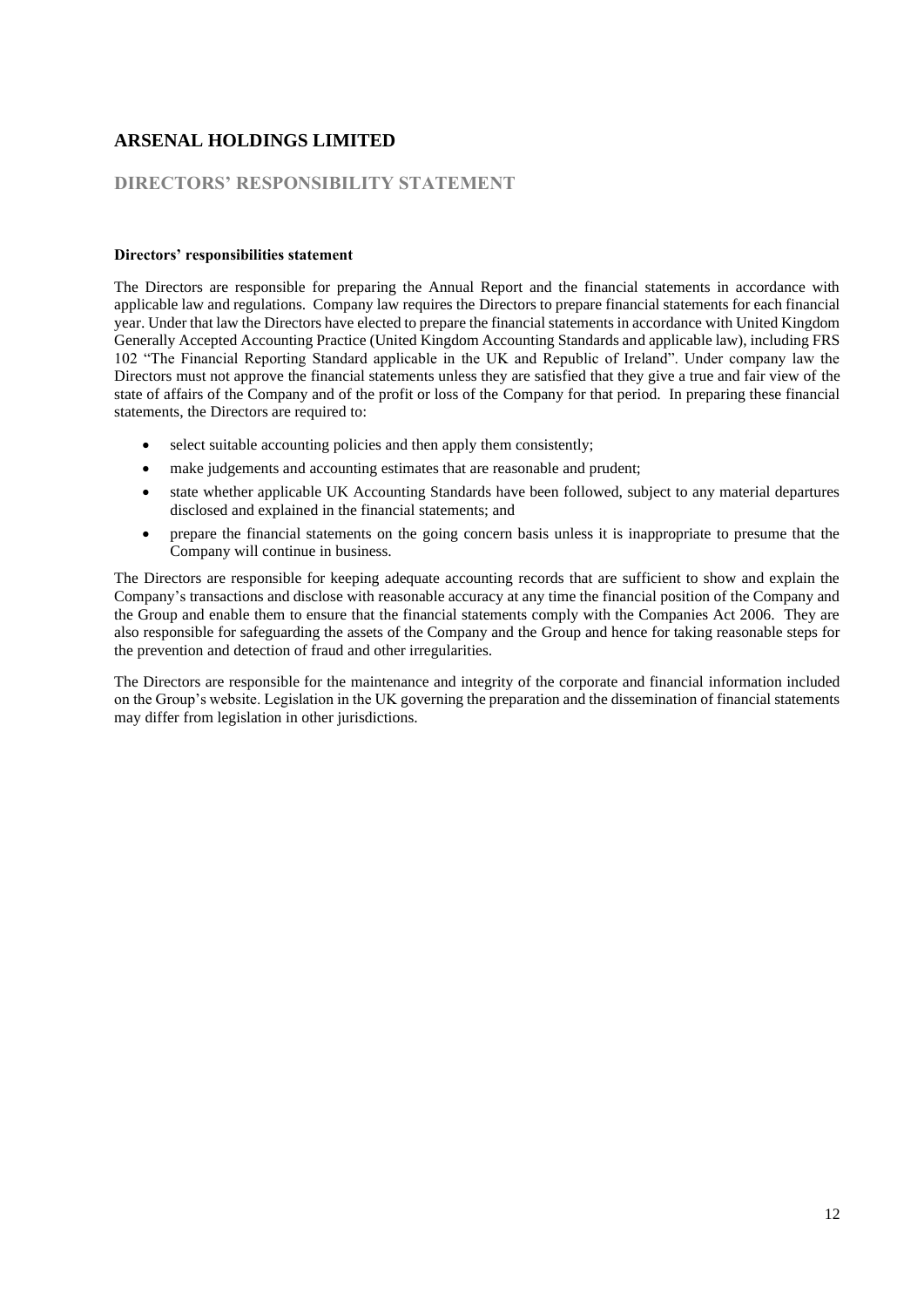## **INDEPENDENT AUDITOR'S REPORT TO THE MEMBERS OF ARSENAL HOLDINGS LIMITED**

### **Report on the audit of the financial statements**

### **Opinion**

In our opinion the financial statements of Arsenal Holdings Limited (the 'parent company') and its subsidiaries (the

`group'):

- give a true and fair view of the state of the group's and of the parent company's affairs as at 31 May 2021 and of the group's loss for the year then ended;
- have been properly prepared in accordance with United Kingdom Generally Accepted Accounting Practice, including Financial Reporting Standard 102 "The Financial Reporting Standard applicable in the UK and Republic of Ireland"; and
- have been prepared in accordance with the requirements of the Companies Act 2006.

We have audited the financial statements which comprise:

- the consolidated profit and loss account;
- the consolidated statement of comprehensive income:
- the consolidated and parent company balance sheets;
- the consolidated and parent company statements of changes in equity;
- the consolidated cash flow statement:
- the related notes 1 to 27.

The financial reporting framework that has been applied in their preparation is applicable law and United Kingdom Accounting Standards, including Financial Reporting Standard 102 "The Financial Reporting Standard applicable in the UK and Republic of Ireland" (United Kingdom Generally Accepted Accounting Practice).

#### **Basis for opinion**

We conducted our audit in accordance with International Standards on Auditing (UK) (ISAs (UK)) and applicable law. Our responsibilities under those standards are further described in the auditor's responsibilities for the audit of the financial statements section of our report.

We are independent of the company in accordance with the ethical requirements that are relevant to our audit of the financial statements in the UK, including the Financial Reporting Council's (the 'FRC's') Ethical Standard, and we have fulfilled our other ethical responsibilities in accordance with these requirements. We believe that the audit evidence we have obtained is sufficient and appropriate to provide a basis for our opinion.

#### **Conclusions relating to going concern**

In auditing the financial statements, we have concluded that the directors' use of the going concern basis of accounting in the preparation of the financial statements is appropriate.

Based on the work we have performed, we have not identified any material uncertainties relating to events or conditions that, individually or collectively, may cast significant doubt on the company's ability to continue as a going concern for a period of at least twelve months from when the financial statements are authorised for issue.

Our responsibilities and the responsibilities of the directors with respect to going concern are described in the relevant sections of this report.

#### **Other information**

The other information comprises the information included in the annual report, other than the financial statements and our auditor's report thereon. The directors are responsible for the other information contained within the annual report. Our opinion on the financial statements does not cover the other information and, except to the extent otherwise explicitly stated in our report, we do not express any form of assurance conclusion thereon.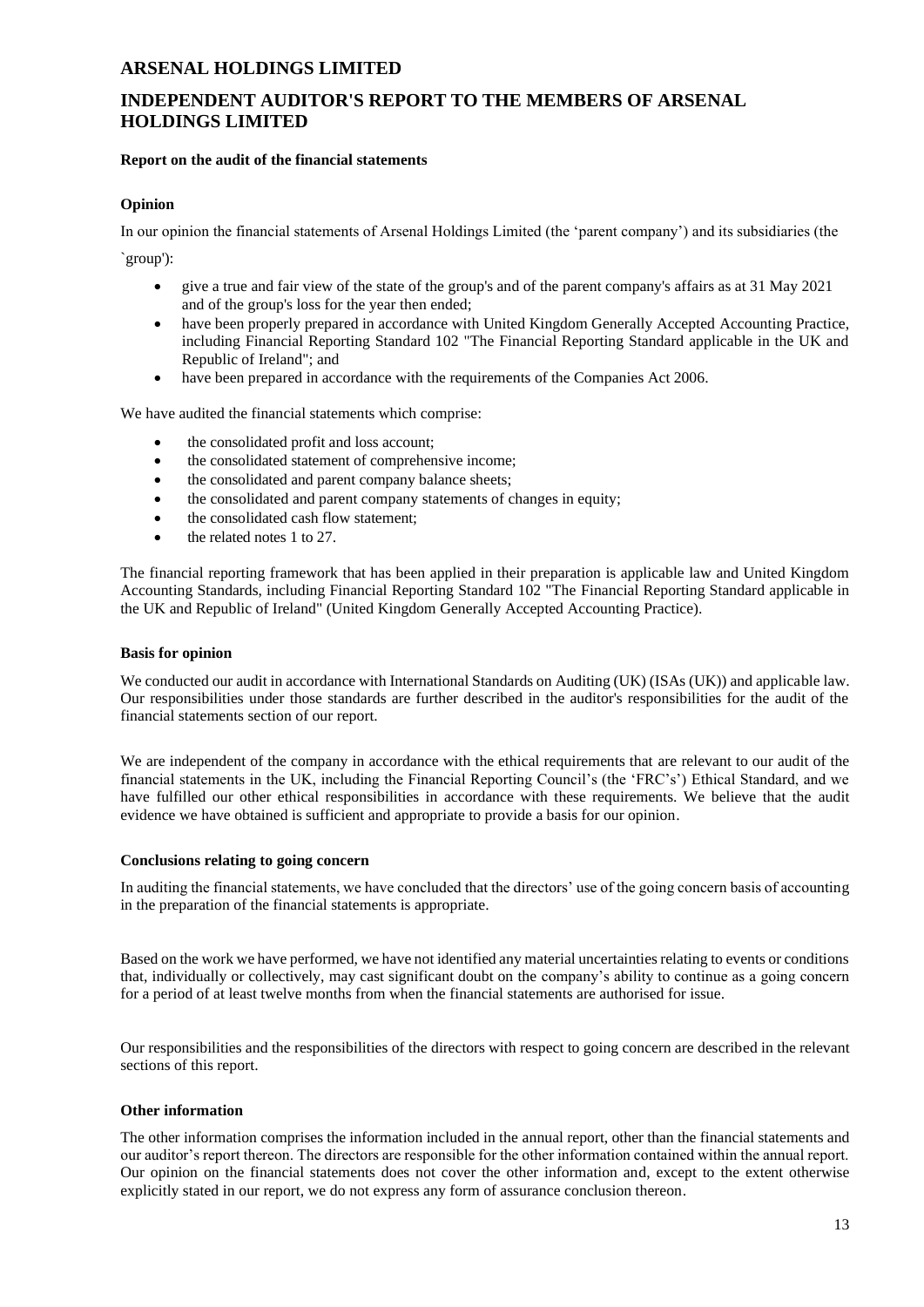# **INDEPENDENT AUDITOR'S REPORT TO THE MEMBERS OF ARSENAL HOLDINGS LIMITED (continued)**

Our responsibility is to read the other information and, in doing so, consider whether the other information is materially inconsistent with the financial statements or our knowledge obtained in the course of the audit, or otherwise appears to be materially misstated. If we identify such material inconsistencies or apparent material misstatements, we are required to determine whether this gives rise to a material misstatement in the financial statements themselves. If, based on the work we have performed, we conclude that there is a material misstatement of this other information, we are required to report that fact.

We have nothing to report in this regard.

### **Responsibilities of directors**

As explained more fully in the directors' responsibilities statement, the directors are responsible for the preparation of the financial statements and for being satisfied that they give a true and fair view, and for such internal control as the directors determine is necessary to enable the preparation of financial statements that are free from material misstatement, whether due to fraud or error.

In preparing the financial statements, the directors are responsible for assessing the company's ability to continue as a going concern, disclosing, as applicable, matters related to going concern and using the going concern basis of accounting unless the directors either intend to liquidate the company or to cease operations, or have no realistic alternative but to do so.

#### **Auditor's responsibilities for the audit of the financial statements**

Our objectives are to obtain reasonable assurance about whether the financial statements as a whole are free from material misstatement, whether due to fraud or error, and to issue an auditor's report that includes our opinion. Reasonable assurance is a high level of assurance but is not a guarantee that an audit conducted in accordance with ISAs (UK) will always detect a material misstatement when it exists. Misstatements can arise from fraud or error and are considered material if, individually or in the aggregate, they could reasonably be expected to influence the economic decisions of users taken on the basis of these financial statements.

A further description of our responsibilities for the audit of the financial statements is located on the FRC's website at: www.frc.org.uk/auditorsresponsibilities. This description forms part of our auditor's report.

### **Extent to which the audit was considered capable of detecting irregularities, including fraud**

Irregularities, including fraud, are instances of non-compliance with laws and regulations. We design procedures in line with our responsibilities, outlined above, to detect material misstatements in respect of irregularities, including fraud. The extent to which our procedures are capable of detecting irregularities, including fraud is detailed below.

We considered the nature of the company's industry and its control environment and reviewed the company's documentation of their policies and procedures relating to fraud and compliance with laws and regulations. We also enquired of management about their own identification and assessment of the risks of irregularities.

We obtained an understanding of the legal and regulatory frameworks that the company operates in, and identified the key laws and regulations that:

- had a direct effect on the determination of material amounts and disclosures in the financial statements. These included the UK Companies Act, pensions legislation and tax legislation; and
- do not have a direct effect on the financial statements but compliance with which may be fundamental to the company's ability to operate or to avoid a material penalty. These included FA, Premier League, UEFA and FIFA regulations, FA Third Party Interest in Player Regulations and Financial Fair Play regulations.

We discussed among the audit engagement team regarding the opportunities and incentives that may exist within the organisation for fraud and how and where fraud might occur in the financial statements.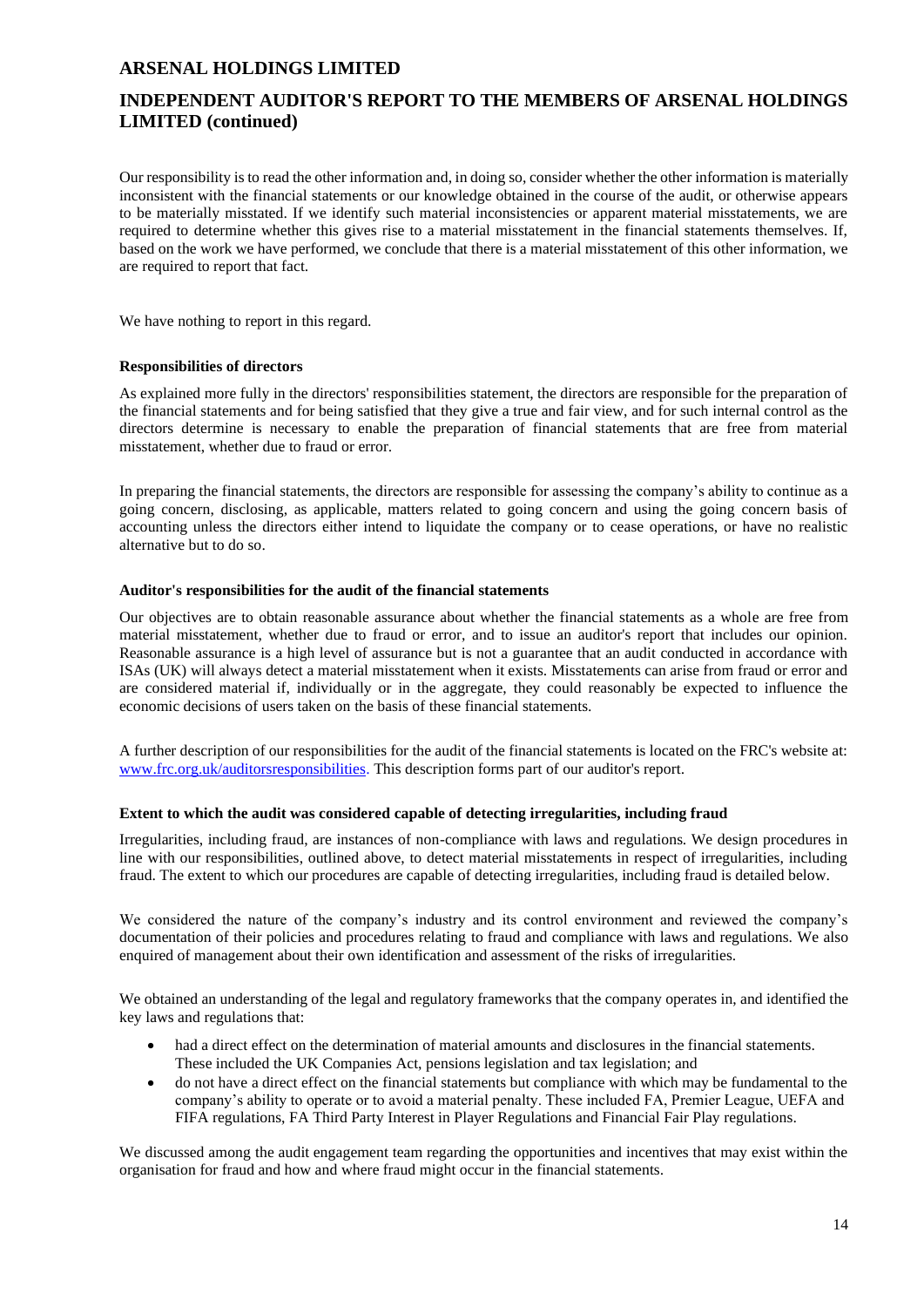## **INDEPENDENT AUDITOR'S REPORT TO THE MEMBERS OF ARSENAL HOLDINGS LIMITED (continued)**

As a result of performing the above, we identified the greatest potential for fraud in the following areas, and our specific procedures performed to address them are described below:

- Revenue recognition within major contracts held with primary sponsors may be misstated due to the complexity of the contracts held. To address this risk, we have considered the recognition profile of contractual revenue for each primary partner , undertook a contract review of commercial deals entered into during the period and performed substantive testing on the revenue recognised.
- The carrying amounts of player-related intangible assets may be overstated due to unrecognised impairments: To address this risk we challenged the estimates and assumptions used in management's impairment review, reviewed the player model for reasonableness, considered sales post-year end against the player carrying values and considered any players who sit outside the main squad, such as through career-threatening injury.

In common with all audits under ISAs (UK), we are also required to perform specific procedures to respond to the risk of management override. In addressing the risk of fraud through management override of controls, we tested the appropriateness of journal entries and other adjustments; assessed whether the judgements made in making accounting estimates are indicative of a potential bias; and evaluated the business rationale of any significant transactions that are unusual or outside the normal course of business.

In addition to the above, our procedures to respond to the risks identified included the following:

- reviewing financial statement disclosures by testing to supporting documentation to assess compliance with provisions of relevant laws and regulations described as having a direct effect on the financial statements;
- performing analytical procedures to identify any unusual or unexpected relationships that may indicate risks of material misstatement due to fraud;
- enquiring of management and external legal counsel concerning actual and potential litigation and claims, and instances of non-compliance with laws and regulations; and
- reading minutes of meetings of those charged with governance.

### **Report on other legal and regulatory requirements**

### **Opinions on other matters prescribed by the Companies Act 2006**

In our opinion, based on the work undertaken in the course of the audit:

- the information given in the strategic report and the directors' report for the financial year for which the financial statements are prepared is consistent with the financial statements; and
- the strategic report and the directors' report have been prepared in accordance with applicable legal requirements.

In the light of the knowledge and understanding of the group and of the parent company and their environment obtained in the course of the audit, we have not identified any material misstatements in the strategic report or the directors' report.

### **Matters on which we are required to report by exception**

Under the Companies Act 2006 we are required to report in respect of the following matters if, in our opinion:

- adequate accounting records have not been kept, or returns adequate for our audit have not been received from branches not visited by us; or
- financial statements are not in agreement with the accounting records and returns; or
- certain disclosures of directors' remuneration specified by law are not made; or
- we have not received all the information and explanations we require for our audit.

We have nothing to report in respect of these matters.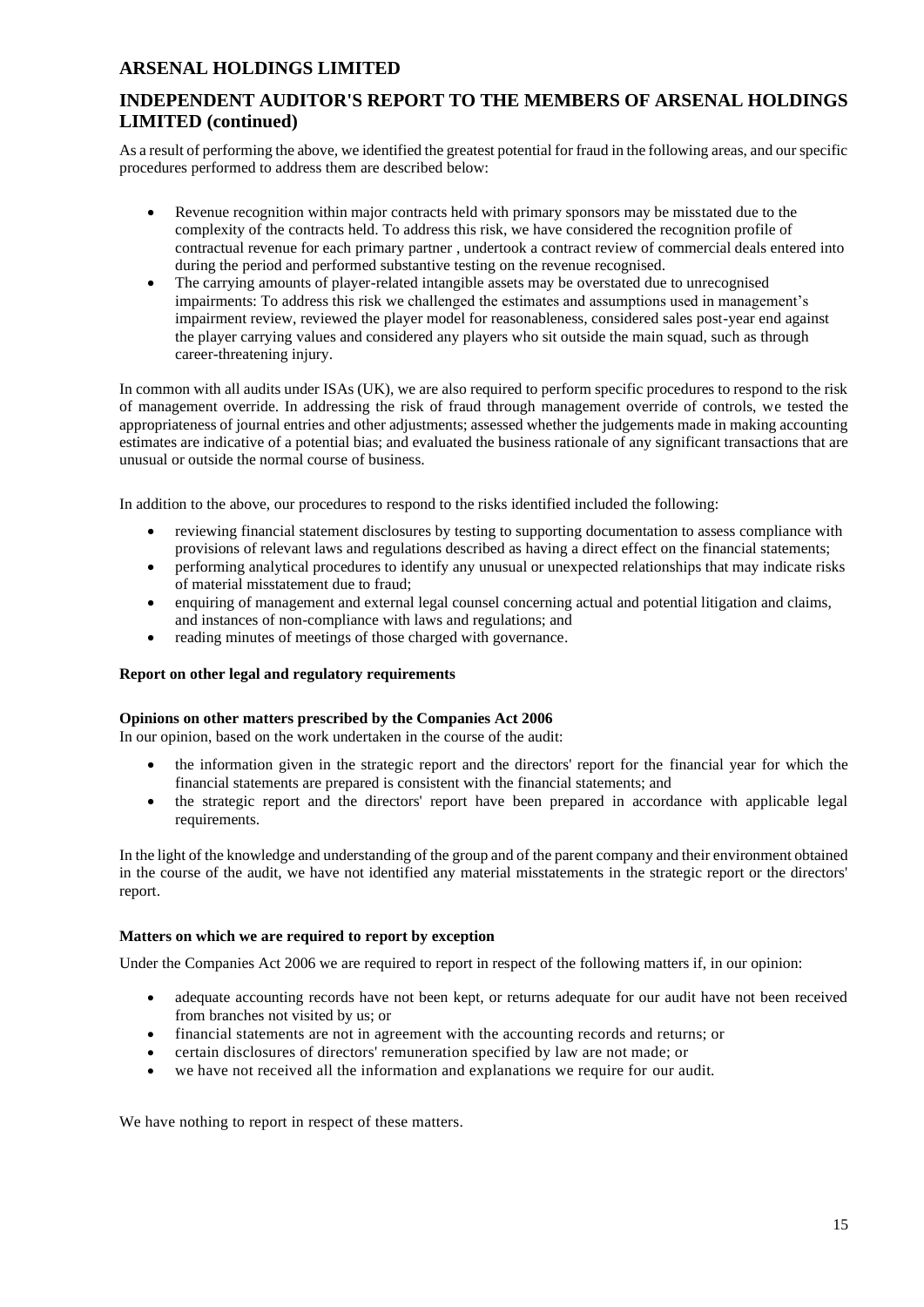# **INDEPENDENT AUDITOR'S REPORT TO THE MEMBERS OF ARSENAL HOLDINGS LIMITED** (continued)

## Use of our report

This report is made solely to the company's members, as a body, in accordance with Chapter 3 of Part 16 of the Companies Act 2006. Our audit work has been undertaken so that we might state to the company's members those matters we are required to state to them in an auditor's report and for no other purpose. To the fullest extent permitted by law, we do not accept or assume responsibility to anyone other than the company and the company's members as a body, for our audit work, for this report, or for the opinions we have formed.

and Script

Paul Schofield FCA (Senior statutory auditor) For and on behalf of Deloitte LLP **Statutory Auditor** London, United Kingdom

28 February 2022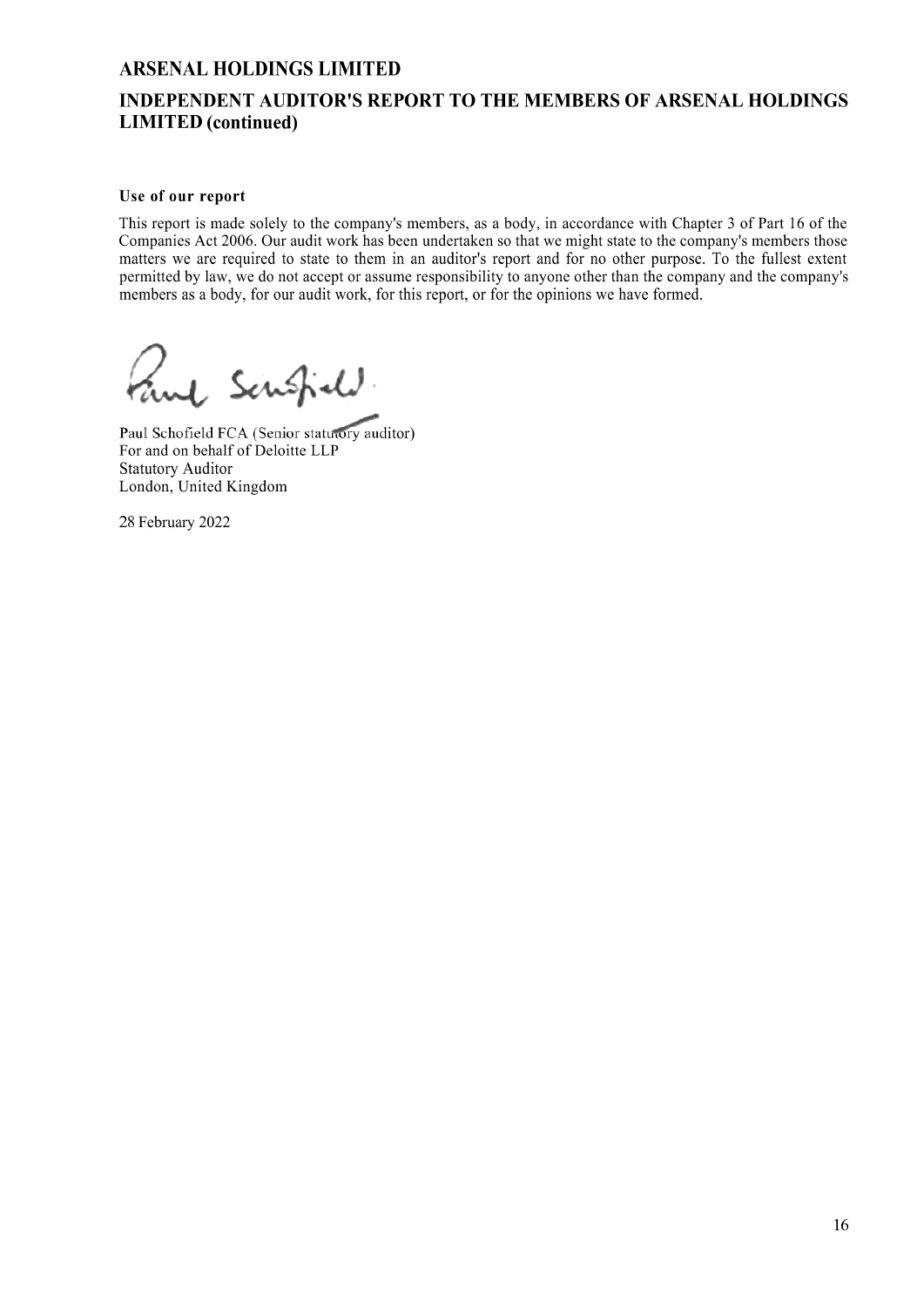## **CONSOLIDATED PROFIT AND LOSS ACCOUNT For the year ended 31 May 2021**

|                                                                                                      |                | <b>Operations</b>                                | 2021                              |                       | <b>Operations</b>                       | 2020                              |                       |
|------------------------------------------------------------------------------------------------------|----------------|--------------------------------------------------|-----------------------------------|-----------------------|-----------------------------------------|-----------------------------------|-----------------------|
|                                                                                                      | <b>Note</b>    | excluding<br>player<br>trading<br>$\pounds$ '000 | <b>Player</b><br>trading<br>£'000 | <b>Total</b><br>£'000 | excluding<br>player<br>trading<br>£'000 | <b>Player</b><br>trading<br>£'000 | <b>Total</b><br>£'000 |
| Turnover of the Group including its share of<br>joint ventures<br>Share of turnover of joint venture |                | 325,702<br>(547)                                 | 3,067                             | 328,769<br>(547)      | 341,431<br>(389)                        | 3,485                             | 344,916<br>(389)      |
| Group turnover                                                                                       | 3              | 325,155                                          | 3,067                             | 328,222               | 341,042                                 | 3,485                             | 344,527               |
| Operating expenses                                                                                   | $\overline{4}$ | (308, 683)                                       | (117, 413)                        | (426,096)             | (330, 198)                              | (113, 288)                        | (443, 486)            |
| <b>Operating profit/(loss)</b>                                                                       |                | 16,472                                           | (114, 346)                        | (97, 874)             | 10,844                                  | (109, 803)                        | (98, 959)             |
| Share of joint venture operating (loss)                                                              |                | (1,313)                                          |                                   | (1,313)               | (1,492)                                 |                                   | (1,492)               |
| Profit on disposal of player registrations                                                           |                | $\overline{\phantom{a}}$                         | 11,770                            | 11,770                |                                         | 60,050                            | 60,050                |
| Profit/(loss) before net finance charges                                                             |                | 15,159                                           | (102, 576)                        | (87, 417)             | 9,352                                   | (49, 753)                         | (40, 401)             |
| Net finance charges                                                                                  | 5              |                                                  |                                   | (39, 787)             |                                         |                                   | (13,621)              |
| (Loss) before taxation                                                                               |                |                                                  |                                   | (127, 204)            |                                         |                                   | (54, 022)             |
| Tax credit on loss                                                                                   | 8              |                                                  |                                   | 19,913                |                                         |                                   | 6,244                 |
| (Loss) for the financial year                                                                        |                |                                                  |                                   | (107, 291)            |                                         |                                   | (47, 778)             |

Player trading consists primarily of loan fees receivable, the amortisation of the costs of acquiring player registrations, any impairment charges and profit on disposal of player registrations.

All trading resulted from continuing operations.

## **CONSOLIDATED STATEMENT OF COMPREHENSIVE INCOME For the year ended 31 May 2021**

|                                               | 2021<br>$\pounds 000$ | 2020<br>$\pounds$ '000 |
|-----------------------------------------------|-----------------------|------------------------|
| (Loss) after taxation<br>Exchange differences | (107,291)<br>(32)     | (47, 778)              |
| Total comprehensive expense                   | (107,323)             | (47,774)               |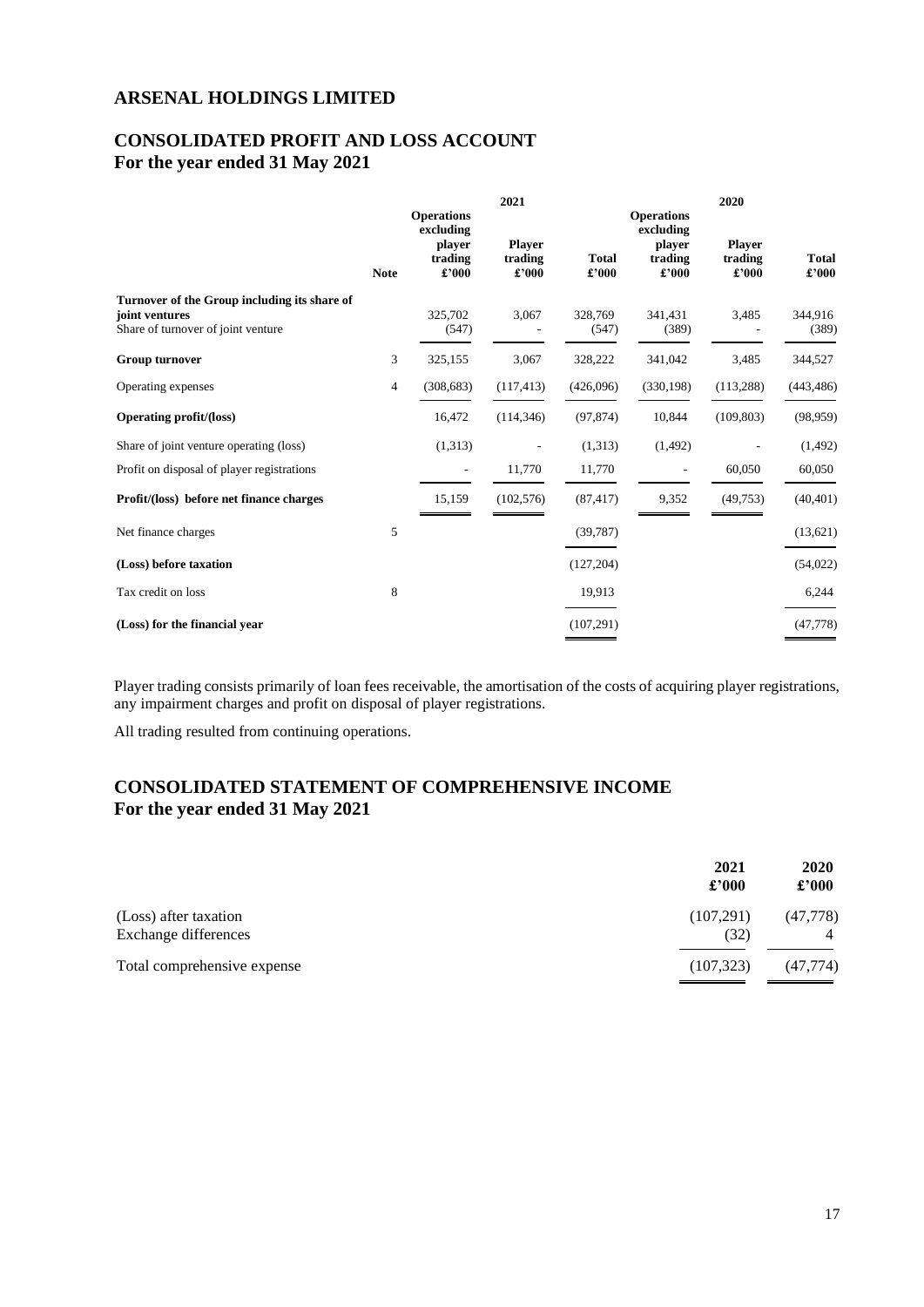## **BALANCE SHEET As at 31 May 2021**

|             | Group         |                           |                  | Company       |
|-------------|---------------|---------------------------|------------------|---------------|
| <b>Note</b> | 2021<br>£'000 | 2020<br>£'000             | 2021<br>£'000    | 2020<br>£'000 |
|             |               |                           |                  |               |
| 9           | 401,477       | 416,852                   |                  |               |
| 10          | 294,241       | 303,547                   |                  |               |
| 11          | 3,664         | 4,880                     | 30,059           | 30,059        |
|             | 699,382       | 725,279                   | 30,059           | 30,059        |
|             |               |                           |                  |               |
| 12          | 8,294         | 8,116                     |                  |               |
|             |               |                           |                  |               |
| 13          | 48,712        | 62,609                    | 135,671          | 134,548       |
|             |               | 27,151                    |                  |               |
| 14          | 18,777        | 109,974                   | 30               | 720           |
|             | 88,496        | 211,144                   | 135,701          | 135,268       |
|             |               |                           |                  |               |
|             | (221,008)     | (235,792)                 | (1,823)          | (1,809)       |
|             | (132,512)     | (24, 648)                 | 133,878          | 133,459       |
|             | 566,870       | 700,631                   | 163,937          | 163,518       |
| 16          | (290, 023)    | (302, 954)                | (16,271)         | (15, 828)     |
| 19          | (39,092)      | (52, 599)                 |                  |               |
|             |               |                           |                  | 147,690       |
|             |               |                           |                  |               |
|             |               |                           |                  |               |
| 20          | 62            | 62                        | 62               | 62            |
|             | 29,997        | 29,997                    | 29,997           | 29,997        |
|             | 26,699        | 26,699                    |                  |               |
|             | 180,997       | 288,320                   | 117,607          | 117,631       |
|             | 237,755       | 345,078                   | 147,666          | 147,690       |
|             | 13<br>15      | 3,898<br>8,815<br>237,755 | 3,294<br>345,078 | 147,666       |

The loss for the financial year dealt with in the financial statements of the Group's parent company, Arsenal Holdings Limited, was £24,000 (2020 – loss of £822,000).

These financial statements of Arsenal Holdings Limited (registered number 4250459) were approved and authorised for issue by the Board of Directors on 28 February 2022.

Signed on behalf of the Board of Directors

Lord Harris of Peckham Director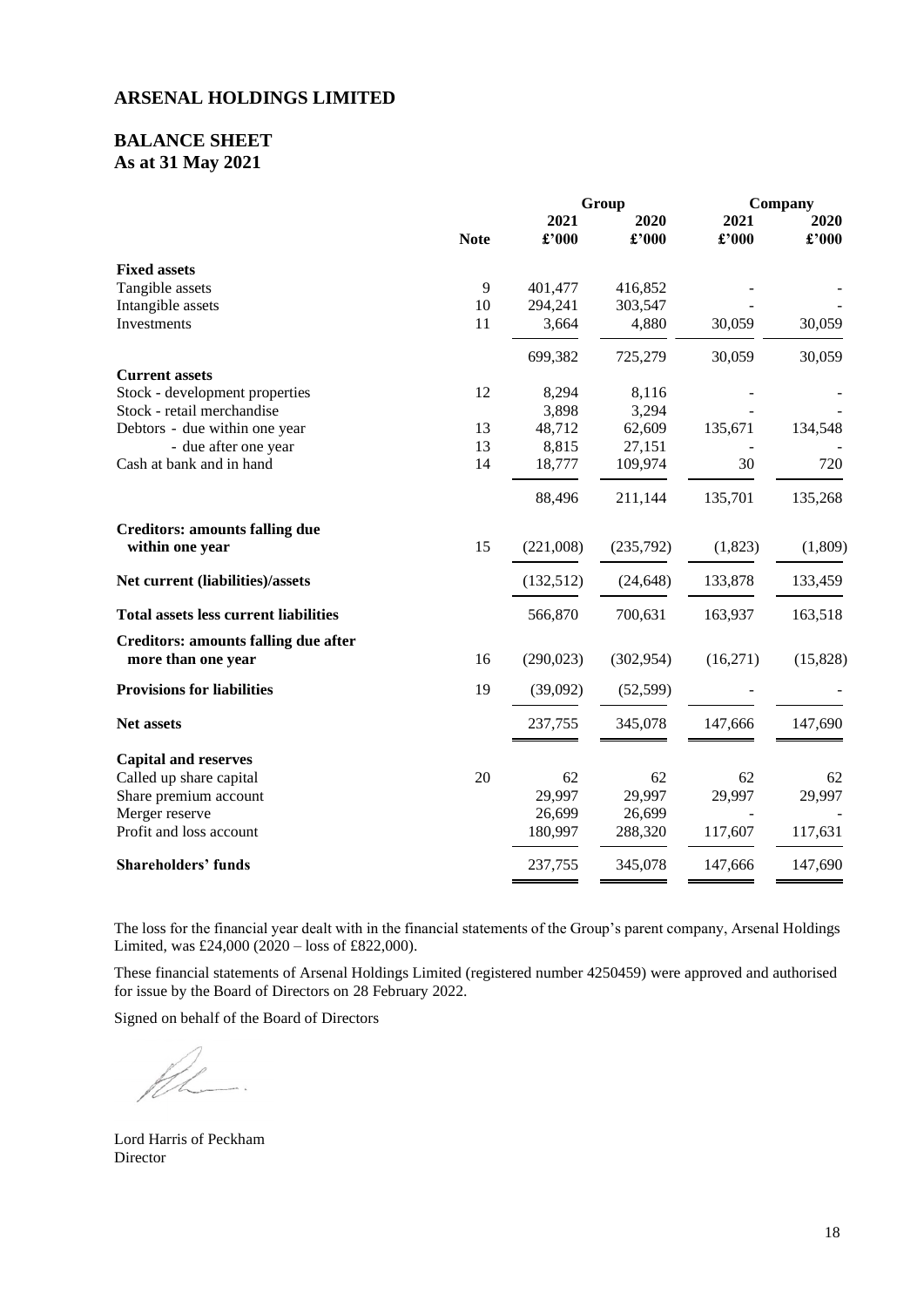# **STATEMENT OF CHANGES IN EQUITY For the year ended 31 May 2021**

| Group                                                         | <b>Share</b><br>Capital<br>£'000 | <b>Share</b><br>Premium<br>£2000 | <b>Merger</b><br><b>Reserve</b><br>£2000 | <b>Profit</b><br>and Loss<br>£2000 | <b>Total</b><br>$\pounds$ '000 |
|---------------------------------------------------------------|----------------------------------|----------------------------------|------------------------------------------|------------------------------------|--------------------------------|
| At 1 June 2019                                                | 62                               | 29.997                           | 26,699                                   | 336,094                            | 392,852                        |
| Total comprehensive expense for year<br>ended 31 May 2020     |                                  |                                  |                                          | (47, 774)                          | (47, 774)                      |
| At 31 May 2020                                                | 62                               | 29.997                           | 26.699                                   | 288.320                            | 345,078                        |
| Total comprehensive expense for the year<br>ended 31 May 2021 |                                  |                                  | $\overline{\phantom{a}}$                 | (107, 323)                         | (107, 323)                     |
| As at 31 May 2021                                             | 62                               | 29.997                           | 26,699                                   | 180,997                            | 237,755                        |

| Company                                                       | <b>Share</b><br>Capital<br>£2000 | <b>Share</b><br>Premium<br>£2000 | <b>Merger</b><br><b>Reserve</b><br>£2000 | <b>Profit</b><br>and Loss<br>$\pounds$ '000 | <b>Total</b><br>$\pounds$ '000 |
|---------------------------------------------------------------|----------------------------------|----------------------------------|------------------------------------------|---------------------------------------------|--------------------------------|
| At 1 June 2019                                                | 62                               | 29.997                           |                                          | 118,453                                     | 148,512                        |
| Total comprehensive expense for year<br>ended 31 May 2020     |                                  |                                  |                                          | (822)                                       | (822)                          |
| At 31 May 2020                                                | 62                               | 29.997                           |                                          | 117.631                                     | 147,690                        |
| Total comprehensive expense for the year<br>ended 31 May 2021 |                                  |                                  |                                          | (24)                                        | (24)                           |
| As at 31 May 2021                                             | 62                               | 29.997                           |                                          | 117.607                                     | 147,666                        |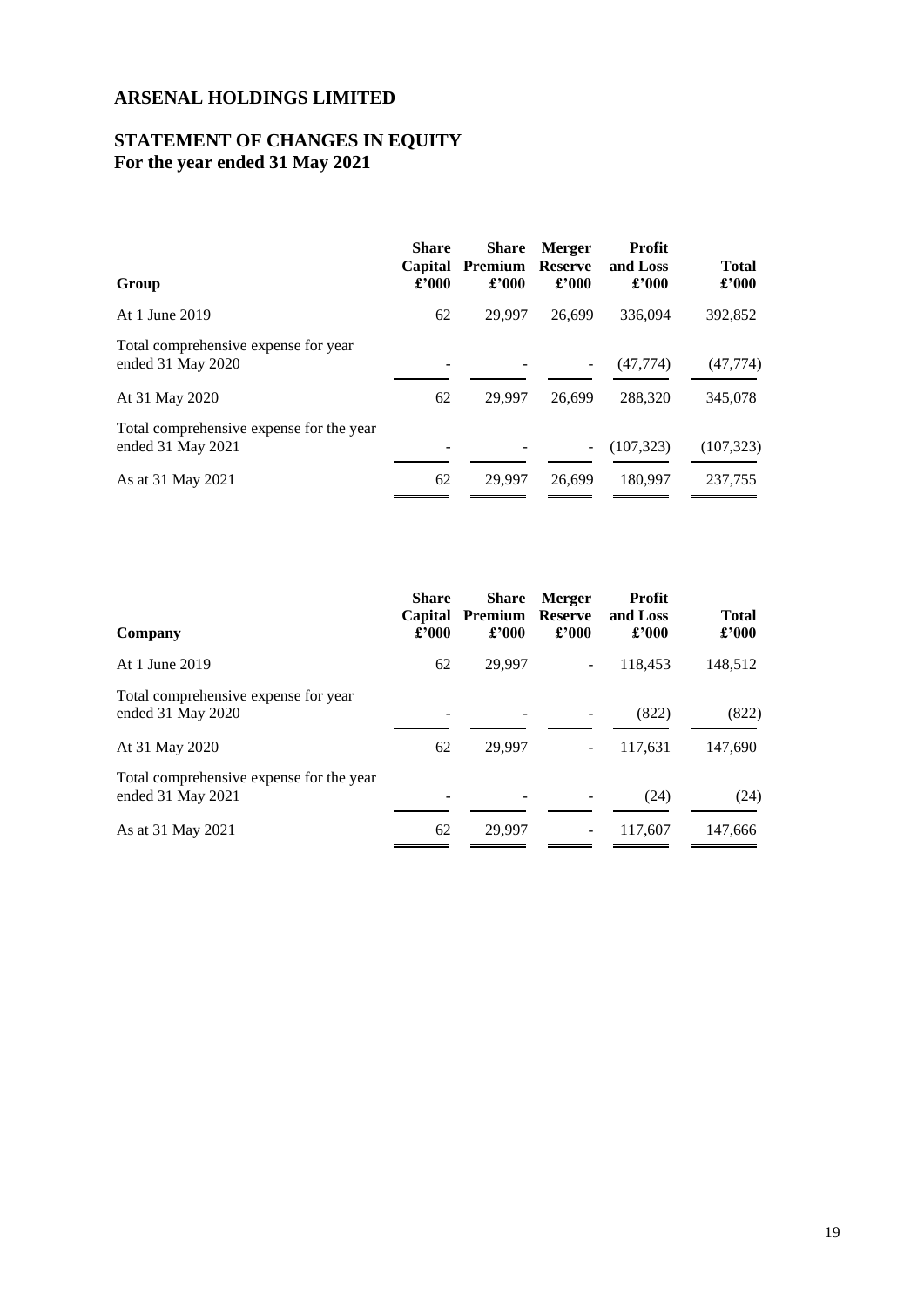# **CONSOLIDATED CASH FLOW STATEMENT For the year ended 31 May 2021**

|                                                                                                                                                | <b>Note</b> | 2021<br>$\pounds$ '000            | 2020<br>$\pounds$ '000         |
|------------------------------------------------------------------------------------------------------------------------------------------------|-------------|-----------------------------------|--------------------------------|
| Net cash inflow from operating activities                                                                                                      | 21a         | 50,045                            | 22,502                         |
| Taxation received/(paid)                                                                                                                       |             | 2,950                             | (3,900)                        |
| <b>Cash flow from investing activities</b><br>Interest received<br>Proceeds from sale of fixed assets                                          |             | 129                               | 667                            |
| Purchase of fixed assets<br>Player registrations                                                                                               | 21c         | (1,962)<br>(101, 042)             | (13, 108)<br>(57, 959)         |
| Net cash flow from investing activities                                                                                                        |             | (102, 875)                        | (70, 400)                      |
| <b>Cash flow from financing activities</b><br>Finance charges paid (including exceptional break costs)<br>New debt issued<br>Repayment of debt |             | (33,823)<br>196,394<br>(203, 888) | (10,714)<br>15,000<br>(9, 471) |
| Net cash flow from financing activities                                                                                                        |             | (41,317)                          | (5,185)                        |
| (Decrease) in cash and cash equivalents<br>Cash and cash equivalents at start of year                                                          |             | (91, 197)<br>109,974              | (56,983)<br>166,957            |
| Cash and cash equivalents at end of year                                                                                                       | 14          | 18,777                            | 109,974                        |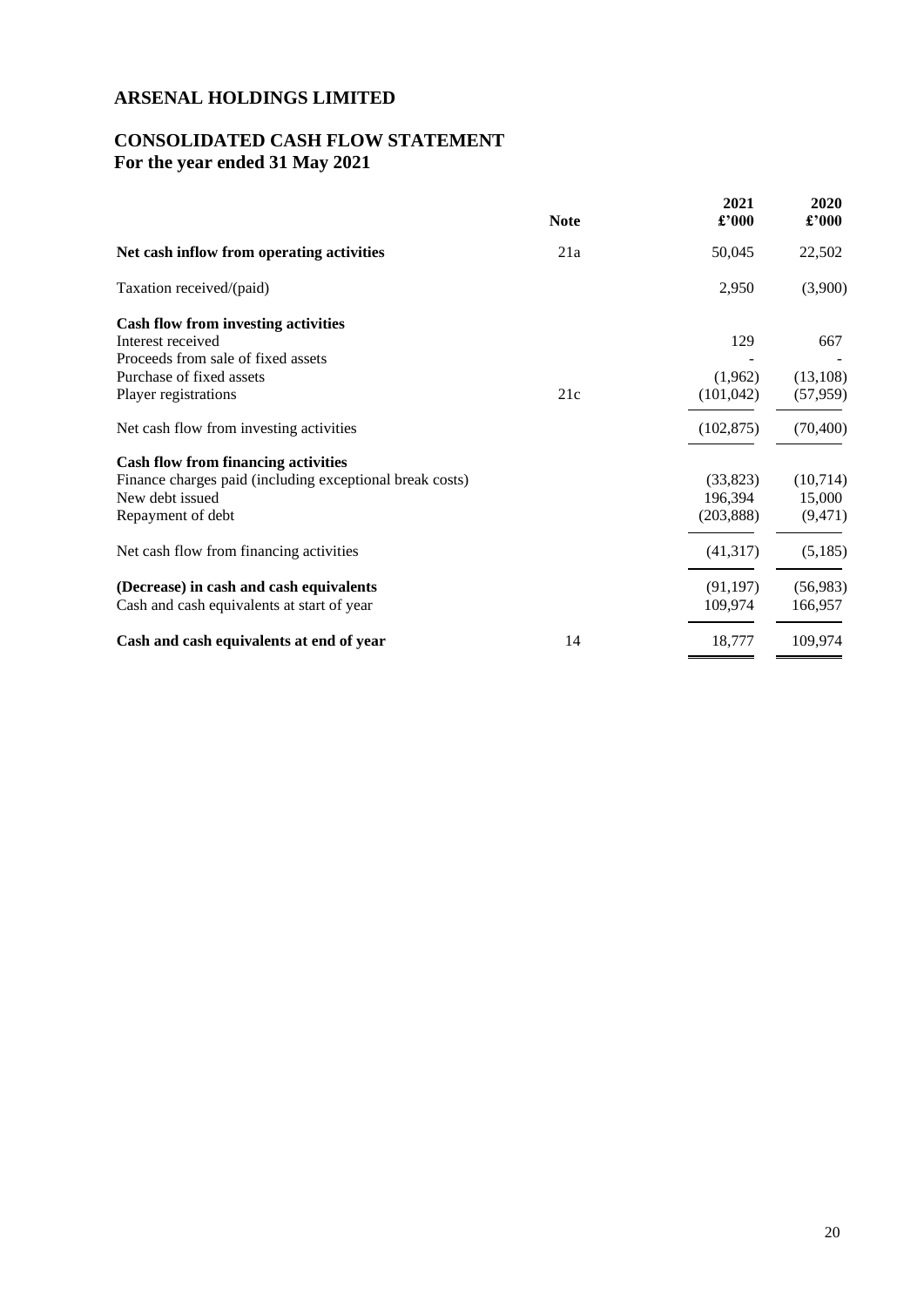## **NOTES TO THE ACCOUNTS For the year ended 31 May 2021**

### **1. Accounting policies**

The principal accounting policies are summarised below. They have all been applied consistently throughout the year and to the preceding year.

### (a) **General information and basis of accounting**

Arsenal Holdings Limited is a private company limited by shares, incorporated in the UK, and registered in England and Wales under the Companies Act. The address of the registered office is given on page 1. The nature of the Group's operations and its principal activities are set out in the strategic report on pages 2 to 9.

The financial statements have been prepared under the historical cost convention, modified to include certain items at fair value, and in accordance with Financial Reporting Standard 102 (FRS 102) issued by the Financial Reporting Council.

The functional currency of Arsenal Holdings Limited is considered to be pounds sterling because that is the currency of the primary economic environment in which the Group operates. The consolidated financial statements are presented in pounds sterling. Foreign operations are included in accordance with the policies set out below.

#### (b) **Basis of preparation of Group financial statements**

The Group financial statements consolidate the assets, liabilities and results of the Company and its subsidiary undertakings made up to 31 May 2021. All intra-group transactions, balances, incomes and expenses are eliminated on consolidation.

As permitted by Section 408 of the Companies Act 2006 the profit and loss account of the parent company is not presented as part of these financial statements. The parent company is exempt from the requirement to prepare a cash flow statement.

### (c) **Going concern**

The Directors have recently undertaken a thorough review of the Group's budgets and forecasts. This financial assessment takes account of the continuing impacts of COVID-19, together with prudent assumptions with regard to on-field performance, the Club's key revenue streams, operating costs and cash-flows. It is acknowledged that the pandemic continues to create a significant level of uncertainty. Accordingly, the Club's financial projections have been stress tested to ensure that the financial position remains robust in reasonable worst case scenarios. The Directors have also considered a number of actions that they could take in order to further mitigate any potential adverse circumstances. The Group's financial projections take account of the actions already taken to reduce the costs of the Club's operations and reasonably possible changes in trading performance.

The Group currently meets its day to day working capital requirements through a combination of its own financial resources, which include a loan from its ultimate parent company and bank facilities. The Group is reliant on the continued financial support of its ultimate parent company, KSE UK Inc., which has provided loans to enable the refinancing and to support working capital requirements as they arise. KSE UK Inc. has confirmed that its financial support will continue for a period of at least 12 months from the date of this report.

The Group's bank facilities are not currently due for renewal, however, the Group has held discussions with its bankers about these facilities and no matters have been drawn to its attention to suggest that renewal may not be forthcoming on acceptable terms.

The Directors have given careful consideration to the sufficiency of the financial resources which have been confirmed as available to the Group through loan funding from its ultimate parent company, both now and as required to finance the business for the foreseeable future. On this basis the Directors have a reasonable expectation that the Group and the Company will have adequate financial resources and, accordingly, they continue to adopt the going concern basis in preparing the annual financial statements.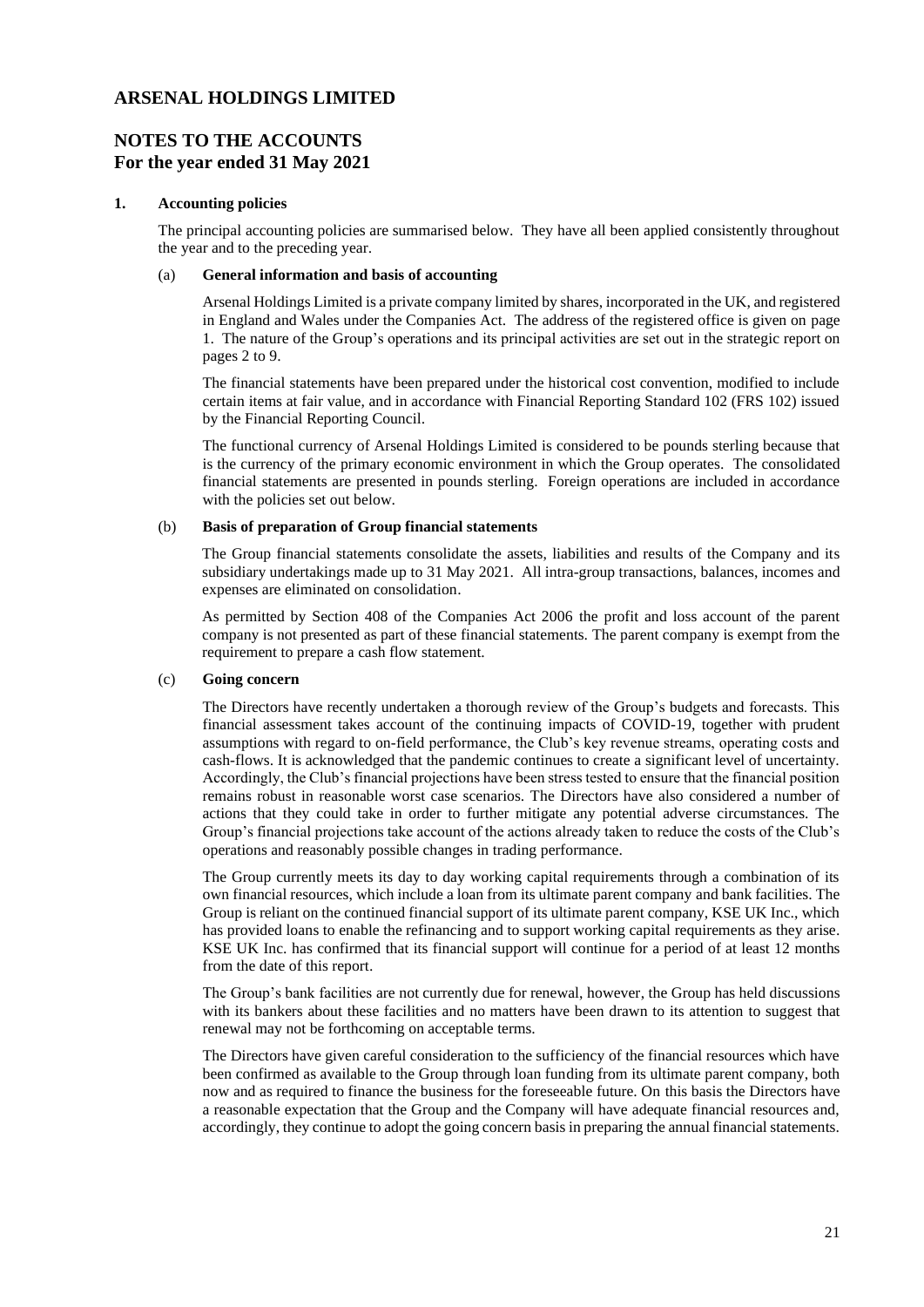## **NOTES TO THE ACCOUNTS For the year ended 31 May 2021**

### **1. Accounting policies (continued)**

#### (d) **Joint venture and subsidiary undertakings**

The joint venture is an undertaking in which the Group holds an interest on a long-term basis and which is jointly controlled by the Group, which holds 50% of the voting rights, and KSE UK Inc. under a contractual arrangement.

The Group's share of the results of the joint venture are included in the consolidated profit and loss account. The Group's share of the results and net assets of the joint venture is included under the gross equity method and stated after adjustment to eliminate the Group's share of profits resulting from transactions between the Group and the joint venture which are included in the carrying amount of assets reported in the joint venture's balance sheet. Investments in subsidiary undertakings are included in the Company's financial statements at cost less provisions for impairment.

#### (e) **Turnover and income recognition**

Turnover represents income receivable, net of VAT, from football and related commercial activities and income from the sale of development properties completed in the year. The Group has two classes of business - the principal activity of operating a professional football club and property development both businesses are carried out principally within the United Kingdom.

Gate, match and other event day revenue is recognised over the period of the football season as games are played and events are staged. Sponsorship and similar commercial income is recognised over the duration of the respective contracts. The fixed element of broadcasting revenues is recognised over the duration of the football season whilst facility fees for live coverage or highlights are taken when earned at the point of broadcast. Merit awards have been accounted for based on the known amount at the end of the season pro-rated for games played to the balance sheet date. UEFA pool distributions relating to participation in the Europa League are spread over the matches played in the competition whilst distributions relating to match performance are taken when earned; these distributions are classified as broadcasting revenues. Fees receivable in respect of the loan of players are included in turnover over the period of the loan.

Turnover is recognised in respect of barter transactions only where services are exchanged for dissimilar services and the transaction is deemed to have commercial substance. Such transactions are measured at the fair value of the services received, adjusted by any amount of cash and cash equivalents transferred.

Income from the sale of development properties is recognised on completion of the relevant sale contract. Where elements of the sale price are subject to retentions by the purchaser the retained element of the sale price is not recognised until such time as all of the conditions relating to the retention have been satisfied.

### (f) **Depreciation**

Tangible fixed assets are stated at cost, net of depreciation and any provision for impairment.

Depreciation is calculated to reduce the carrying value of buildings, plant, equipment and motor vehicles to the anticipated residual value of the assets concerned in equal annual instalments over their estimated useful lives as follows:

| Freehold buildings   | 2% per annum                 |
|----------------------|------------------------------|
| Leasehold properties | over the period of the lease |
| Plant and equipment  | 5% to 25% per annum          |

Freehold land is not depreciated.

#### (g) **Finance costs**

Finance costs of debt are recognised in the profit and loss account over the term of the debt using the effective interest method.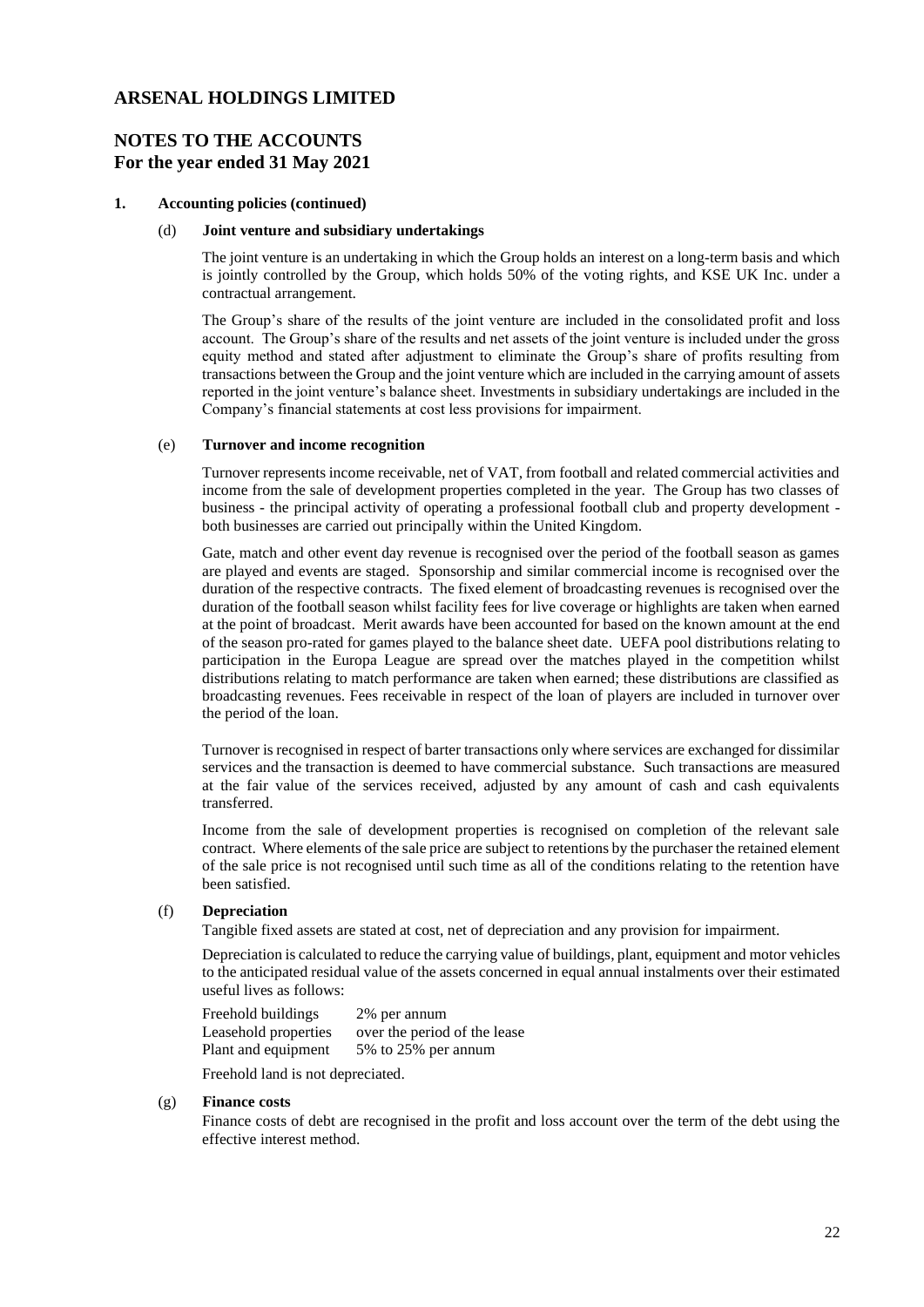## **NOTES TO THE ACCOUNTS For the year ended 31 May 2021**

### **1. Accounting policies (continued)**

#### (g) **Finance costs (continued)**

Any non-current assets, e.g. player registrations, acquired on deferred terms are recorded at the discounted present value at the date of acquisition. The associated payable is then increased to the settlement value over the period of deferral, with this value being charged as a notional finance cost through the profit and loss account.

Similarly any intangible asset disposed of on deferred terms will be initially recorded at the discounted present value of future receipts and the receivable is then increased to the settlement value over the period of deferral with this value being charged as notional finance income through the profit and loss account.

#### (h) **Financial instruments**

Financial assets and financial liabilities are recognised when the Group becomes a party to the contractual provisions of the instrument and are classified according to the substance of the contractual arrangements entered into.

#### *i. Financial liabilities*

Basic financial instruments (including the stadium finance bonds and the C and D debentures) are measured at amortised cost, using the effective interest method. The effective interest rate is the rate which exactly discounts the estimated future payments of receipts over the life of the instrument to its carrying amount at initial recognition, re-estimated periodically to reflect changes in the market rate of interest.

Non basic financial instruments (including the A and B debentures) are recognised at fair value, and measured at the present value of the future payments, discounted at a market rate of interest. Any periodic changes in fair value are recognised in the profit and loss account.

Financial liabilities are derecognised only when the obligation specified in the contract is discharged, cancelled or expires.

#### *ii. Derivative financial instruments*

The Group uses derivative financial instruments to reduce its exposure to foreign exchange risk and interest rate movements. The Group does not hold or issue derivative financial instruments for speculative purposes.

Derivatives are initially recognised at fair value at the date a derivative contract is entered into and are subsequently remeasured to their fair value at each reporting date. The resulting gain or loss is recognised in profit or loss immediately unless the derivative is designated and effective as a hedging instrument, in which event the timing of the recognition in profit or loss depends on the nature of the hedge relationship.

#### (i) **Stock**

Stock comprises retail merchandise and development property for onward sale and is stated at the lower of cost and net realisable value.

Where properties which are intended to be sold have been acquired they have been included in stock as development properties. Development property comprises freehold land inclusive of the direct cost of acquisition and other directly attributable property development costs including interest costs.

### (j) **Grants**

Grants received in respect of tangible fixed assets are credited to the profit and loss account over the expected useful economic lives of the assets to which they relate. Grants received but not yet released to the profit and loss account are included in the balance sheet as deferred income.

Other grants are credited to the profit and loss account as the related expenditure is incurred.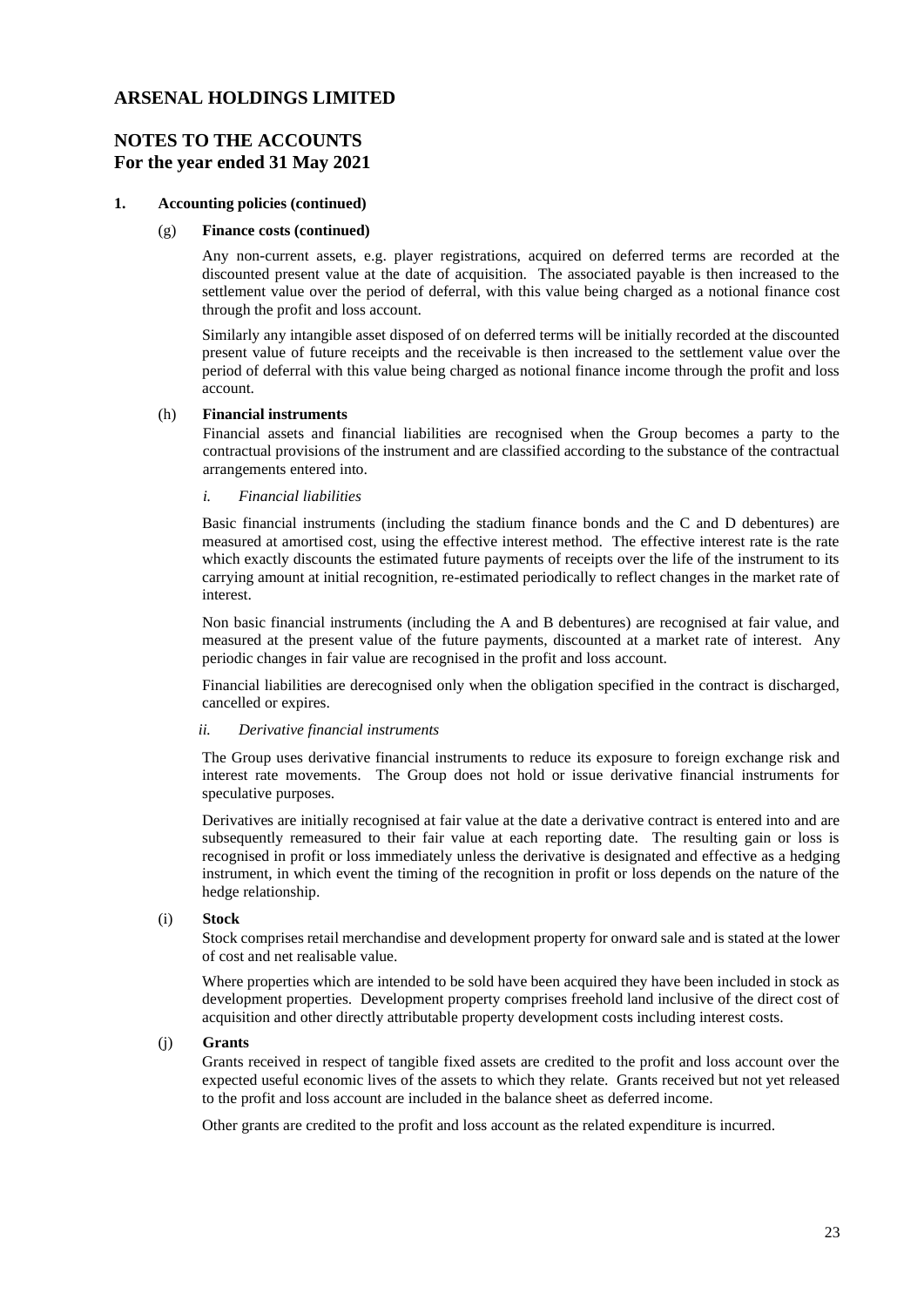## **NOTES TO THE ACCOUNTS For the year ended 31 May 2021**

### **1. Accounting policies (continued)**

#### (k) **Player costs**

The costs associated with acquiring players' registrations or extending their contracts, including agents' fees, are capitalised and amortised, in equal instalments, over the period of the respective

players' contracts. Where a contract life is renegotiated the unamortised costs, together with the new costs relating to the contract extension, are amortised over the term of the new contract. Where the acquisition of a player registration involves a non-cash consideration, such as an exchange for another player registration, the transaction is accounted for using an estimate of the market value for the noncash consideration.

Under the conditions of certain transfer agreements or contract renegotiations, further fees will be payable in the event of the players concerned making a certain number of First Team appearances or on the occurrence of certain other specified future events. Liabilities in respect of these additional fees are accounted for, as provisions, when it becomes probable that the number of appearances will be achieved or the specified future events will occur. The additional costs are capitalised and amortised as set out above.

Profits or losses on the sale of players represent the transfer fee receivable, net of any transaction costs, less the unamortised cost of the applicable player's registration.

Remuneration of players is charged in accordance with the terms of the applicable contractual arrangements and any discretionary bonuses when there is a legal or constructive obligation.

#### (l) **Impairment**

The Group will perform an impairment review on player registrations if adverse events indicate that the amortised carrying value of its intangible assets may not be recoverable. Whilst no individual player can be separated from the income generating unit, which is represented by the playing squad and the football operations of the Group as a whole, there may be certain circumstances where a player is taken out of the income generating unit. Such circumstances might include a player being excluded from the playing squad due to sustaining a career threatening injury or where a permanent fall out with senior football management means it is highly unlikely a particular player will ever play for the club again. If such circumstances were to arise and be considered permanent, then the carrying value of the player would be assessed against the Group's best estimate of the player's fair value less any costs to sell and, if necessary, a provision would be made.

The Group's assessment of fair value will be based on:-

- in the case of a player who has suffered a career threatening injury, the value attributed by the Group's insurers; or
- in the case of a player who has fallen out with senior football management, either the agreed selling price in the event the player has been transferred since the year end or, if the player has not been sold, the Group's best estimation of disposal value taking into account recent player disposals by both the Group and other clubs.

#### (m) **Provisions**

Provisions are recognised when the Group has a present obligation (legal or constructive) as a result of a past event, it is probable that the Group will be required to settle that obligation and a reliable estimate can be made of the amount of the obligation.

The amount recognised as a provision is the best estimate of the consideration required to settle the present obligation at the balance sheet date, taking into account the risks and uncertainties surrounding the obligation.

#### (n) **Foreign currencies**

Transactions denominated in foreign currencies are translated at the exchange rate at the date of the transaction. Foreign currency denominated assets and liabilities held at the year end are translated at year-end exchange rates. Exchange gains or losses are dealt with in the profit and loss account.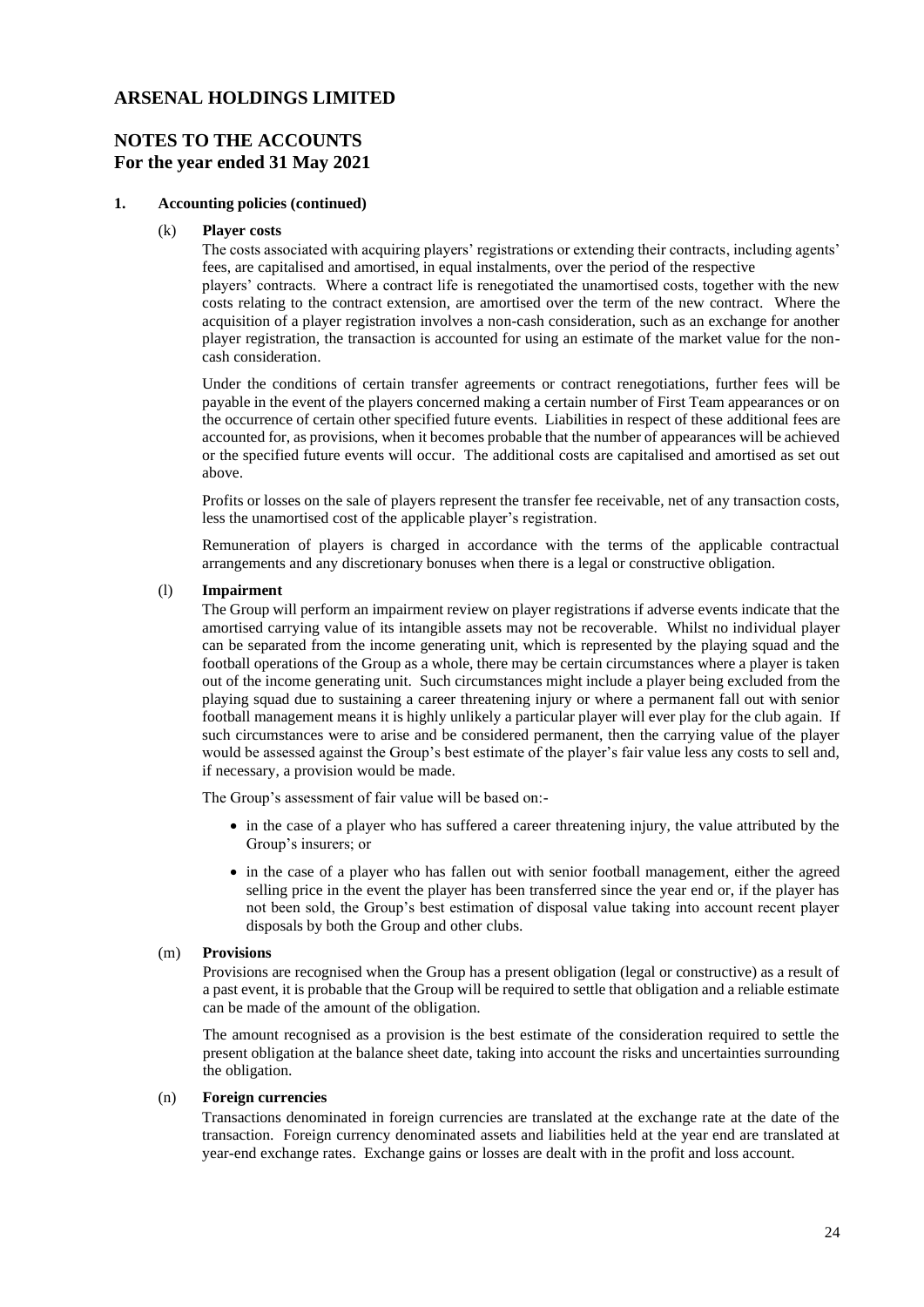## **NOTES TO THE ACCOUNTS For the year ended 31 May 2021**

### **1. Accounting policies (continued)**

#### (n) **Foreign currencies (continued)**

The results of overseas operations are translated at the average rates of exchange during the period and their balance sheets at the rate ruling at the balance sheet date. Exchange differences arising on translation of the opening net assets and results of overseas operations are reported in other comprehensive income.

#### (o) **Deferred income**

Deferred income represents income from sponsorship agreements and other contractual agreements which will be credited to the profit and loss account over the period of the agreements, season ticket renewals for the 2021/22 season and advance income from executive boxes and Club Tier seats at Emirates Stadium.

#### (p) **Leases**

Rentals payable under operating leases are charged to the profit and loss account evenly over the lease period.

## (q) **Pensions**

The Group makes contributions on behalf of employees and directors to a number of independently controlled defined contribution and money purchase schemes including The Football League Pension and Life Assurance Scheme (the "Scheme"). Contributions are charged to the profit and loss account over the period to which they relate.

In addition the Group is making contributions in respect of its share of the deficit of the defined benefit section of The Football League Pension and Life Assurance Scheme (the "Scheme"). A provision has been established for the Group's share of the deficit which exists in this section of the Scheme and this additional contribution is being charged to the profit and loss account over the remaining service life of those Arsenal employees who are members of the Scheme. The amount attributable to employees who have already retired or who have left the Group has been charged to the profit and loss account.

Under the provisions of FRS 102 Section 28 the Scheme would be treated as a defined benefit multiemployer scheme. The Scheme's actuary has advised that the participating employers' share of the underlying assets and liabilities cannot be identified on a reasonable and consistent basis and accordingly no disclosures are made under the provisions of FRS 102 Section 28.

The assets of all schemes are held in funds independent from the Group.

#### (r) **Taxation**

Current tax, including UK corporation tax is provided at amounts expected to be paid (or recovered) using the tax rates and laws that have been enacted or substantively enacted by the balance sheet date.

Deferred tax is recognised in respect of all timing differences that have originated but not reversed at the balance sheet date where transactions or events that result in an obligation to pay more tax in the future or a right to pay less tax in the future have occurred at the balance sheet date. Timing differences are differences between the Group's taxable profits and its results as stated in the financial statements that arise from the inclusion of gains and losses in tax assessments in periods different from those in which they are recognised in the financial statements.

Deferred tax is measured at the average tax rates that are expected to apply in the periods in which the timing differences are expected to reverse, based on tax rates and laws that have been enacted or substantively enacted by the balance sheet date. Deferred tax is measured on a non-discounted basis.

A deferred tax asset is recognised only when, on the basis of available evidence, it can be regarded as more likely than not that the reversal of underlying timing differences will result in a reduction in future tax payments.

#### (s) **Goodwill**

Goodwill arising on the acquisition of subsidiary undertakings, representing the excess of the fair value of the consideration given over the fair value of the identifiable assets and liabilities acquired, is capitalised and written off on a straight line basis over its useful economic life, which is considered to be five years. Provision is made for any impairment.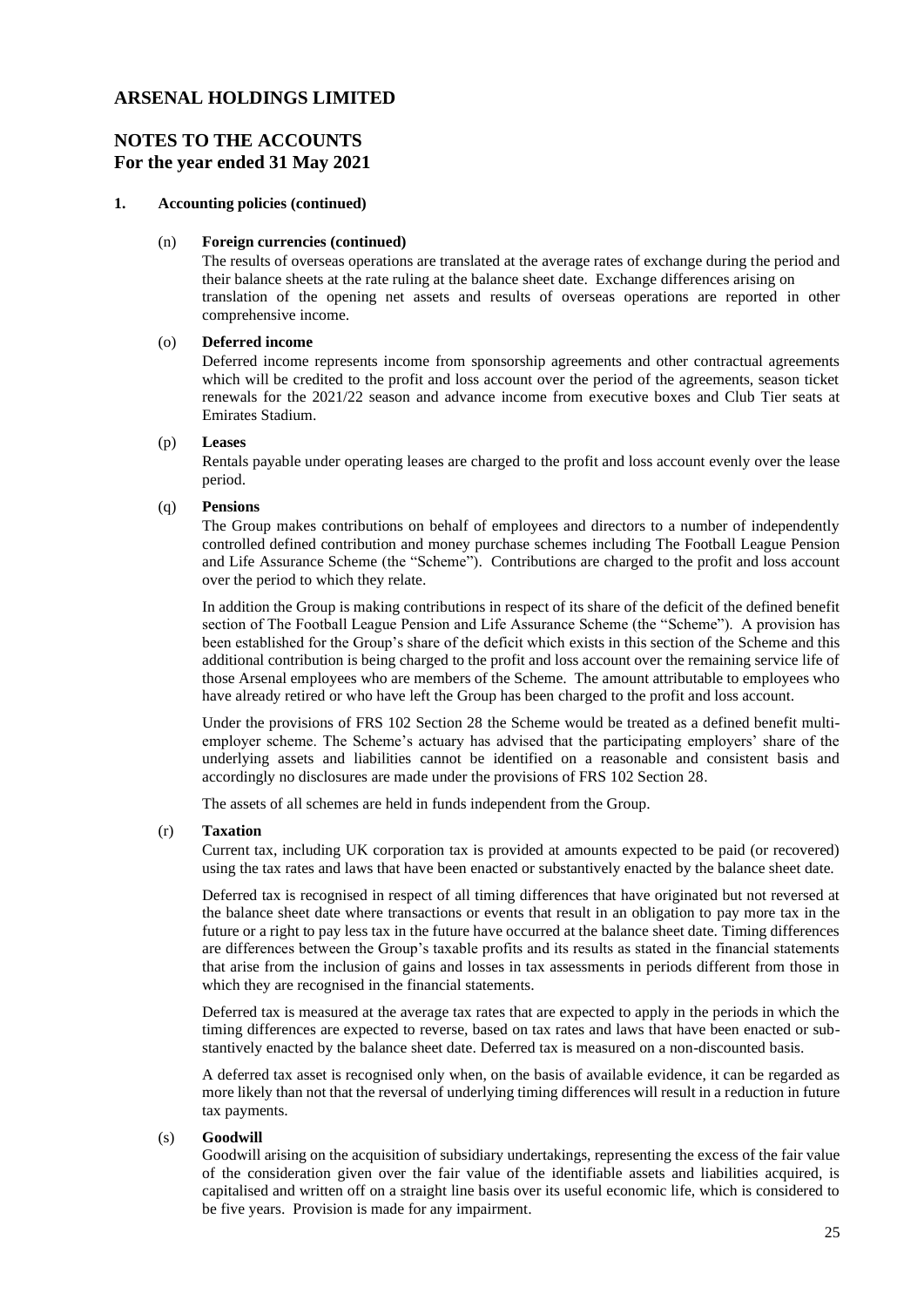## **NOTES TO THE ACCOUNTS For the year ended 31 May 2021**

### **1. Accounting policies (continued)**

#### **Critical accounting judgements and estimates**

In the application of the Group's accounting policies, which are described above, the directors are required to make judgements, estimates and assumptions about the carrying amounts of certain assets and liabilities. The estimates and associated assumptions are based on historical experience and other factors that are considered to be relevant. Actual results may differ from these estimates. The estimates and underlying assumptions are reviewed on an ongoing basis.

### Critical judgements in applying the Group's Accounting Policies

There were no critical judgements apart from those involving estimations, which are dealt with separately below, which the directors have made in the process of applying the Group's accounting policies and which would have a significant effect on the amounts recognised in the financial statements.

### **Key sources of estimation uncertainty**

#### *Provisions and contingent liabilities for player transactions*

Creditors and provisions contain allowances for certain contingent amounts payable to players and to other clubs based on management's best estimate of certain future events, such as the number of player appearances, and the amount that will become payable as a result. Actual future costs may differ from the amounts provided.

#### *Property trading stocks*

The directors consider that the net realisable value of the Group's property development stocks, making an appropriate allowance for costs to complete, is greater than their book value.

### **2. Segmental analysis**

|                                                                      | <b>Property</b> |                                    |               |                                       |               |                                        |
|----------------------------------------------------------------------|-----------------|------------------------------------|---------------|---------------------------------------|---------------|----------------------------------------|
| <b>Class of business:-</b>                                           | 2021<br>£'000   | Football<br>2020<br>$\pounds$ '000 | 2021<br>£'000 | development<br>2020<br>$\pounds$ '000 | 2021<br>£'000 | Group<br><b>2020</b><br>$\pounds$ '000 |
| <b>Turnover</b>                                                      | 327,586         | 343,453                            | 636           | 1,074                                 | 328,222       | 344,527                                |
| <b>Segment operating</b><br>$(\text{loss})/\text{profit}$            | (97, 712)       | (99,230)                           | (162)         | 271                                   | (97, 874)     | (98, 959)                              |
| Share of operating loss of<br>joint venture<br>Profit on disposal of | (1,313)         | (1,492)                            |               |                                       | (1,313)       | (1, 492)                               |
| player registrations                                                 | 11,770          | 60,050                             |               |                                       | 11,770        | 60,050                                 |
| Net finance charges                                                  | (39,637)        | (13, 386)                          | (150)         | (235)                                 | (39, 787)     | (13, 621)                              |
| (Loss)/profit before<br>taxation                                     | (126, 892)      | (54,058)                           | (312)         | 36                                    | (127,204)     | (54, 022)                              |
| <b>Segment net assets</b>                                            | 178,820         | 285,842                            | 58,935        | 59,236                                | 237,755       | 345,078                                |

Adjusted operating profit from football amounted to £39.5 million (2020 - £37.1 million); being calculated as segment operating loss (as above) of £97.7 million (2020 – £99.2 million), adding back depreciation (net of grant amortisation) of £16.2 million (2020 - £16.1 million), operating loss from player trading of £114.3 million (2020 - £109.8 million) and exceptional costs of £6.7 million (2020 - £10.4 million).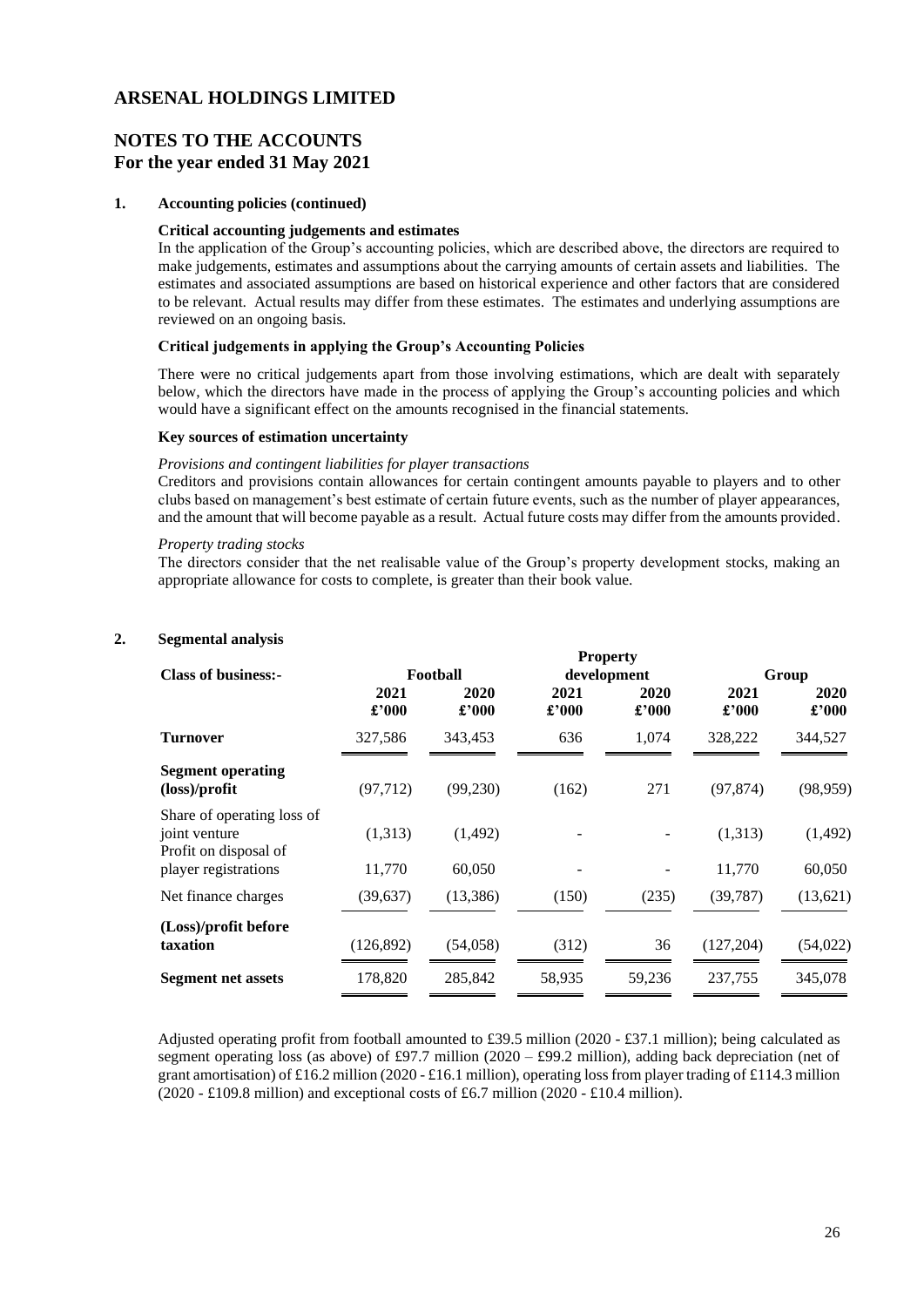## **NOTES TO THE ACCOUNTS For the year ended 31 May 2021**

### **2. Segmental analysis (continued)**

### **Impact of COVID-19 (unaudited)**

As described in the Strategic Report the results for the financial year have been materially impacted by the Coronavirus pandemic. This includes the playing of nearly all matches without fans in attendance and the inclusion of the matches to complete the 2019/20 football season. The changes to gate/match day and broadcasting revenues (see note 3) are in the main a direct consequence of this. The Directors consider that the exceptional impact of COVID-19 is fundamental to an understanding of the results for the year and accordingly the financial impacts have been set out in the Strategic Report on page 2. These financial impact disclosures are not repeated in the notes to the accounts as they cannot be audited.

### **Exceptional items (audited)**

Included in the results for the period are the following items which are classed as exceptional.

|                                         | 2021<br>$\pounds$ '000 | <b>2020</b><br>$\pounds$ '000 |
|-----------------------------------------|------------------------|-------------------------------|
| Bond refinance break costs (see note 5) | 32,217                 |                               |
| Staff restructuring costs (see note 6)  | 6.741                  | 10,374                        |
|                                         | 38,958                 | 10,374                        |
|                                         |                        |                               |

These exceptional costs form part of the overall COVID-19 impact. In the prior year, exceptional costs were mainly attributable to changes to the First Team management coaching and support staff.

#### **3. Turnover**

|    | Turnover, all of which originates in the UK, comprises the following: | 2021<br>$\pounds$ '000 | 2020<br>$\pounds$ '000 |
|----|-----------------------------------------------------------------------|------------------------|------------------------|
|    | Gate and other match day revenues                                     | 3,763                  | 78,743                 |
|    | <b>Broadcasting</b>                                                   | 184,376                | 118,948                |
|    | Commercial                                                            | 136,380                | 142,277                |
|    | Property development                                                  | 636                    | 1,074                  |
|    | Player trading                                                        | 3,067                  | 3,485                  |
|    |                                                                       | 328,222                | 344,527                |
| 4. | <b>Operating expenses</b>                                             |                        |                        |
|    | Operating expenses comprise:                                          | 2021<br>$\pounds$ '000 | 2020<br>$\pounds$ '000 |
|    | Amortisation of player registrations                                  | 117,413                | 109,114                |
|    | Impairment of player registrations                                    |                        | 4,174                  |
|    | Depreciation and impairment charges (less amortisation of grants)     | 16,665                 | 16,613                 |
|    | Total depreciation, amortisation and impairment                       | 134,078                | 129,901                |
|    | Staff costs (see note 6) (including exceptional costs)                | 244,438                | 234,478                |
|    | Cost of property sales                                                | 40                     | 201                    |
|    | Other operating charges                                               | 47,540                 | 78,906                 |
|    | <b>Total operating expenses</b>                                       | 426,096                | 443,486                |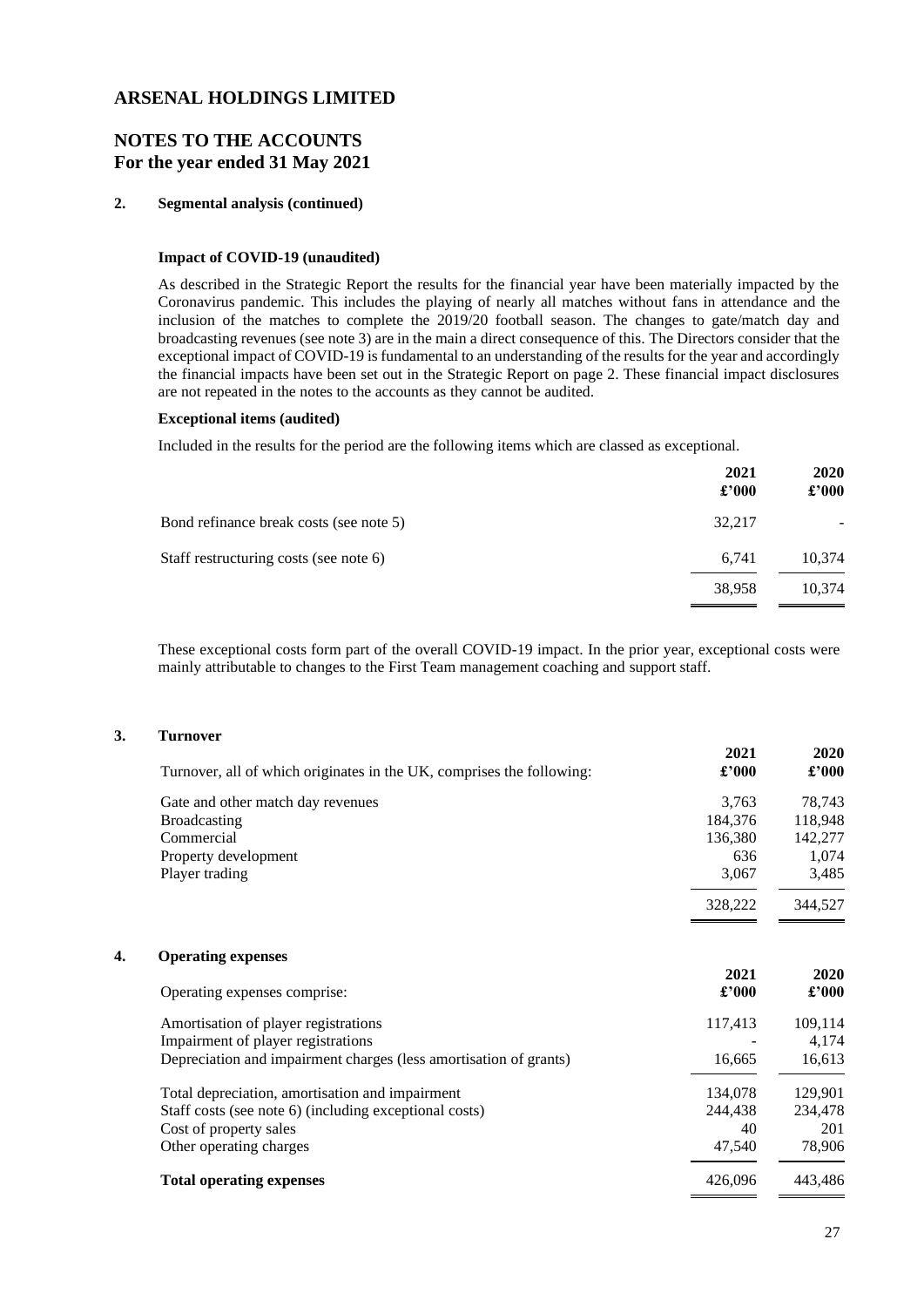## **NOTES TO THE ACCOUNTS For the year ended 31 May 2021**

## **4. Operating expenses (continued)**

|    | Total operating expenses include:                              | 2021<br>£'000 | 2020<br>$\pmb{\pounds}^{\bullet}000$ |
|----|----------------------------------------------------------------|---------------|--------------------------------------|
|    | Auditor's remuneration                                         |               |                                      |
|    | - audit of the company's annual accounts                       | 26            | 16                                   |
|    | - audit of the subsidiaries pursuant to legislation            | 101           | 78                                   |
|    | Total audit fees                                               | 127           | 94                                   |
|    | - assurance services other than auditing of company's accounts | 21            | 28                                   |
|    | - tax compliance services                                      | 80            | 10                                   |
|    | Total non-audit fees                                           | 101           | 38                                   |
|    | Operating lease rentals                                        | 131           | 263                                  |
|    | Loss on disposal of tangible fixed assets                      | 5             |                                      |
| 5. | Net finance charges                                            |               |                                      |
|    | Interest payable and similar charges:                          | 2021<br>£'000 | 2020<br>$\pmb{\pounds}^{\bullet}000$ |
|    | Bank loans and overdrafts                                      | 296           | 2                                    |
|    | Fixed/floating rate bonds                                      | 1,436         | 10,184                               |
|    | Other                                                          | 2,266         | 787                                  |
|    | Costs of raising long term finance                             | 1,869         | 744                                  |
|    | Total interest payable and similar charges                     | 5,867         | 11,717                               |
|    | Interest receivable                                            | (122)         | (633)                                |
|    |                                                                | 5,745         | 11,084                               |
|    | Change in fair value of financial instruments                  | 1,825         | 2,537                                |
|    | Refinance break costs - exceptional                            | 32,217        |                                      |
|    | Net finance charges                                            | 39,787        | 13,621                               |
|    |                                                                |               |                                      |

## **6. Employees**

The average monthly number of persons employed by the Group during the year was:

|                                     | 2021<br><b>Number</b> | <b>2020</b><br><b>Number</b> |
|-------------------------------------|-----------------------|------------------------------|
| Playing staff                       | 83                    | 70                           |
| Training staff                      | 70                    | 77                           |
| Commercial and Administrative staff | 364                   | 432                          |
| Ground staff                        | 117                   | 124                          |
|                                     | 634                   | 703                          |

In addition, the Group used on average  $422$  temporary staff each month ( $2020 - 1,135$ ). The Company had no employees in either year.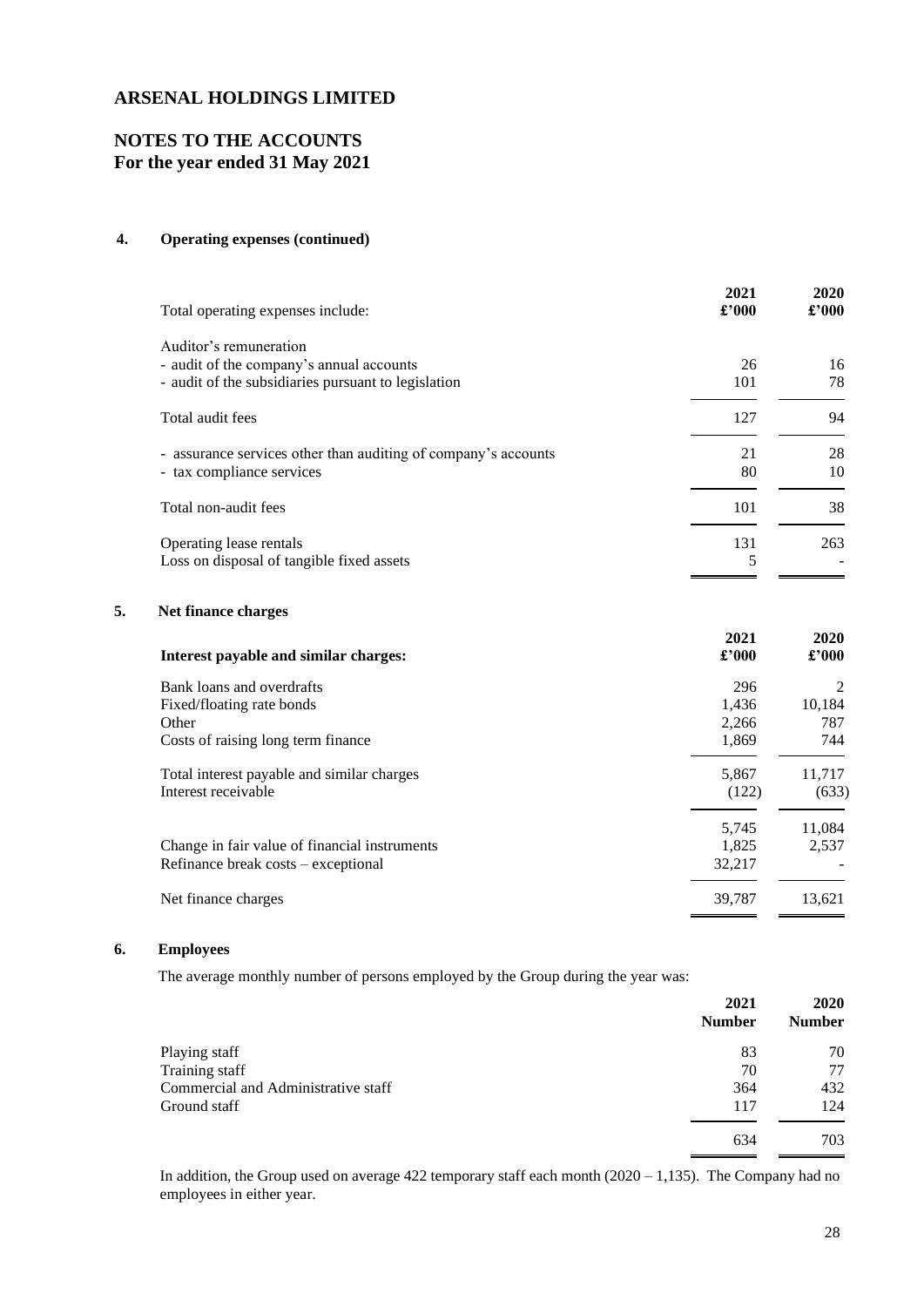## **NOTES TO THE ACCOUNTS For the year ended 31 May 2021**

**6. Employees (continued)** 

|                       | 2021<br>$\pounds$ '000 | <b>2020</b><br>$\pounds$ '000 |
|-----------------------|------------------------|-------------------------------|
| <b>Staff costs:</b>   |                        |                               |
| Wages and salaries    | 212,416                | 204,700                       |
| Social security costs | 28,673                 | 27,105                        |
| Other pension costs   | 3.349                  | 2,673                         |
|                       | 244,438                | 234,478                       |

 $(2020 - \pounds9.5 \text{ million}).$ Exceptional costs (non COVID-19 related) (see note 2) included within staff costs amounted to £Nil million

Exceptional costs (COVID-19 related) (see note 2) included within staff costs amounted to £6.7 million (2020 - £Nil million).

## **7.** Directors' remuneration

|                                             | 2021           | 2020           |
|---------------------------------------------|----------------|----------------|
|                                             | £'000          | £'000          |
| <b>Remuneration for services</b>            | 1,098          | 529            |
| Pension contributions                       |                |                |
|                                             | 1,098          | 529            |
| The number of directors who were:-          |                |                |
| Members of a defined benefit pension scheme | 1              |                |
| Remuneration of the highest paid director:- | $\pounds$ '000 | $\pounds$ '000 |
| Emoluments<br>Pension contributions         | 491            | 435            |
|                                             |                |                |
|                                             | 491            | 435            |
| Remuneration of key management personnel    | 3,458          | 2,855          |
|                                             |                |                |

The Group's key management personnel comprised of the Board of Directors, the Chief Executive Officer and the Technical Director.

Included in the above amounts are fees paid to Harris Ventures Limited in respect of services provided by Lord Harris of Peckham and fees paid to Clifford Chance LLP in respect of services provided by T. J. Lewis.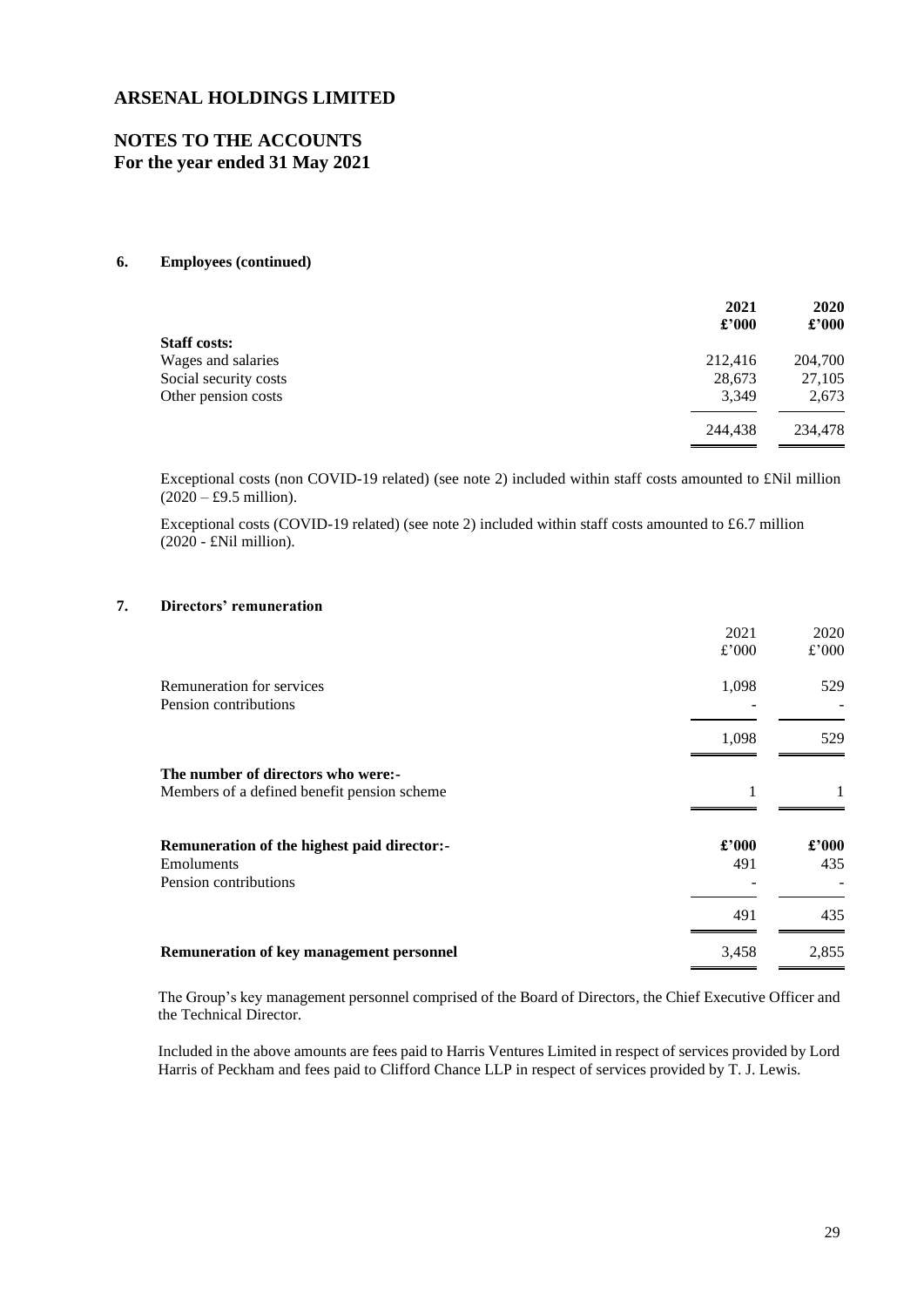## **NOTES TO THE ACCOUNTS For the year ended 31 May 2021**

### **8. Tax on loss**

|                                                    | 2021<br>£2000 | 2020<br>£2000 |
|----------------------------------------------------|---------------|---------------|
| UK corporation tax (credit) at $19\%$ (2020 – 19%) | (380)         |               |
| Overseas tax                                       |               |               |
| Credit in respect of prior years                   | (380)         |               |
| <b>Total current taxation</b>                      | (759)         |               |
| <b>Deferred taxation (see note 19)</b>             |               |               |
| Origination and reversal of timing differences     | (18,586)      | (8,834)       |
| Impact of change in tax rate                       |               | 2,620         |
| (Over) provision in respect of prior years         | (568)         | (30)          |
| Total deferred taxation (credit)                   | (19, 154)     | (6,244)       |
| Total tax (credit) on (loss)                       | (19.913)      | (6,244)       |

The Group's deferred tax liabilities have been valued based on the tax rates that are expected to apply in the future periods in which the underlying timing differences are predicted to reverse. The March 2021 Budget announced an increase to main rate of UK corporation tax from 19% to 25% effective from April 2023. Corporation tax losses (including excess corporate interest charges) have been valued for deferred tax purposes up to the limit of the Group's deferred tax liabilities.

|                                                                                                                                                                                | 2021<br>$\pounds$ '000 | 2020<br>$\pounds$ '000 |
|--------------------------------------------------------------------------------------------------------------------------------------------------------------------------------|------------------------|------------------------|
| The differences between the total tax shown above and the amount calculated by<br>applying the standard rate of UK corporation tax to the (loss) before tax are as<br>follows: |                        |                        |
| Group (loss) before tax                                                                                                                                                        | (127,204)              | (54,022)               |
| Tax on Group (loss) before tax at standard UK corporation tax rate of 19% (2020)<br>$-19\%$                                                                                    | (24,169)               | (10, 264)              |
| Effects of:                                                                                                                                                                    |                        |                        |
| Expenses not deductible                                                                                                                                                        | 1.107                  | 1,430                  |
| Impact of rate difference between corporation and deferred tax                                                                                                                 | 181                    | 2,620                  |
| Adjustments to tax charge in respect of prior years                                                                                                                            | (948)                  | (30)                   |
| Overseas tax                                                                                                                                                                   |                        |                        |
| Tax losses not recognised for deferred tax                                                                                                                                     | 3,915                  |                        |
| Group total tax (credit) for the year                                                                                                                                          | (19.913)               | (6,244)                |

Full provision has been made for the deferred tax liabilities related to the roll-over of profits on sale of player registrations into the tax cost of new qualifying player registrations (see note 19). There is no expiry date on any timing differences.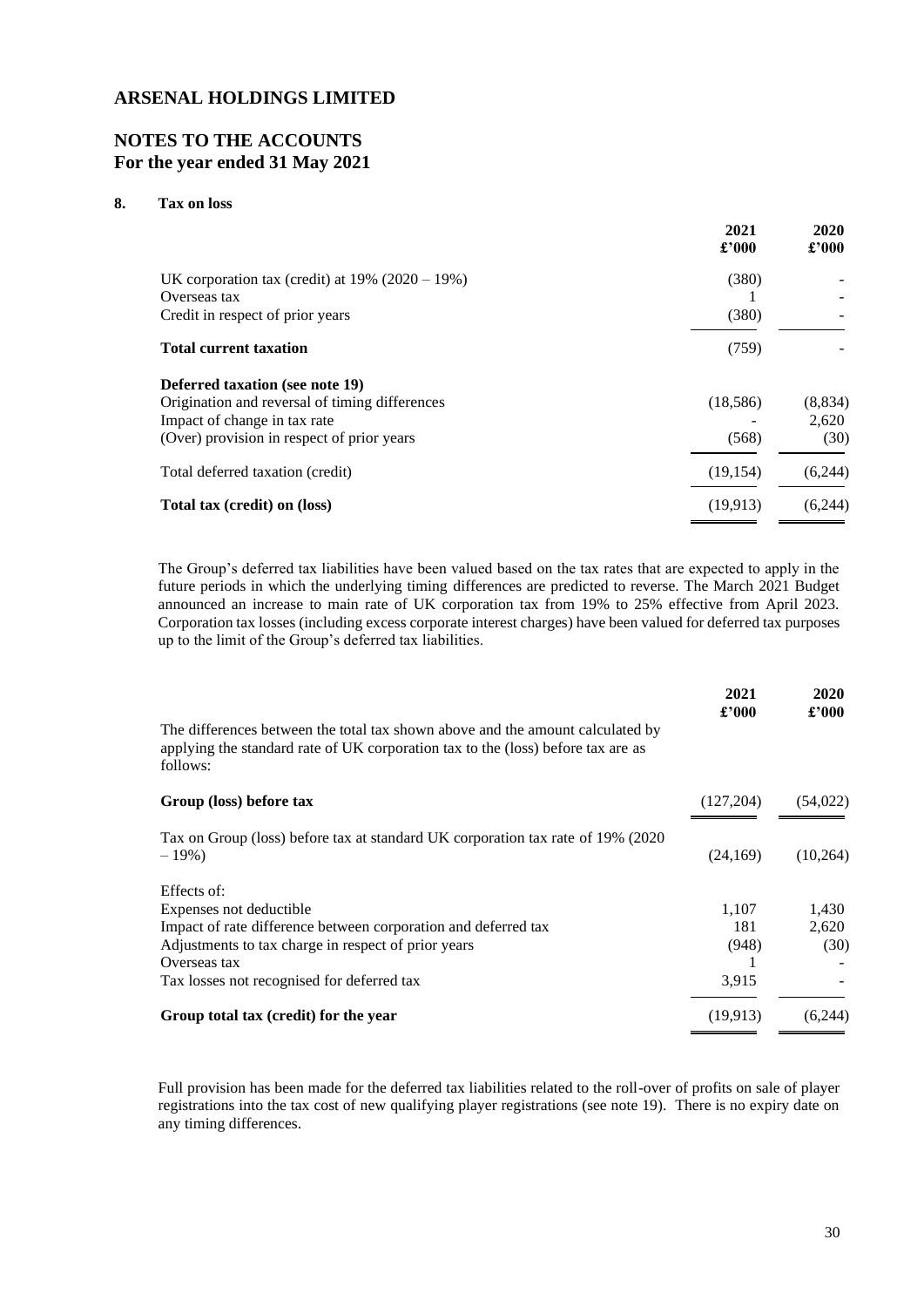## **NOTES TO THE ACCOUNTS For the year ended 31 May 2021**

## **9. Tangible assets**

| Group                                                                                         | Freehold<br>properties<br>£'000 | <b>Short</b><br>Leasehold<br>properties<br>$\pmb{\pounds}$ '000 | <b>Plant</b> and<br>equipment<br>£'000 | <b>Total</b><br>£'000              |
|-----------------------------------------------------------------------------------------------|---------------------------------|-----------------------------------------------------------------|----------------------------------------|------------------------------------|
| Cost<br>At 1 June 2020                                                                        | 419,806                         | 23,065                                                          | 157,466                                | 600,337                            |
| Foreign exchange                                                                              |                                 |                                                                 | (33)                                   | (33)                               |
| <b>Additions</b>                                                                              |                                 |                                                                 | 1,412                                  | 1,412                              |
| Disposals                                                                                     |                                 |                                                                 | (266)                                  | (266)                              |
| At 31 May 2021                                                                                | 419,806                         | 23,065                                                          | 158,579                                | 601,450                            |
| <b>Depreciation</b><br>At 1 June 2020<br>Foreign exchange<br>Charge for the year<br>Disposals | 81,606<br>5,864                 | 8,162<br>770                                                    | 93,717<br>(26)<br>10,141<br>(261)      | 183,485<br>(26)<br>16,775<br>(261) |
| At 31 May 2021                                                                                | 87,470                          | 8,932                                                           | 103,571                                | 199,973                            |
| Net book value                                                                                |                                 |                                                                 |                                        |                                    |
| At 31 May 2021                                                                                | 332,336                         | 14,133                                                          | 55,008                                 | 401,477                            |
| At 31 May 2020                                                                                | 338,200                         | 14,903                                                          | 63,749                                 | 416,852                            |
|                                                                                               |                                 |                                                                 |                                        |                                    |

At 31 May 2021 the Group had contracted capital commitments of £Nil million (2020 - £Nil million). The cost of fixed assets includes £38.6 million of interest costs which were incurred on the stadium financing bank facilities during the periods when Emirates Stadium was under construction. The capitalisation of interest ceased in 2006 when Emirates Stadium came into use.

## **10. Intangible assets**

| mangnon assem                               | $\pounds$ '000 |
|---------------------------------------------|----------------|
| Cost of player registrations                |                |
| At 1 June 2020                              | 615,666        |
| Additions                                   | 114,844        |
| Disposals                                   | (144, 783)     |
| At 31 May 2021                              | 585,727        |
| <b>Amortisation of player registrations</b> |                |
| At 1 June 2020                              | 312,119        |
| Charge for the year                         | 117,413        |
| Impairment                                  |                |
| Disposals                                   | (138,046)      |
| At 31 May 2021                              | 291,486        |
| Net book value                              |                |
| At 31 May 2021                              | 294,241        |
|                                             |                |
| At 31 May 2020                              | 303,547        |
|                                             |                |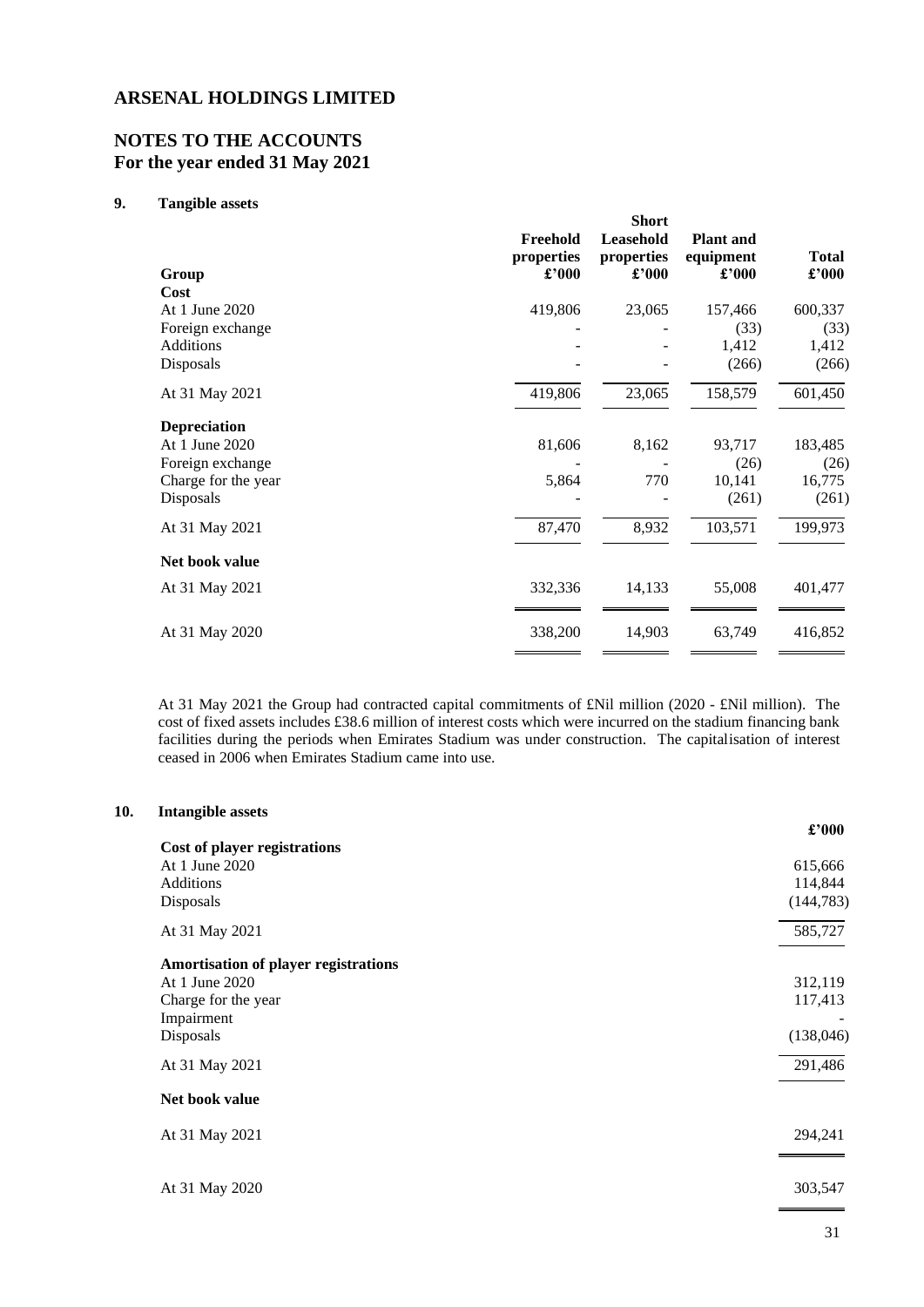## **NOTES TO THE ACCOUNTS For the year ended 31 May 2021**

### **10. Intangible assets (continued)**

The figures for cost of player registrations are historic figures for the costs associated with acquiring players' registrations or extending their contracts. Accordingly, the net book amount of player registrations will not reflect, nor is it intended to, the current market value of these players nor does it take any account of players developed through the Group's youth system.

The directors consider the net realisable value of intangible assets to be significantly greater than their book value.

### **11. Investments**

| Group                  |                        |
|------------------------|------------------------|
| 2021<br>$\pounds$ '000 | 2020<br>$\pounds$ '000 |
| 3,639<br>25            | 4,855<br>25            |
| 3,664                  | 4,880                  |
|                        |                        |

The joint venture represents an interest in Arsenal Broadband Limited, a company incorporated in the UK and engaged in running the official Arsenal Football Club internet portal. The Group owns all of the 20,000,001 Ordinary "A" shares of £1 each and the one "C" share of £1 issued by Arsenal Broadband Limited and controls 50 percent of the voting rights. The Group's share of the net assets included in the balance sheet of Arsenal Broadband Limited for the year ended 31 May 2021 is as follows:

|                                        | 2021<br>£'000 | 2020<br>$\pounds$ '000    |
|----------------------------------------|---------------|---------------------------|
| Fixed assets                           | 317           | 480                       |
| Current assets                         | 3,535         | 5,336                     |
| Liabilities                            | (213)         | (936)                     |
|                                        | 3,639         | 4,880                     |
| Investments in subsidiary undertakings |               | Company<br>$\pounds$ '000 |
| Balance at 1 June 2020 and 31 May 2021 |               | 30,059                    |

The Company has the following subsidiary companies (of which those marked \* are indirectly held):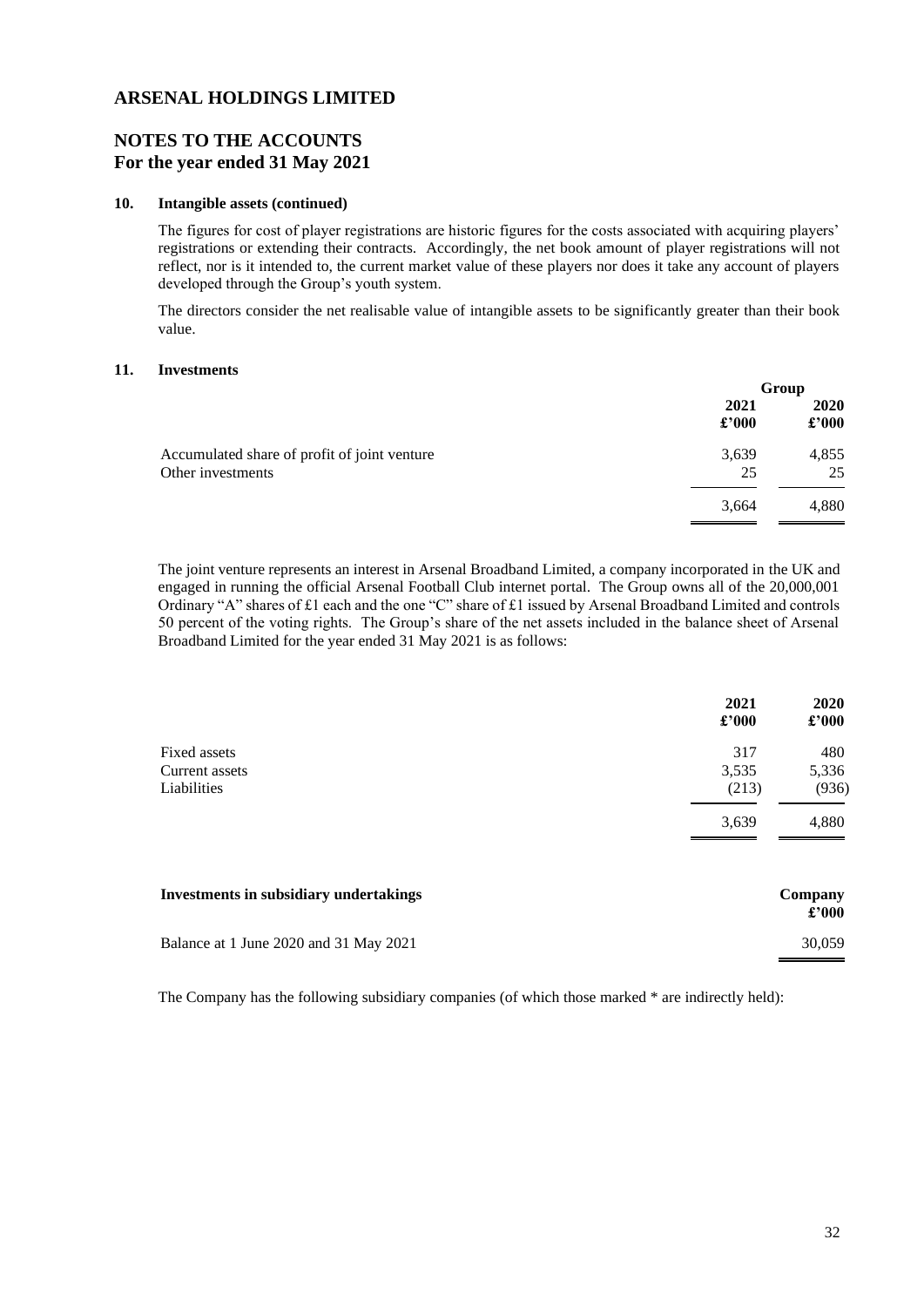## **NOTES TO THE ACCOUNTS For the year ended 31 May 2021**

## **11. Investments (continued)**

**Investments in subsidiary undertakings (continued)** 

|                                                             | Country of<br>incorporation | <b>Proportion of</b><br>ordinary<br>shares owned | <b>Principal activity</b>  |
|-------------------------------------------------------------|-----------------------------|--------------------------------------------------|----------------------------|
| Arsenal (AFC Holdings) Limited                              | <b>Great Britain</b>        | 100%                                             | Share holding              |
| The Arsenal Football Club plc*                              | <b>Great Britain</b>        | 100%                                             | Professional football club |
| Arsenal (Emirates Stadium) Limited*                         | <b>Great Britain</b>        | 100%                                             | Property development       |
| Arsenal Overseas Holdings Limited*                          | <b>Great Britain</b>        | 100%                                             | Share holding              |
| AOH-USA, LLC*                                               | <b>USA</b>                  | 100%                                             | Data management            |
| Arsenal Overseas Limited*                                   | Jersey                      | 100%                                             | Retail operations          |
| Arsenal Securities plc*                                     | <b>Great Britain</b>        | 100%                                             | Financing                  |
| <b>Arsenal Stadium Management Company</b><br>Limited*       | Great Britain               | 100%                                             | Stadium operations         |
| ATL (Holdings) Limited                                      | <b>Great Britain</b>        | 100%                                             | Share holding              |
| Ashburton Trading Limited*                                  | <b>Great Britain</b>        | 100%                                             | Property development       |
| <b>HHL Holding Company Limited</b>                          | <b>Great Britain</b>        | 100%                                             | Share holding              |
| Highbury Holdings Limited*                                  | <b>Great Britain</b>        | 100%                                             | Property holding           |
| Arsenal Women Football Club Limited*                        | <b>Great Britain</b>        | 100%                                             | Women's football           |
| <b>Ashburton Properties (Northern Triangle)</b><br>Limited* | Great Britain               | 100%                                             | Dormant                    |
| Drayton Park Trading Limited*                               | <b>Great Britain</b>        | 100%                                             | Dormant                    |
| Queensland Road Trading Limited*                            | <b>Great Britain</b>        | 100%                                             | Dormant                    |
| <b>Ashburton Properties Holdings Limited</b>                | Great Britain               | 100%                                             | Dormant                    |
| <b>Arsenal Stadium Management Holdings</b>                  | <b>Great Britain</b>        | 100%                                             | Dormant                    |
| Limited                                                     |                             |                                                  |                            |

The registered address for all Group companies and the joint venture company is as for the Company and as stated in the Directors' Report except for Arsenal Overseas Limited (37 Esplanade, St Helier, Jersey JE1 2TR) and AOH-USA LLC (Suite 620, 954 W. Washington Blvd, Chicago, IL 60607). The Group shut down its subsidiary, Arsenal Football Club Asia PTE Limited, during the period.

### **12. Stock - development properties**

Properties are held for resale and are recorded at the lower of cost and net realisable value. The directors consider the net realisable value of development property stocks to be greater than their book value.

### **13. Debtors**

|                                           | Group  |        | Company        |                |
|-------------------------------------------|--------|--------|----------------|----------------|
|                                           | 2021   | 2020   | 2021           | 2020           |
|                                           | £2000  | £2000  | $\pounds$ '000 | $\pounds$ '000 |
| Amounts recoverable within one year       |        |        |                |                |
| Trade debtors                             | 13,177 | 25,403 |                |                |
| Other debtors                             | 26,144 | 21,631 |                |                |
| Amount due from group undertakings        |        |        | 135,671        | 134,548        |
| Prepayments and accrued income            | 8,631  | 12,244 |                |                |
| Corporation tax recoverable               | 760    | 3,331  |                |                |
|                                           | 48,712 | 62,609 | 135,671        | 134,548        |
| Amounts recoverable in more than one year |        |        |                |                |
| Other debtors                             | 8.087  | 26,312 |                |                |
| Prepayments and accrued income            | 728    | 839    |                |                |
|                                           | 8,815  | 27,151 |                |                |
|                                           |        |        |                |                |

Other debtors include £33.1 million in respect of player transfers (2020 - £46.5 million).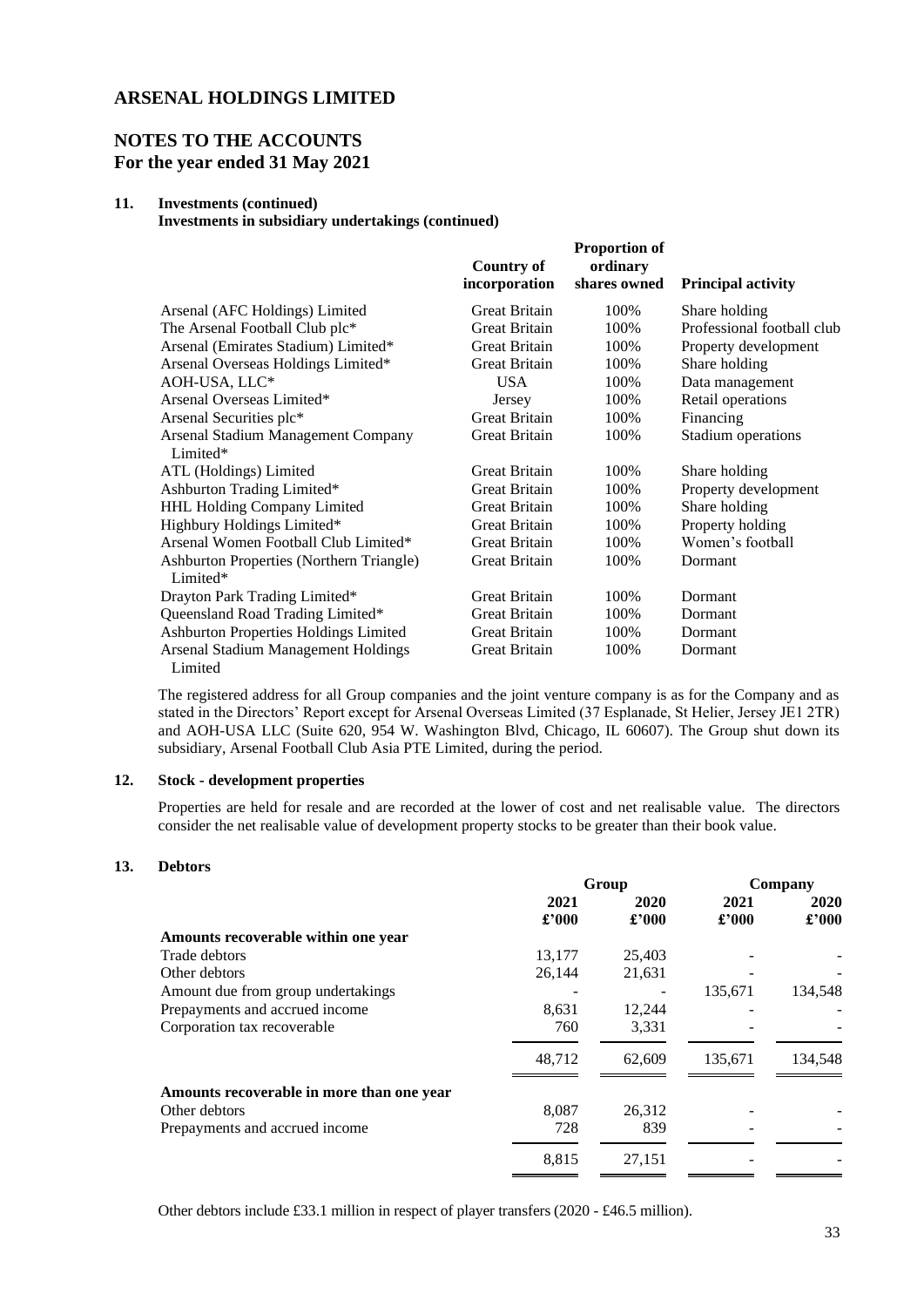## **NOTES TO THE ACCOUNTS For the year ended 31 May 2021**

### **14. Cash at bank and in hand**

|                               | Group          |                | Company                  |                |
|-------------------------------|----------------|----------------|--------------------------|----------------|
|                               | 2021           | 2020           | 2021                     | <b>2020</b>    |
|                               | $\pounds$ '000 | $\pounds$ '000 | $\pounds$ '000           | $\pounds$ '000 |
| Debt service reserve accounts | -              | 27,452         | $\overline{\phantom{0}}$ | 720            |
| Other accounts                | 18,777         | 82,522         | 30                       |                |
|                               | 18,777         | 109,974        | 30                       | 720            |

The Group was required under the terms of its fixed rate bonds and floating rate bonds to maintain specified amounts on bank deposit as security against future payments of interest and principal. Accordingly the use of those debt service reserve accounts was restricted to that purpose. The Group uses short-term bank treasury deposits as a means of maximising the interest earned on its cash balances.

|                                        | Group          |                | Company                  |                |
|----------------------------------------|----------------|----------------|--------------------------|----------------|
|                                        | 2021           | 2020           | 2021                     | <b>2020</b>    |
|                                        | $\pounds$ '000 | $\pounds$ '000 | $\pounds$ '000           | $\pounds$ '000 |
| Cash at bank and in hand               | 18,777         | 67.474         | 30                       | 720            |
| Cash equivalents (short-term deposits) | -              | 42,500         | $\overline{\phantom{0}}$ |                |
|                                        | 18.777         | 109,974        | 30                       | 720            |

### **15. Creditors: amounts falling due within one year**

|                                   | Group   |               | Company |                |
|-----------------------------------|---------|---------------|---------|----------------|
|                                   | 2021    | 2020          | 2021    | 2020           |
|                                   | £2000   | $\pounds 000$ | £2000   | $\pounds$ '000 |
| Fixed rate bonds – secured        |         | 9,556         |         |                |
| Trade creditors                   | 4,058   | 3,731         |         |                |
| Corporation tax                   |         |               |         |                |
| Other tax and social security     | 20,872  | 16,544        |         |                |
| Amounts due to group undertakings |         |               | 1,786   | 1,786          |
| Other creditors                   | 73,965  | 78,046        | 10      |                |
| Accruals and deferred income      | 122,113 | 127,915       | 27      | 23             |
|                                   | 221,008 | 235,792       | 1,823   | 1,809          |

Other creditors, above and as disclosed in note 16, include £133.1 million (2020 - £153.6 million) in respect of player transfers.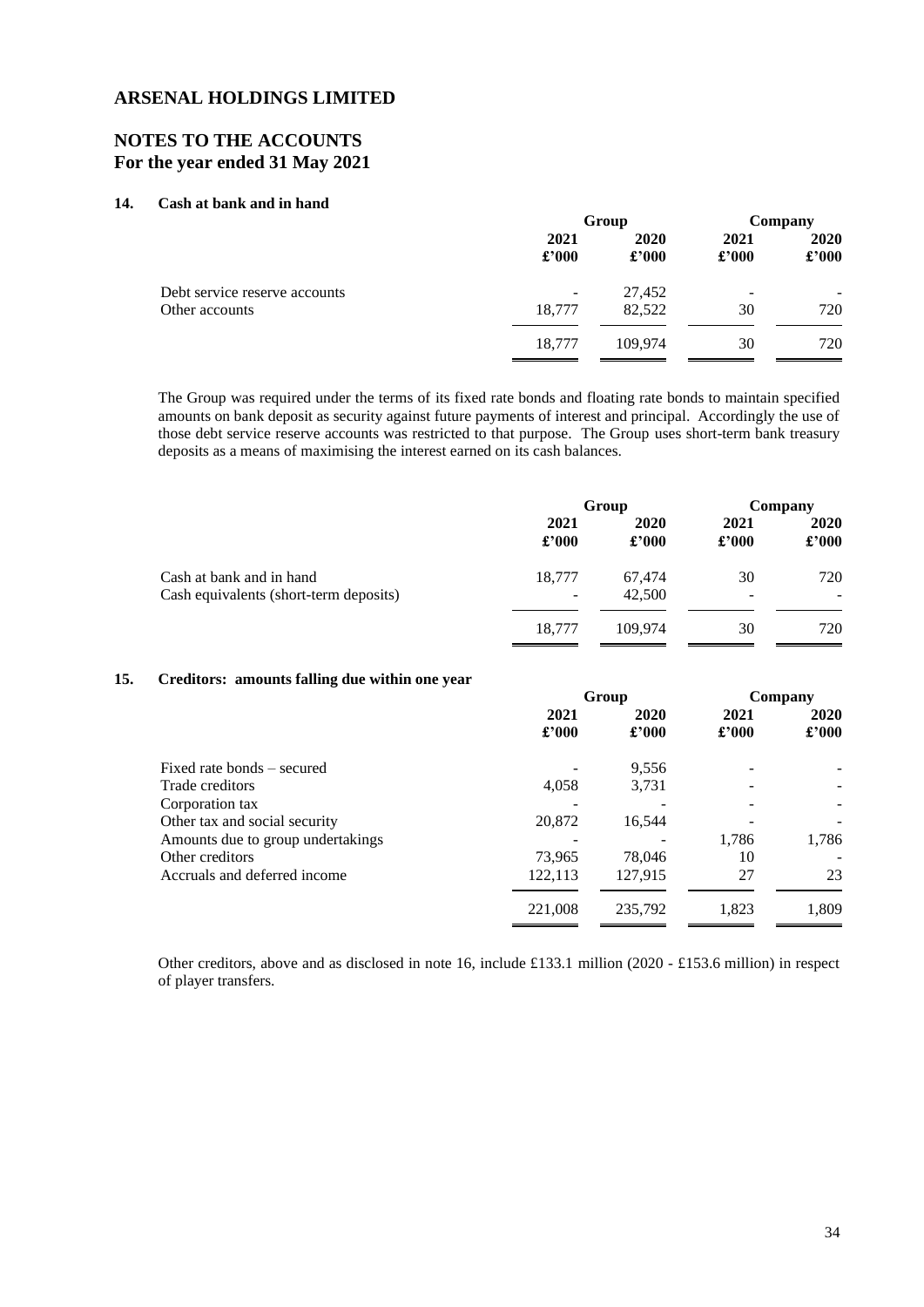## **NOTES TO THE ACCOUNTS For the year ended 31 May 2021**

### **16. Creditors: amounts falling due after more than one year**

|                                                   | Group          |                | Company        |                |
|---------------------------------------------------|----------------|----------------|----------------|----------------|
|                                                   | 2021           | 2020           | 2021           | 2020           |
|                                                   | $\pounds$ '000 | $\pounds$ '000 | $\pounds$ '000 | $\pounds$ '000 |
| Balance due to parent undertaking                 | 201,563        | 15,000         |                |                |
| Fixed rate bonds – secured                        |                | 102,761        |                |                |
| Floating rate bonds – secured                     |                | 48,586         |                |                |
| Derivative financial instruments (see note 18)    |                | 26,376         |                |                |
| Debenture loans                                   | 16,311         | 15,865         | 16,271         | 15,828         |
| Other creditors                                   | 66,676         | 88,363         |                |                |
| Grants                                            | 3,165          | 3,255          |                |                |
| Deferred income                                   | 2,308          | 2,748          |                |                |
|                                                   | 290,023        | 302,954        | 16,271         | 15,828         |
| Debenture loans comprise:                         |                |                |                |                |
| Par value of debentures plus accumulated interest | 31,009         | 30,566         | 16,582         | 16,139         |
| Costs of raising finance                          | (311)          | (311)          | (311)          | (311)          |
| Fair value adjustment                             | (14, 387)      | (14,390)       |                |                |
|                                                   | 16,311         | 15,865         | 16,271         | 15,828         |

Under the issue terms A and B debentures with a par value of £14,427,000 are repayable at par after 122 years and these debentures are interest free. C and D debentures with a par value of £10,224,000 are repayable at the option of the debenture holders in 7 years and carry cumulative compound interest at 2.75% per annum.

The balance due to the parent undertaking, KSE UK Inc., comprises of a loan which is repayable on two years notice. No such notice has been received and therefore the balance is shown within amounts falling due after more than one year.

| The fixed rate bonds above and disclosed in note 17 comprised: | 2021<br>$\pounds$ '000 | 2020<br>$\pounds 000$ |
|----------------------------------------------------------------|------------------------|-----------------------|
| Fixed rate bonds<br>Costs of raising finance                   | $\qquad \qquad -$      | 113,771<br>(1, 454)   |
|                                                                |                        | 112,317               |
| Due within one year<br>Due after more than one year            | -                      | 9,556<br>102,761      |
|                                                                |                        | 112,317               |

The fixed rate bonds paid interest at 5.1418% per annum.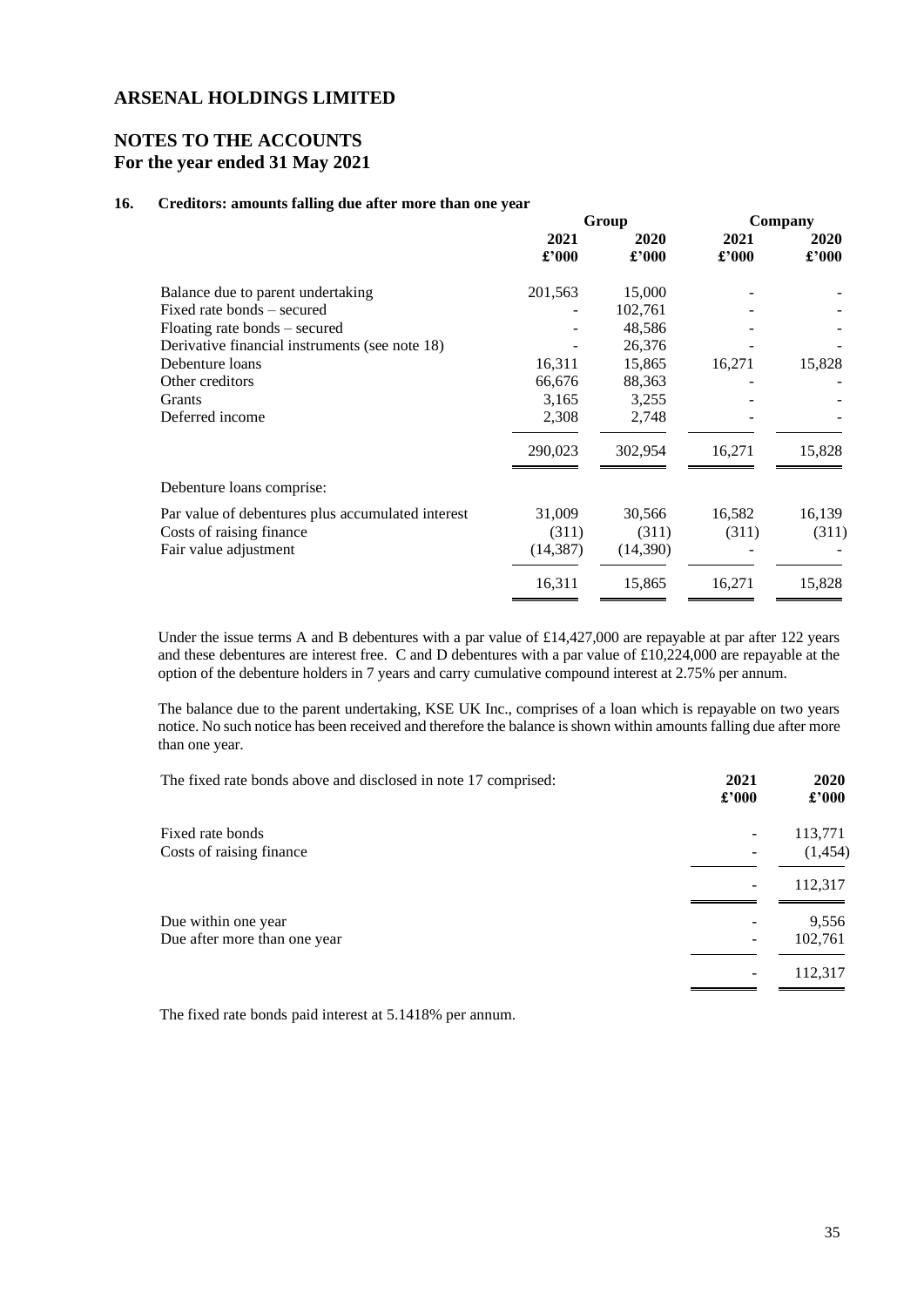## **NOTES TO THE ACCOUNTS For the year ended 31 May 2021**

#### **16. Creditors: amounts falling due after more than one year (continued)**

| The floating rate bonds above comprised: | 2021<br>$\pounds$ '000 | <b>2020</b><br>$\pounds$ '000 |
|------------------------------------------|------------------------|-------------------------------|
| Floating rate bonds                      |                        | 50,000                        |
| Costs of raising finance                 |                        | (1, 414)                      |
|                                          |                        | 48,586                        |
| Due within one year                      |                        |                               |
| Due after more than one year             |                        | 48,586                        |
|                                          |                        | 48,586                        |

The floating rate bonds paid interest at LIBOR for three month deposits plus a margin of 0.55% (2020 – 0.55%) and the Group entered into interest rate swaps which fixed the LIBOR element of this cost at 5.75%.

As a direct consequence of the financial impact of COVID-19, in August 2020, the Group redeemed all of the Fixed Rate Bonds, Floating Rate Bonds and the related interest rate swap. At the same time the Group terminated the guarantee provided by Ambac Assurance UK Limited. Funding for the refinance, including the related break costs, was largely provided through a loan from the Group's parent undertaking, KSE UK Inc.

The costs of raising debt finance, including the fixed and floating rate bonds, is amortised to the profit and loss account over the term of the underlying debt. The amortisation charge for the year was  $\text{\pounds}4,605,000$  (2020 -£455,000) of which £2.8 million forms part of the exceptional break costs on refinance (see note 2).

The Group's fixed rate bonds and floating rate bonds were secured by a mixture of legal mortgages and fixed charges on certain freehold and leasehold property and certain plant and machinery owned by the Group, by fixed charges over certain of the Group's trade debtors, by fixed charges over certain of the Group's bank deposits, by legal mortgages or fixed charges over the share capital and intellectual property rights of certain subsidiary companies and fixed and floating charges over the other assets of certain subsidiary companies.

| The Group's financial liabilities/debt were repayable as follows: | 2021<br>$\pounds$ '000 | 2020<br>$\pounds$ '000 |
|-------------------------------------------------------------------|------------------------|------------------------|
| Between one and two years                                         |                        | 10,525                 |
| Between two and five years                                        |                        | 35,124                 |
| After five years                                                  | 16,311                 | 124,003                |
|                                                                   | 16,311                 | 169,652                |
| Within one year                                                   |                        | 9.984                  |
| Total debt                                                        | 16,311                 | 179,636                |
|                                                                   |                        |                        |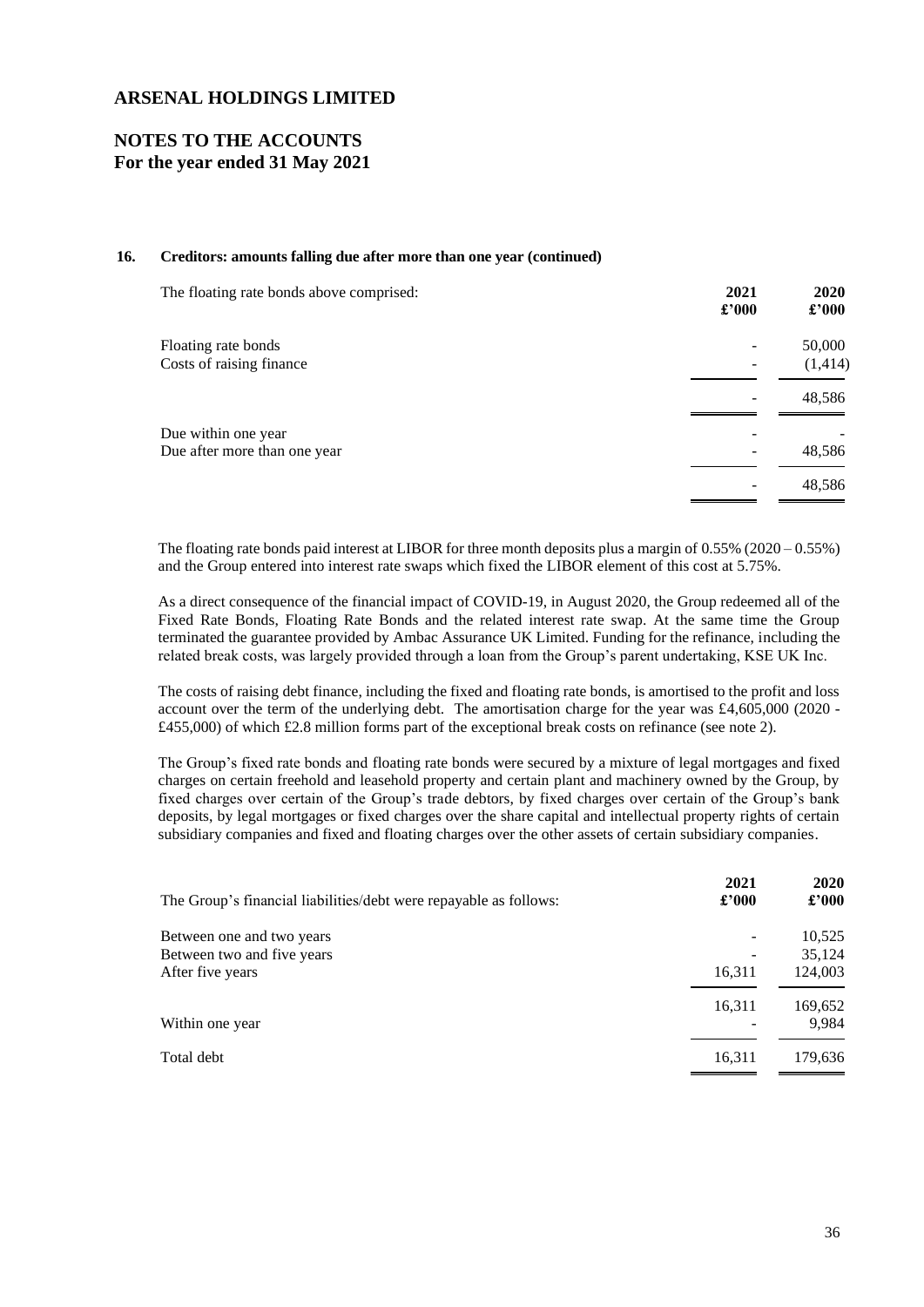## **NOTES TO THE ACCOUNTS For the year ended 31 May 2021**

### **17. Financial instruments**

The Group's financial instruments comprise mainly of cash and bank balances, fixed and floating rate bonds, debentures and various items, such as trade debtors and trade creditors, that arise directly from its operations. The main purpose of these financial instruments is to provide finance for the Group's operations. The main risks arising from the Group's financial instruments relate to interest rate, liquidity and foreign currency and the Board reviews and agrees its policy for managing these risks.

**2021** 

**2020** 

The carrying value of the Group's financial instruments is analysed as follows:-

| <b>Financial Assets</b>                         | 2021<br>$\pounds$ '000 | ZUZU<br>$\pounds$ '000 |
|-------------------------------------------------|------------------------|------------------------|
| Measured at undiscounted amount receivable:     |                        |                        |
| Cash at bank                                    | 18,777                 | 109,974                |
| Trade and other debtors                         | 47,408                 | 73,346                 |
|                                                 | 66,185                 | 183,320                |
|                                                 |                        |                        |
| <b>Financial Liabilities</b>                    |                        |                        |
| Measured at amortised cost:                     |                        |                        |
| Fixed rate and floating rate bonds              |                        | (160,903)              |
| $C$ & D Debentures                              | (16,271)               | (15,828)               |
| Balance due to parent undertaking               | (201, 563)             | (15,000)               |
| Measured at fair value through profit and loss: |                        |                        |
| A & B Debentures                                | (40)                   | (37)                   |
| Interest rate swaps                             |                        | (26,376)               |
|                                                 |                        |                        |

*Measured at undiscounted amount payable:* Trade and other creditors (144,699) (170,140) (362,573) (388,284)

The fair value of the interest rate swaps was determined by reference to the market price at the reporting date. The Group's cash and bank deposits earn interest at rates linked to UK base rates. The Group's other financial assets do not earn interest. Total interest income for the year is shown in note 5.

The interest rates attaching the Group's fixed rate bonds, floating rate bonds and debentures are detailed in note 16.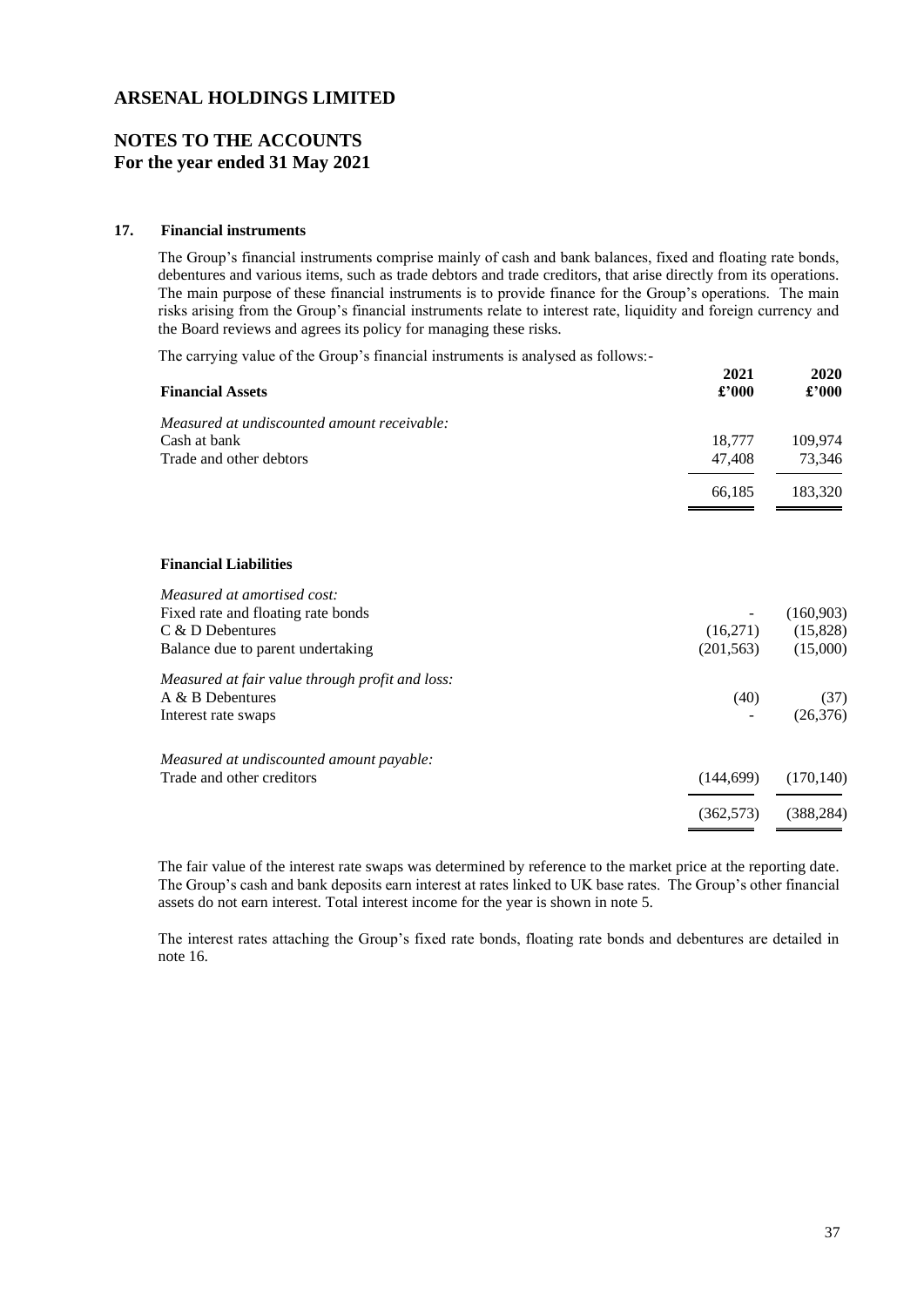## **NOTES TO THE ACCOUNTS For the year ended 31 May 2021**

### **18. Financial Derivatives**

|                     |                          | <b>Current</b>           |                          | Non-current                   |
|---------------------|--------------------------|--------------------------|--------------------------|-------------------------------|
|                     | 2021<br>$\pounds$ '000   | 2020<br>$\pounds$ '000   | 2021<br>$\pounds$ '000   | <b>2020</b><br>$\pounds$ '000 |
| Other derivatives:  |                          |                          |                          |                               |
| Interest rate swaps | $\overline{\phantom{a}}$ | $\overline{\phantom{a}}$ | $\overline{\phantom{a}}$ | (26, 376)                     |
|                     | -                        | $\overline{\phantom{a}}$ | ۰.                       | (26, 376)                     |

As described in note (16) the interest rate swap was terminated as part of the refinance exercise.

#### **Interest rate risk**

The Group is exposed to interest rate risk because part of its long-term debt is at floating rates of interest. The Group has previously entered into interest rate swaps the purpose of which was to minimise its exposure to this interest rate risk. The interest risk is substantially reduced following the refinance of the Group's fixed and floating rate bonds.

The interest rate profile of the Group's financial liabilities at 31 May 2021 was as follows:

|                       | Fixed<br>rate<br>2021<br>$\pounds$ '000 | <b>Floating</b><br>rate<br>2021<br>$\pounds 000$ | <b>Interest</b><br>free<br>2021<br>$\pounds$ '000 | <b>Total</b><br>2021<br>$\pounds 000$ | Weighted<br>average<br>fixed rate<br>$\frac{6}{9}$ | Weighted<br>average period<br>for which rate<br>is fixed<br>yrs |
|-----------------------|-----------------------------------------|--------------------------------------------------|---------------------------------------------------|---------------------------------------|----------------------------------------------------|-----------------------------------------------------------------|
| $Bonds - fixed rate$  |                                         |                                                  |                                                   |                                       |                                                    |                                                                 |
| Bonds – floating rate |                                         |                                                  |                                                   |                                       | $\qquad \qquad$                                    |                                                                 |
| Debenture loans       | 16,271                                  |                                                  | 40                                                | 16,311                                | 2.8                                                | 7                                                               |
|                       | 16,271                                  |                                                  | 40                                                | 16,311                                |                                                    |                                                                 |
|                       |                                         |                                                  |                                                   |                                       |                                                    |                                                                 |

The interest rate profile at 31 May 2020 for comparative purposes was:

|                       | Fixed<br>rate<br>2020<br>$\pounds$ '000 | <b>Floating</b><br>rate<br>2020<br>$\pounds 000$ | <b>Interest</b><br>free<br>2020<br>$\pounds$ '000 | <b>Total</b><br>2020<br>$\pounds$ '000 | Weighted<br>average<br>fixed rate<br>$\frac{6}{9}$ | Weighted<br>average period<br>for which rate<br>is fixed<br><b>Yrs</b> |
|-----------------------|-----------------------------------------|--------------------------------------------------|---------------------------------------------------|----------------------------------------|----------------------------------------------------|------------------------------------------------------------------------|
| $Bonds - fixed rate$  | 113,771                                 |                                                  | $\overline{\phantom{0}}$                          | 113,771                                | 5.6                                                | 9                                                                      |
| Bonds – floating rate | 50,000                                  |                                                  |                                                   | 50,000                                 | 6.8                                                | 11                                                                     |
| Debenture loans       | 15,828                                  |                                                  | 37                                                | 15,865                                 | 2.8                                                | 8                                                                      |
|                       | 179,599                                 |                                                  | 37                                                | 179,636                                |                                                    |                                                                        |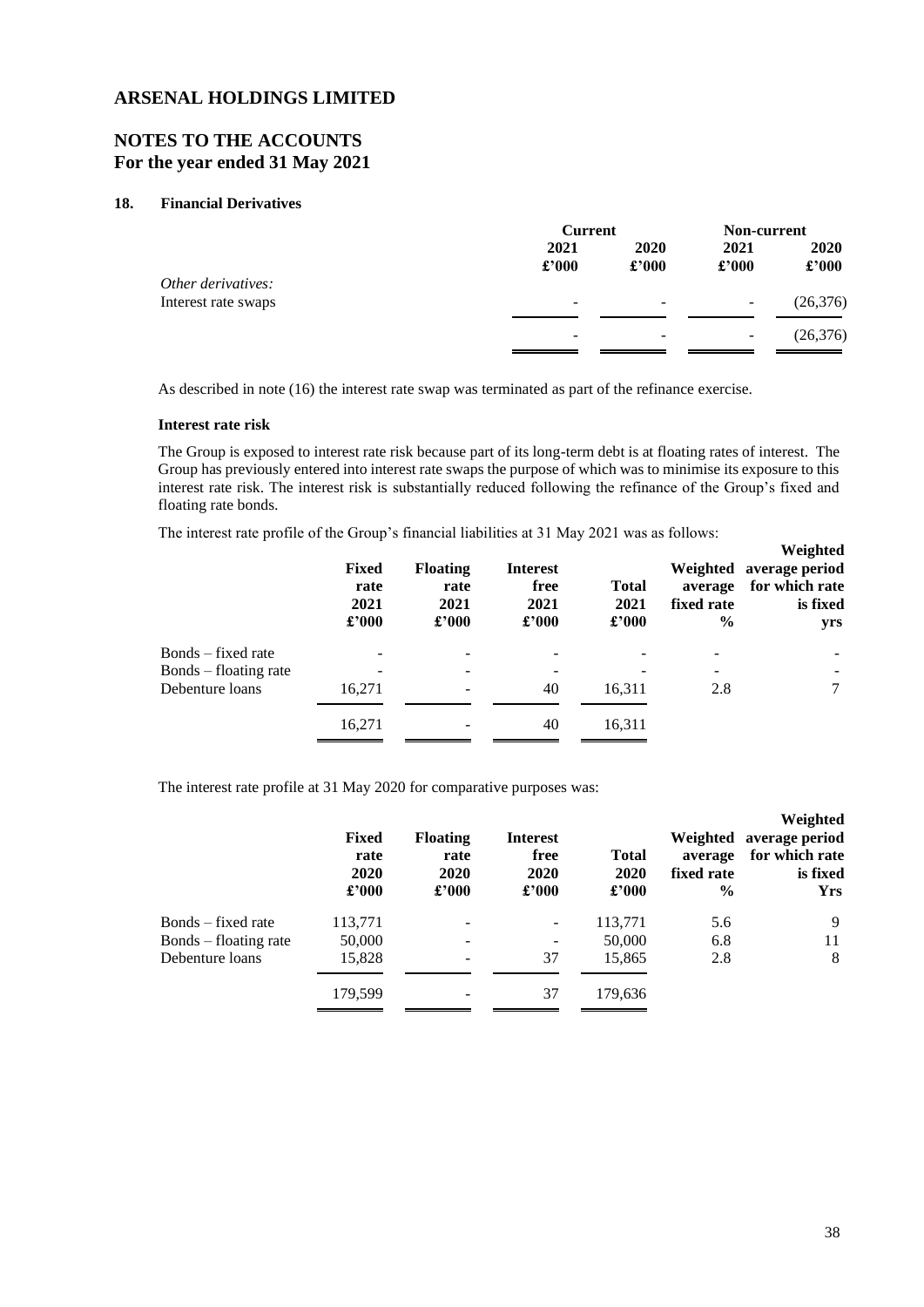## **NOTES TO THE ACCOUNTS For the year ended 31 May 2021**

#### **18. Financial Derivatives (continued)**

#### **Borrowing facilities**

The Group had undrawn committed borrowing facilities at the balance sheet date, in respect of which all conditions precedent had been met, as follows:

|                   | 2021          | 2020           |
|-------------------|---------------|----------------|
|                   | $\pounds 000$ | $\pounds$ '000 |
| Expiring in:      |               |                |
| Two years or less | 70,000        | 50,000         |

#### **Foreign currency management**

The Group is mainly exposed to the foreign currencies of the Euro and US dollar.

In assessing its foreign currency exposure the Group will assess the balance of its outstanding currency denominated assets and liabilities together with known future currency cash flows such as from participation in UEFA competitions and from contracted player transfers.

There were no foreign currency contracts in place at the balance sheet date as the Group's expected foreign currency designated cash flows were projected to be broadly in balance over the short term.

Included in cash and cash equivalents are amounts of £4.6 million (2020 - £3.7 million) denominated in Euros and £Nil million (2020 - £0.6 million) denominated in US dollars.

Included in trade debtors are amounts of £1.5 million (2020 - £0.3 million) denominated in US dollars. Included in other debtors are amounts of £8.5 million (2020 - £14.4 million) denominated in Euros.

Included in prepayments and accrued income are amounts of £5.5 million (2020 - £3.4 million) denominated in Euros.

Included in other creditors are amounts of £75.8 million (2020 - £91.1 million) denominated in Euros. Included in provisions are amounts of £15.7 million (2020 - £16.6 million) denominated in Euros.

#### **19. Provisions for liabilities**

|                                                           |                        | Group                  |  |
|-----------------------------------------------------------|------------------------|------------------------|--|
|                                                           | 2021<br>$\pounds$ '000 | 2020<br>$\pounds$ '000 |  |
| Pensions provision (see note 25 (b))<br>Deferred taxation | 1,799<br>-             | 1,288<br>19,057        |  |
| Transfers                                                 | 37,293                 | 32,254                 |  |
|                                                           | 39,092                 | 52,599                 |  |

The Transfers provision relates mainly to the probable additional transfer fees payable based on the players concerned achieving a specified number of appearances. In this respect, new provisions of £14.2 million were made during the year, £6.9 million of provisions were reclassified as creditors and £2.2 million of provisions were cancelled as no longer required.

The deferred tax credit for the year was £19.2 million (see note 8) (2020 – credit of £6.2 million).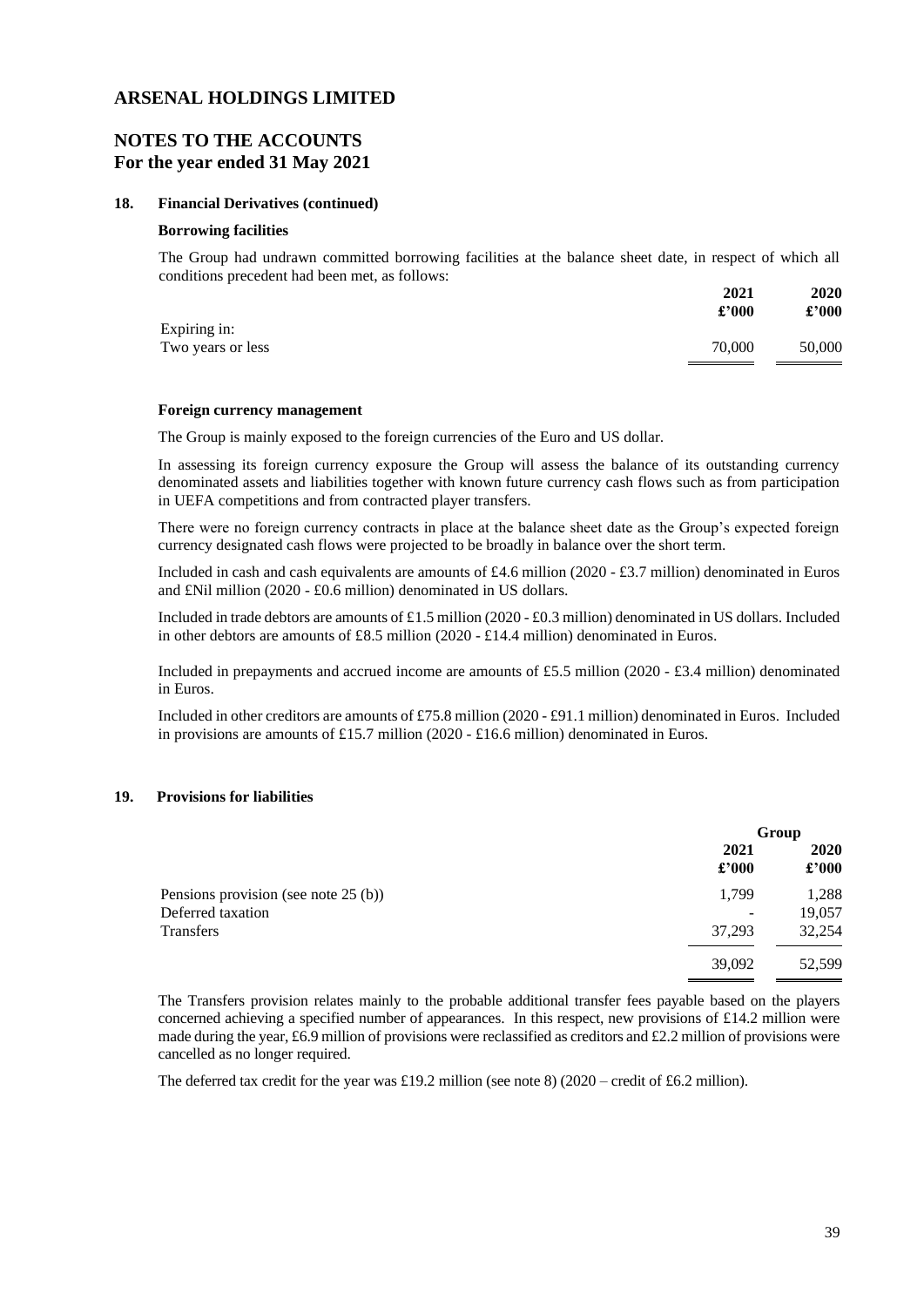## **NOTES TO THE ACCOUNTS For the year ended 31 May 2021**

### **19. Provisions for liabilities (continued)**

| Group    |               |
|----------|---------------|
| 2021     | 2020          |
| £2000    | $\pounds 000$ |
|          |               |
| (25,936) | (5,357)       |
| 6.050    | 7,320         |
| 5,944    | 6,062         |
| 13,235   | 14,372        |
| 707      | (3,340)       |
|          | 19,057        |
|          |               |

The Group has estimated corporation tax losses (including excess corporate interest) carried forward, on which no value has been placed, of £20.0 million. These corporation tax losses do not have an expiry date.

### **20. Called up share capital**

| Allotted, issued and fully paid       |        |        |
|---------------------------------------|--------|--------|
| Subscriber Ordinary shares of £1 each |        |        |
| Ordinary shares of £1 each            | 62.217 | 62.217 |
|                                       |        |        |

The two Subscriber Ordinary shares carry no right to vote or to income and a deferred right to a return of capital paid up.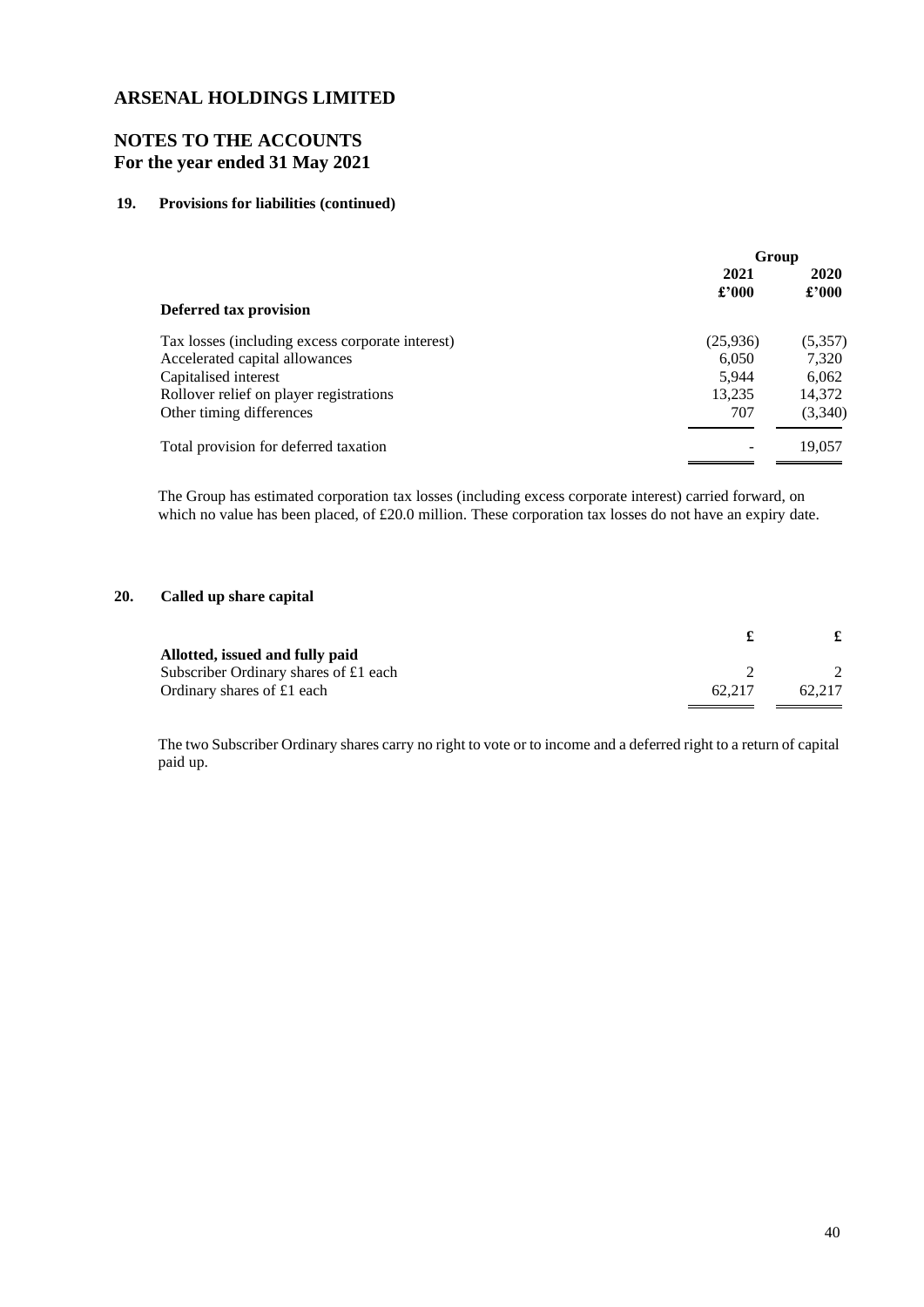## **NOTES TO THE ACCOUNTS For the year ended 31 May 2021**

### **21. Notes to the consolidated cash flow statement**

### **(a) Reconciliation of operating loss to net cash inflow from operating activities**

|                                            | 2021<br>£'000 | 2020<br>£'000 |
|--------------------------------------------|---------------|---------------|
| <b>Operating loss</b>                      | (97, 874)     | (98, 959)     |
| Amortisation of player registrations       | 117,413       | 109,114       |
| Impairment of player registrations         |               | 4,174         |
| Loss on disposal of tangible fixed assets  | 5             |               |
| Depreciation (net of grant amortisation)   | 16,665        | 16,613        |
| Operating cash flow before working capital | 36.209        | 30.942        |
| (Increase) in stock                        | (782)         | (1,348)       |
| Decrease in debtors                        | 16.471        | 11,090        |
| (Decrease) in creditors                    | (1,853)       | (18, 182)     |
| Net cash inflow from operating activities  | 50,045        | 22,502        |

|                                           | 2020<br>$\pounds$ '000 | changes<br>£2000 | <b>Cash flows</b><br>£2000 | 2021<br>$\pounds$ '000 |
|-------------------------------------------|------------------------|------------------|----------------------------|------------------------|
| Cash at bank and in hand                  | 67,474                 |                  | (48,697)                   | 18,777                 |
| Cash equivalents                          | 42,500                 |                  | (42,500)                   |                        |
|                                           | 109,974                |                  | (91, 197)                  | 18,777                 |
| Debt due within one year (bonds)          | (9,556)                |                  | 9.556                      |                        |
| Debt due after more than one year (bonds) | (151, 347)             | (2,868)          | 154,215                    |                        |
| Derivative financial instruments          | (26, 376)              | (1,825)          | 28,201                     |                        |
| <b>Debentures</b>                         | (15, 865)              | (446)            |                            | (16,311)               |
| Balance due to parent undertaking         | (15,000)               | (1,737)          | (184, 826)                 | (201, 563)             |
| Net (debt)                                | (108, 170)             | (6,876)          | (84, 051)                  | (199,097)              |
|                                           |                        |                  |                            |                        |

Non cash changes represent £4,605,000 in respect of the amortisation of costs of raising finance, £443,000 in respect of rolled up, unpaid debenture interest, £3,000 in respect of the change in fair value of the Group's A and B debentures and £1,825,000 in respect of the change in fair value of the Group's interest rate swaps.

| (c) | <b>Gross cash flows</b>          | 2021<br>£2000 | 2020<br>$\pounds$ '000 |
|-----|----------------------------------|---------------|------------------------|
|     | <b>Player registrations</b>      |               |                        |
|     | Payments for purchase of players | (132.951)     | (100, 669)             |
|     | Receipts from sale of players    | 31.909        | 42.710                 |
|     |                                  | (101, 042)    | (57, 959)              |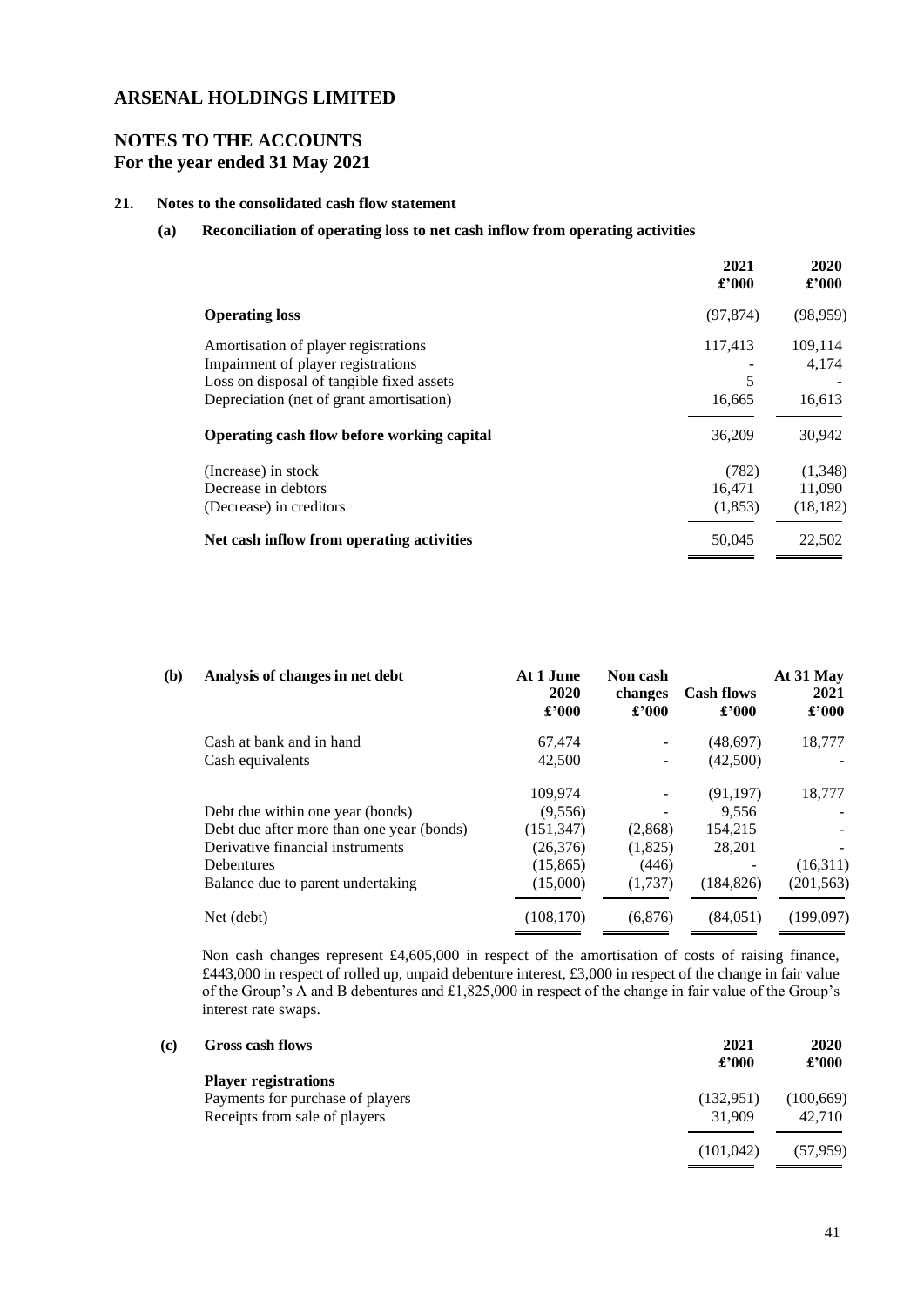## **NOTES TO THE ACCOUNTS For the year ended 31 May 2021**

### **22. Leasing commitments**

Total future minimum lease payments under non-cancellable operating leases are as follows:

|                   | 2021           | 2020           |
|-------------------|----------------|----------------|
|                   | $\pounds$ '000 | $\pounds$ '000 |
| Group             |                |                |
| One year or less  | 2              | 105            |
| Two to five years | 8              | 8              |
| Over five years   | 82             | 84             |
|                   | 92             | 197            |

### **23. Commitments and contingent liabilities**

Under the conditions of certain transfer agreements in respect of players purchased, further transfer fees will be payable to the vendors in the event of the players concerned making a certain number of First Team appearances or in the event of certain other future events specified in the transfer agreements. In accordance with the Group's accounting policy for transfer fees, any additional fees which may be payable under these agreements, will be accounted for in the year that it becomes probable that the number of appearances will be achieved or the specified future events will occur. The maximum potential liability not provided for, in respect of contracts in force at the year end date, is £10.0 million (2020 - £18.1 million).

The Group is monitoring certain ongoing matters relating to the closure of the European Super League project; if any additional costs arise as a consequence, these additional costs would be fully recharged to the parent entity, KSE UK Inc.

### **24. Related party transactions**

Following a reorganisation of activities, the Group was not charged a fee by its joint venture entity, Arsenal Broadband Limited, in respect of the financial year ended 31 May 2021 (2020 – net charge of £Nil million). At 31 May 2021 the balance owing from the Group to Arsenal Broadband Limited was £6.0 million (2020 - £8.3 million).

#### **25. Pensions**

*a) Defined contribution schemes* 

Total contributions charged to the profit and loss account during the year amounted to £2,336,000 (2020  $-$ £2,613,000).

| b) | Defined benefit scheme     | 2021<br>£'000 | 2020<br>$\pounds$ '000 |
|----|----------------------------|---------------|------------------------|
|    | Provision at start of year | 1,288         | 1,756                  |
|    | Payments in year           | (493)         | (468)                  |
|    | Increase in provision      | 1,004         |                        |
|    | Provision at end of year   | 1,799         | 1.288                  |
|    |                            |               |                        |

The Group is advised of its share of the deficit in the Scheme (Note  $1(q)$ ). The most recent actuarial valuation of the Scheme was as at August 2020 and indicated that the contribution required from the Group towards making good this deficit was £2.2 million at 1 September 2020 (the total deficit in the Scheme at this date was £27.6 million). The Group's share of the deficit is being paid off over a period of three years and eight months commencing September 2020.